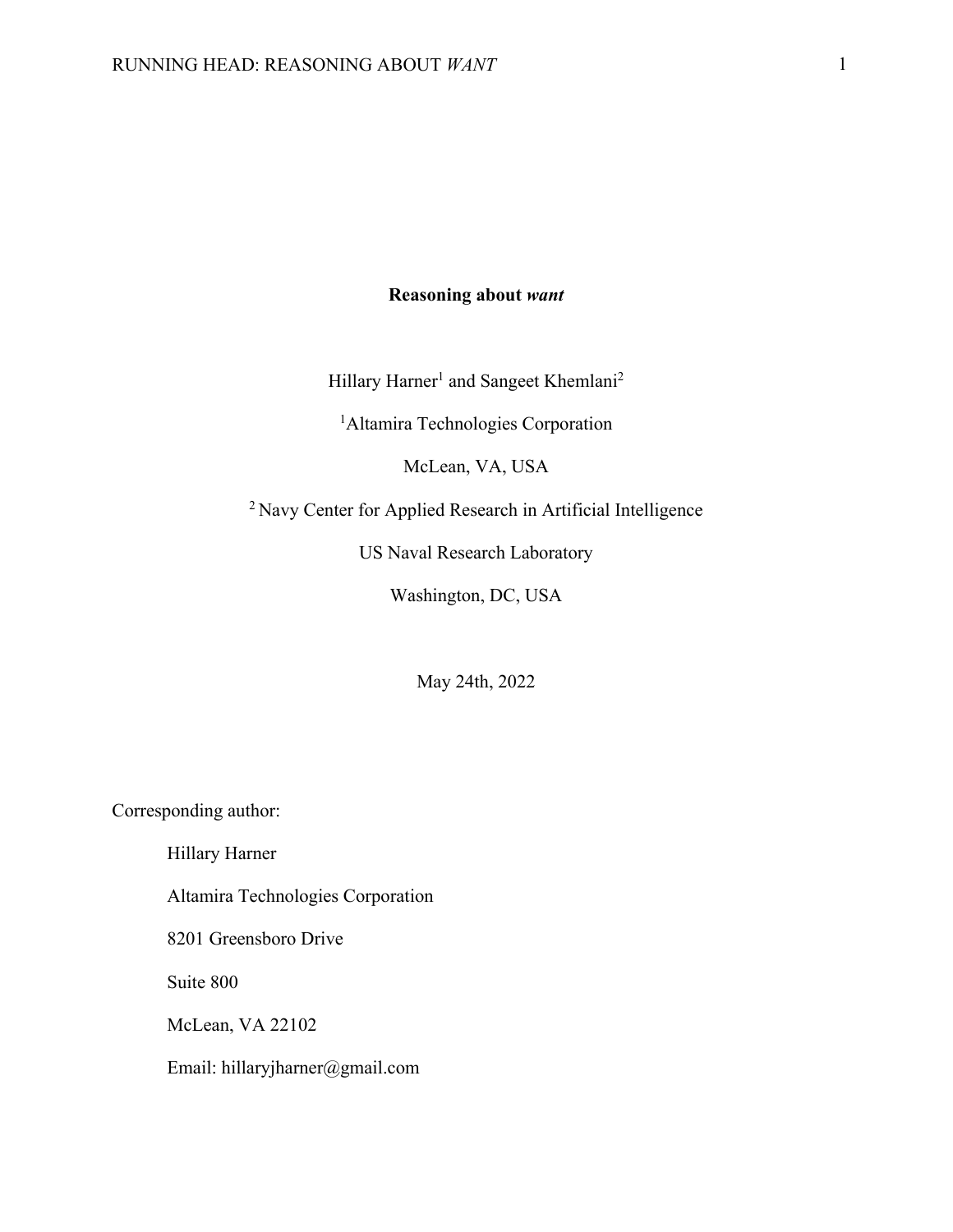## **Authors' note**

This work was supported by an NRC Research Associateship Award to HH and funding from the Office of Naval Research to SK. We are indebted to Krista Casler, Bokyung Mun, Tony Harrison, Laura Hiatt, Laura Kelly, Greg Trafton, conference attendees at CogSci 2020 and 2021, and this journal's anonymous reviewers for their advice and comments. We also thank Kalyan Gupta, Danielle Paterno, Kevin Zish, and the Knexus Research Corporation for their help in data collection.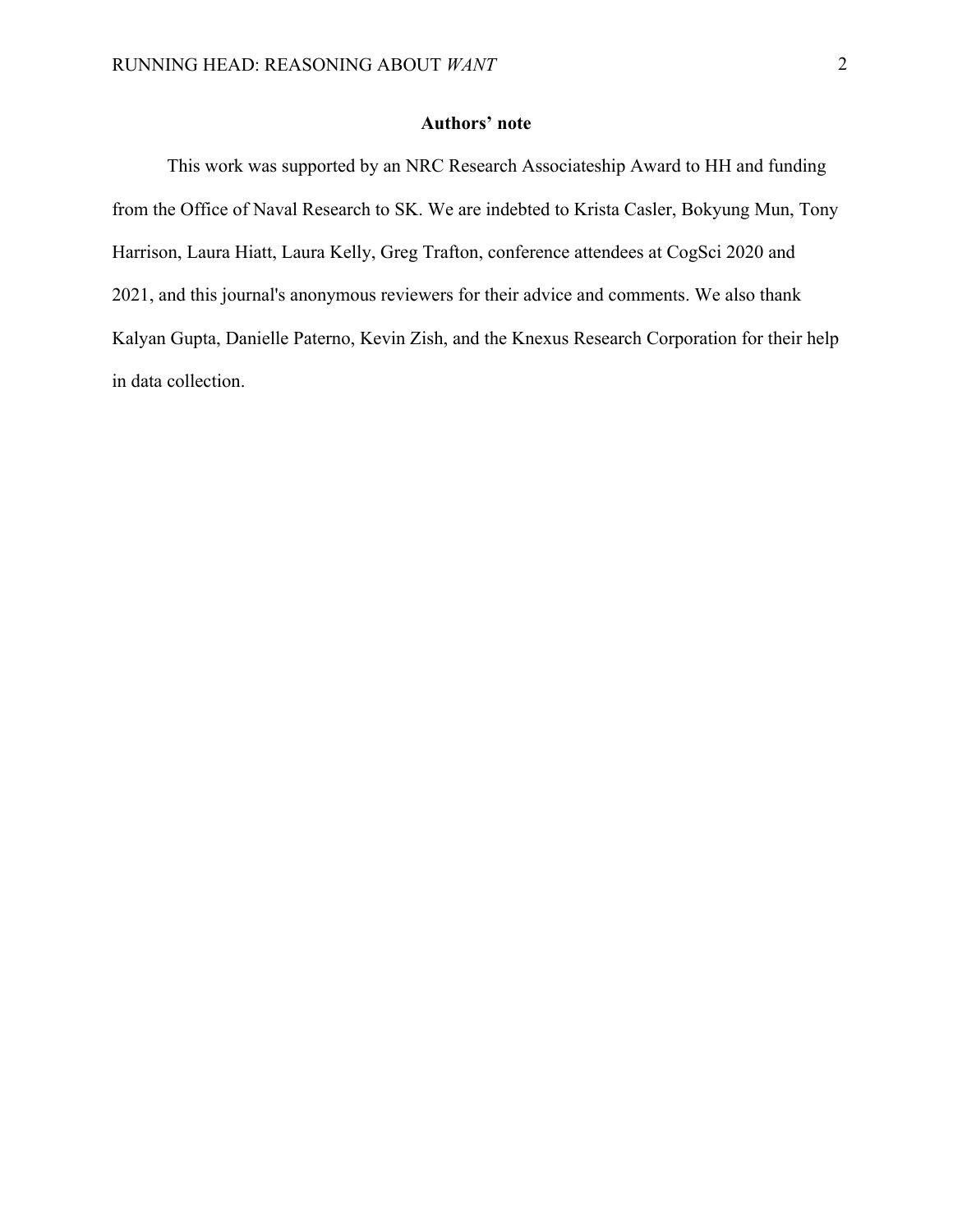#### **Abstract**

No present theory explains the inferences people draw about the real world when reasoning about "bouletic" relations, i.e., predicates that express desires, such as *want* in Lee wants to be in love. Linguistic accounts of *want* define it in terms of a relation to a desirer's beliefs, and how its complement is deemed desirable. In contrast, we describe a new modelbased theory that posits that by default, desire predicates such as *want* contrast desires against facts. In particular, *A wants P* implies by default that *P* is not the case, because you cannot want what is already true. On further deliberation, reasoners may infer that *A believes*, but does not know for certain, that *P* is not the case. The theory makes several empirical predictions about how people interpret, assess the consistency of, and draw conclusions from desire predicates like *want*. Seven experiments tested and validated the theory's central predictions. We assess the theory in light of recent proposals of desire predicates.

**Keywords**: desire predicates, *want*, bouletic reasoning, mental models, dual processes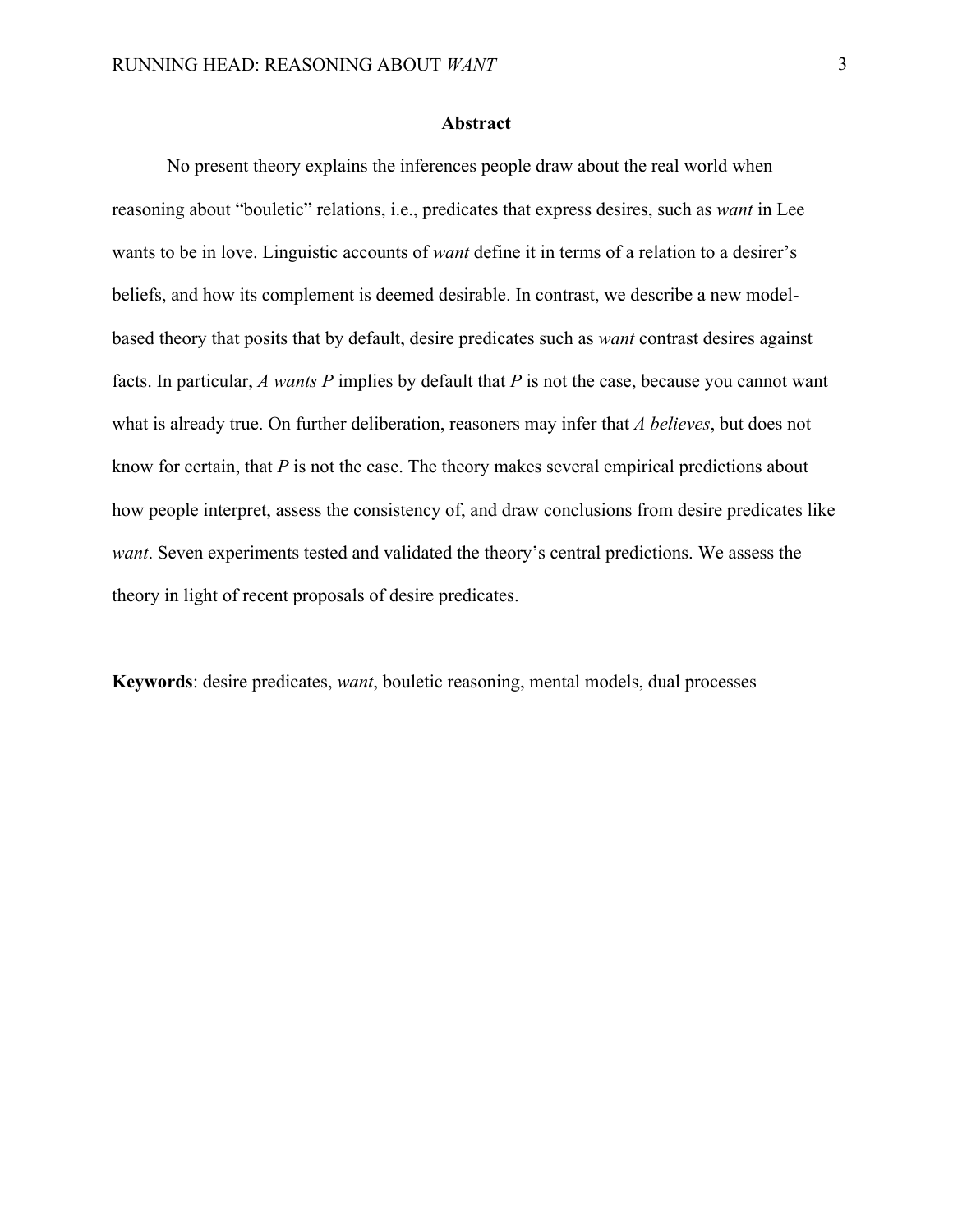#### **1. Introduction**

Some desires cause people to act, such as the desire to eat or sleep or watch a movie. Others remain dormant or unrealized for the entirety of a person's lifetime, as with the plight of the would-be world traveler who never makes it abroad. While the state of desiring something does not guarantee any particular action or outcome, it can lead listeners to make inferences about the world. For instance, it seems reasonable to draw the conclusion below:

1) Jiro wants to be a pilot*.*

Therefore, Jiro is not a pilot.

The premise in (1) expresses a *bouletic* relation – i.e., a relation that concerns an individual's desires – between Jiro and the complement of *want*, i.e., "to be a pilot". Indeed, predicates such as *want*, *wish* and *be glad* are desire predicates (see e.g. Heim, 1992) since they all express bouletic relations. Desire predicates are part of a larger family of verbs known as propositional attitude verbs, namely those verbs that describe an individual's "attitudes" towards propositions (e.g., *know, believe, say, advise*). Attitudes roughly correspond to mental states, e.g., knowledge or belief, but any verb that takes complements that express propositions – we use the term "complement" to refer to these propositions – is generally deemed an attitude verb, even if there is no distinct mental state that corresponds with that verb, as with, e.g., *say* and *advise*.

Linguists and philosophers have examined the meaning and inferences of desire verbs such as *want*. They have examined, for instance, an inference closely related to (1) above, namely that if *A wants P* – where *P* is a sentential-like complement – then *A* believes that both *P* and *not-P* are both possible. More concretely, if Jiro wants to be a pilot, then Jiro believes that it's possible for him to be a pilot, and likewise that it's possible for him not to be a pilot. The pattern follows from Karttunen's (1973b, 1974) observation that *A wants P* can be true even if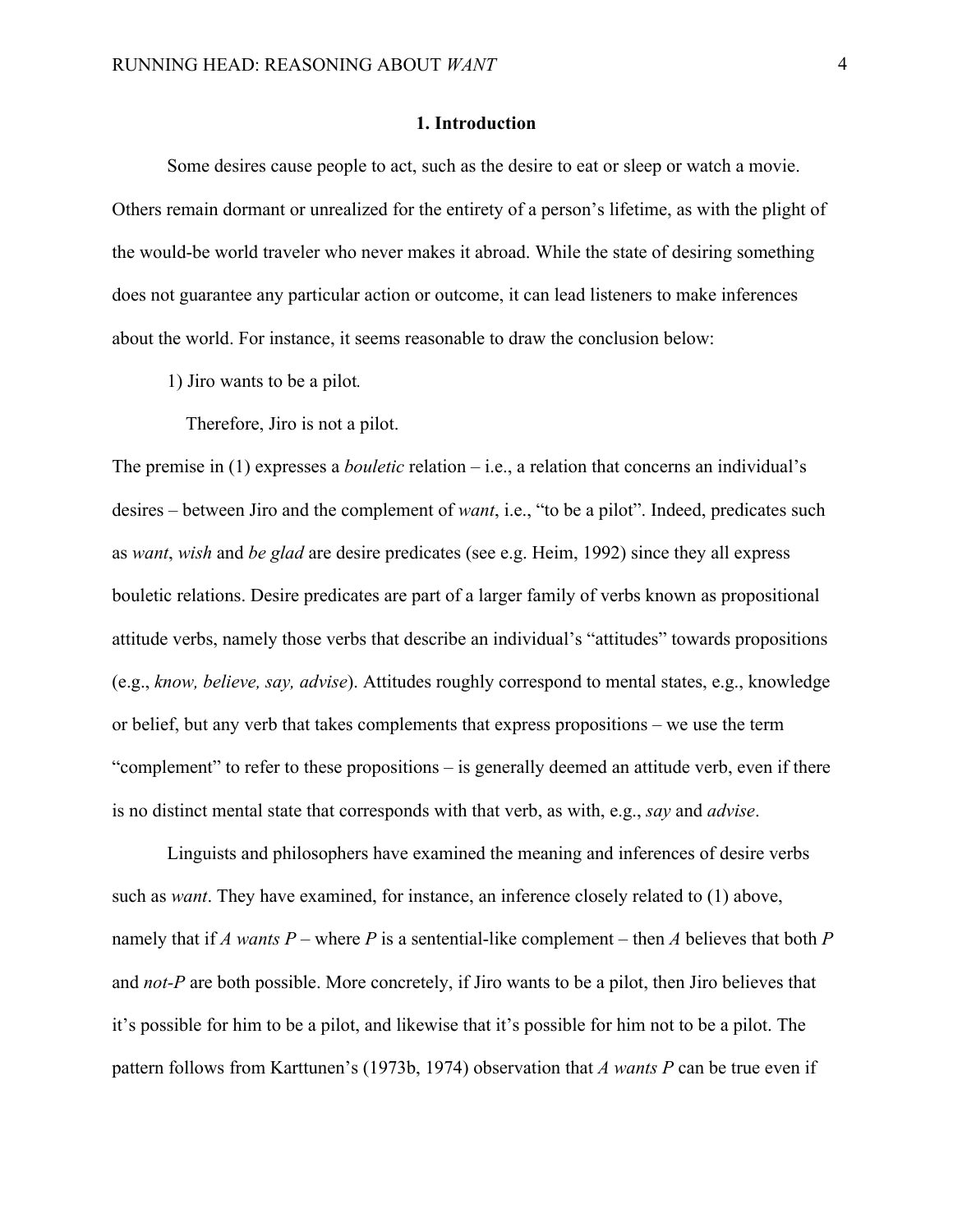the presuppositions of *P* are false. As a general rule, a sentence cannot be true if its presuppositions are not themselves true. For example, the sentence *it stopped raining* presupposes that it was raining. If in fact it was never raining, then the sentence cannot be true. However, Karttunen notes that this general rule does not apply to attitude verbs: sentences with verbs such as *want* can be true even when their presuppositions are false, so long as *A* believes those presuppositions. So a sentence such as *Hannah wants it to stop raining* can be true if Hannah believes that it is raining; the presupposition need not be satisfied in the general context. As a consequence, linguists have argued that desires are grounded in people's beliefs: what we want is restricted by what we believe to be true or possible (von Fintel, 1999, 2018; Giorgi & Pianesi, 1997; Grano & Phillips-Brown 2020; Geurts, 1998; Harner, 2016; Heim, 1992; Homer, 2015; Portner, 1997; Portner & Rubinstein, 2012, 2020; Rubinstein, 2012; Schlenker, 2005; Staniszewski, 2019; Villalta, 2008). They propose that *A wants P* presupposes that *A believes that P is possible* and that *A believes that P is false* (e.g., von Fintel, 1999; Harner, 2016; Heim, 1992; Portner, 1997; Rubinstein, 2012; Schlenker, 2005; Villalta, 2008). In other words, under these accounts, the complements of desire verbs presuppose two things about a person's beliefs, not about reality itself. But as a consequence, linguistic theories have no account of (1) above, because the inference in (1) is about the world, not about beliefs about the world.

This paper's goal is to outline and present evidence that tests a novel theory of the meaning and mental representation of desire predicates, with a specific focus on *want*. It first provides an overview of desire predicates in the linguistics literature to identify gaps in the literature's account for how people reason about *want*. It then describes the novel account that aims to address those gaps. The theory adopts a modal semantics such that reasoners comprehend the meaning of *want* by mentally simulating hypothetical possibilities (Khemlani et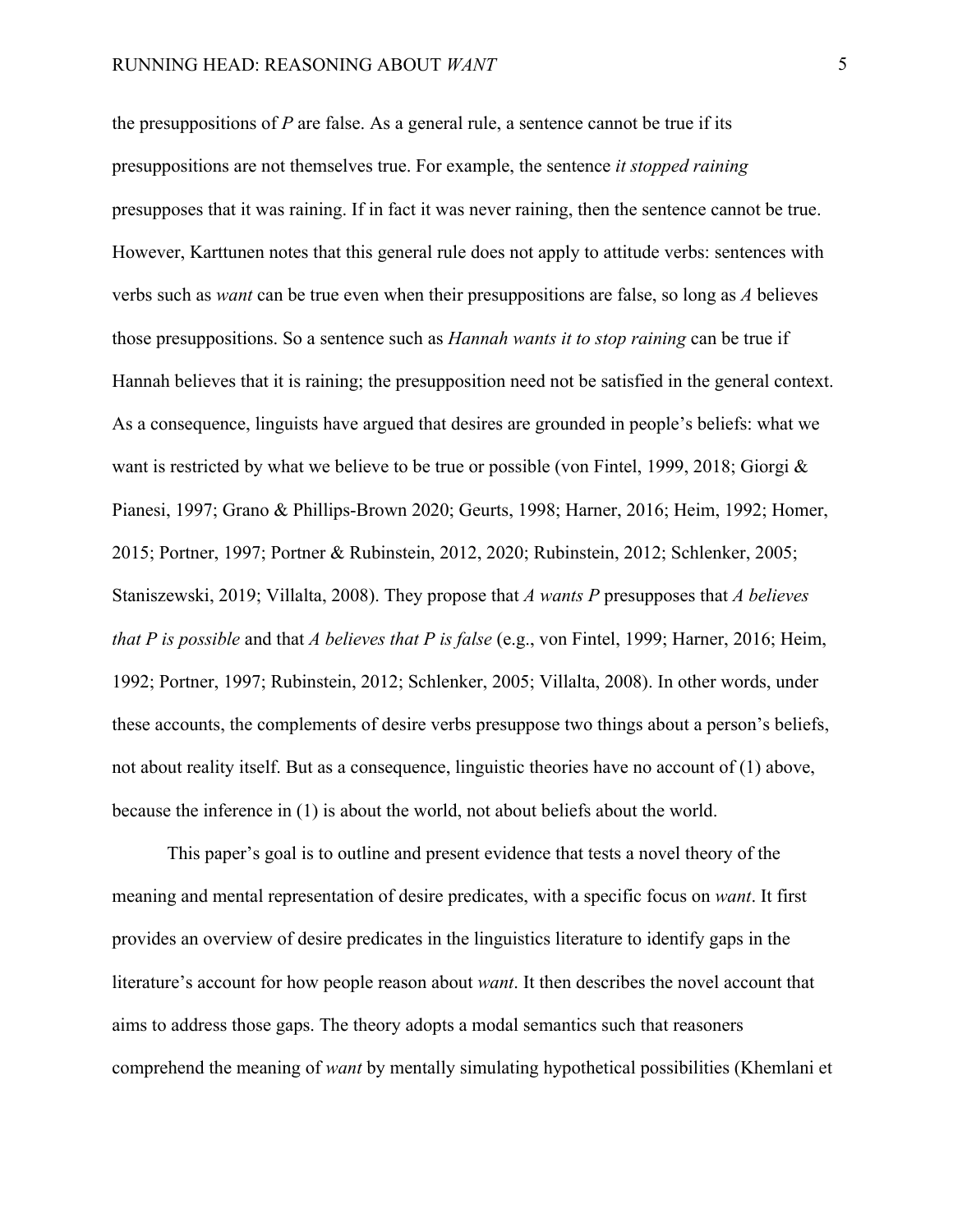al., 2018). The paper reports experiments that test several novel predictions of the theory: first, that desire verbs are treated similarly to verbs that cause people to draw negative conclusions (Experiment 1); second, that verbs such as *want* cause people to infer facts before they infer beliefs (Experiments 2 and 3); third, that reasoners are susceptible to illusions when reasoning about the desires expressed by *want* (Experiment 4); fourth, that people should distinguish *want*'s desires from intentions and plans (Experiment 5); fifth, that reasoners assess some conclusions as more consistent with *want*-premises than others (Experiment 6); and sixth, that reasoners use desire statements expressed by *want* to rule out disjunctive possibilities (Experiment 7). The paper concludes by assessing the novel theory in light of recent proposals of desire predicates.

#### **2. Linguistic treatments of** *want*

Linguists have examined a variety of patterns of how people comprehend and produce *want* and other desire predicates. For instance, a widely studied feature of *want* and other desire predicates concerns the fact that in Romance languages, such predicates variously require the verbs in their complements to be in the subjunctive mood (e.g., Anand & Hacquard, 2013; Bolinger, 1968; Farkas, 2003; Giorgi & Pianesi, 1997; Portner, 1997; Portner and Rubinstein, 2020; Schlenker, 2005; Villalta, 2008). The subjunctive mood does not exist in English, so it is often described as the verbal conjugation that is used with verbs in the complement of Romance attitude verbs like Spanish *querer* 'want', *preferir* 'prefer', *temer* 'fear', *lamentarse* 'regret', and *dudar* 'doubt'. All of these take complements in the subjunctive mood, as shown with *querer*  'want' below.

2) Elena quiere que Fabián esté en la fiesta. [*esté* is in subjunctive mood]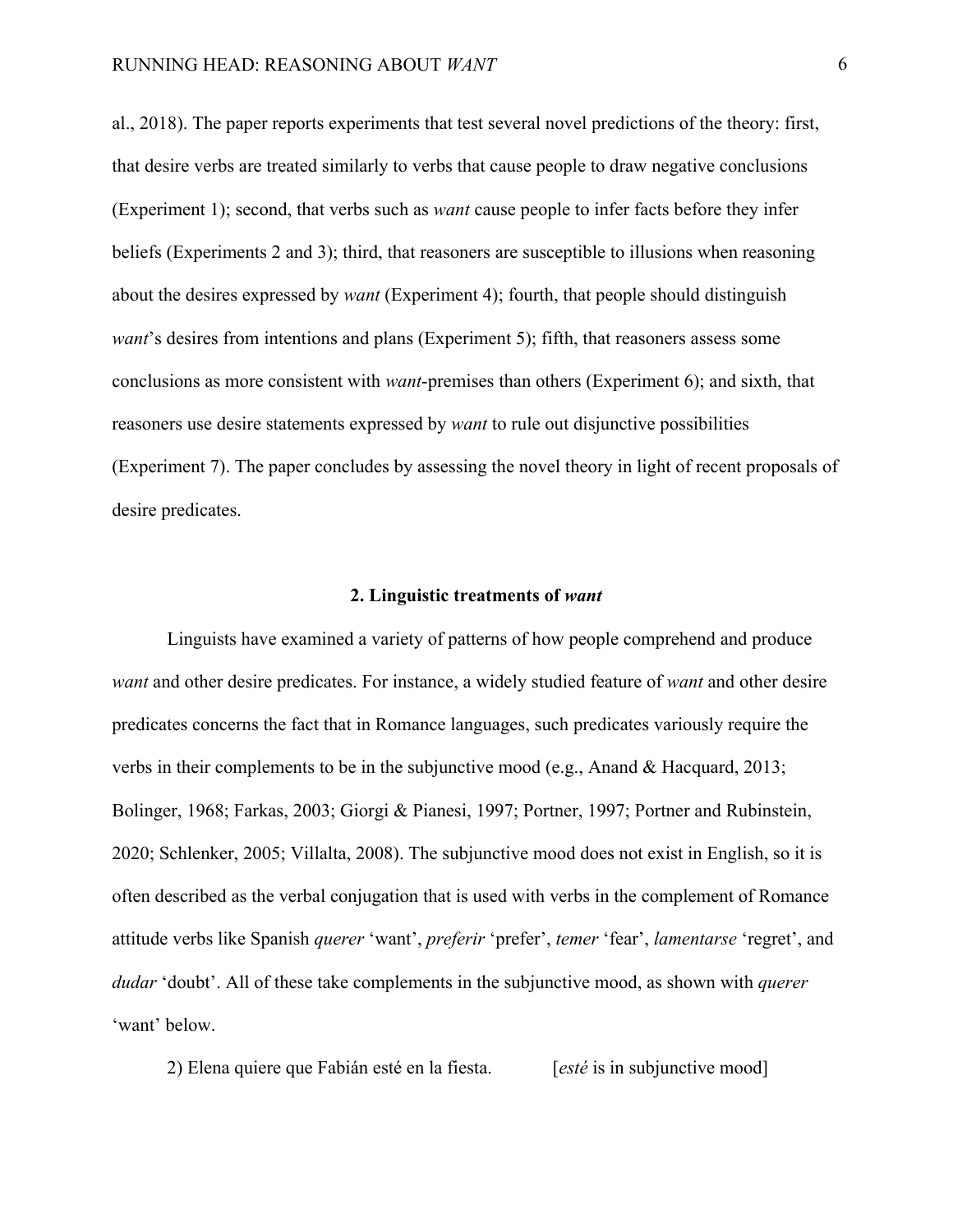Elena wants Fabián to be at the party.

The subjunctive is contrasted with the indicative mood, which Spanish verbs like *saber* 'know', *pensar* 'think', *creer* 'believe', *decir* 'say', and *comprender* 'understand' select for in their complements, as with *saber* 'know' below.

3) Elena sabe que Fabián está en la fiesta. [*está* is in indicative mood]

Elena knows that Fabián is at the party.

The subjunctive mood is described by example because there is no agreed upon definition of what the subjunctive mood is. However, regardless of the theory, the basic starting point for all of them is that some verbs take the subjunctive and other verbs do not. As this is true for *want*'s equivalent across all Romance languages, *want* and other desire verbs are commonly studied and theorized about in relation to the subjunctive mood (e.g., Anand & Hacquard, 2013; Bolinger, 1968; Farkas, 2003; Giorgi & Pianesi, 1997; Portner, 1997; Portner and Rubinstein, 2020; Schlenker, 2005; Villalta, 2008).

Another major topic involves reasoning and presupposition under *want*. For instance, *Nick took a free trip* implies that *Nick took a trip*. But if it's true that *Nick wants a free trip*, does that imply that *Nick wants a trip*? The matter is controversial and unsettled (c.f., Anand & Hacquard, 2013; Asher, 1987; Blumberg & Hawthorne, 2021; Crnič, 2011; von Fintel, 1999, 2018; Heim, 1992; Levinson, 2003; Portner & Rubinstein, 2020; Staniszewski, 2019; Villalta, 2008). There are some points on which linguists have reached relative consensus. For instance, theorists observe that *want* can express visceral desires, i.e., desires we may have against our better judgment, e.g. *I want to eat that whole chocolate cake* (Bolinger, 1974; Harner, 2016; Portner and Rubinstein, 2012); that *want* can be used to give advice, e.g., *no, no, you don't want to guess 12, you want to guess 20* (Jerzak, 2019); that individuals can hold inconsistent sets of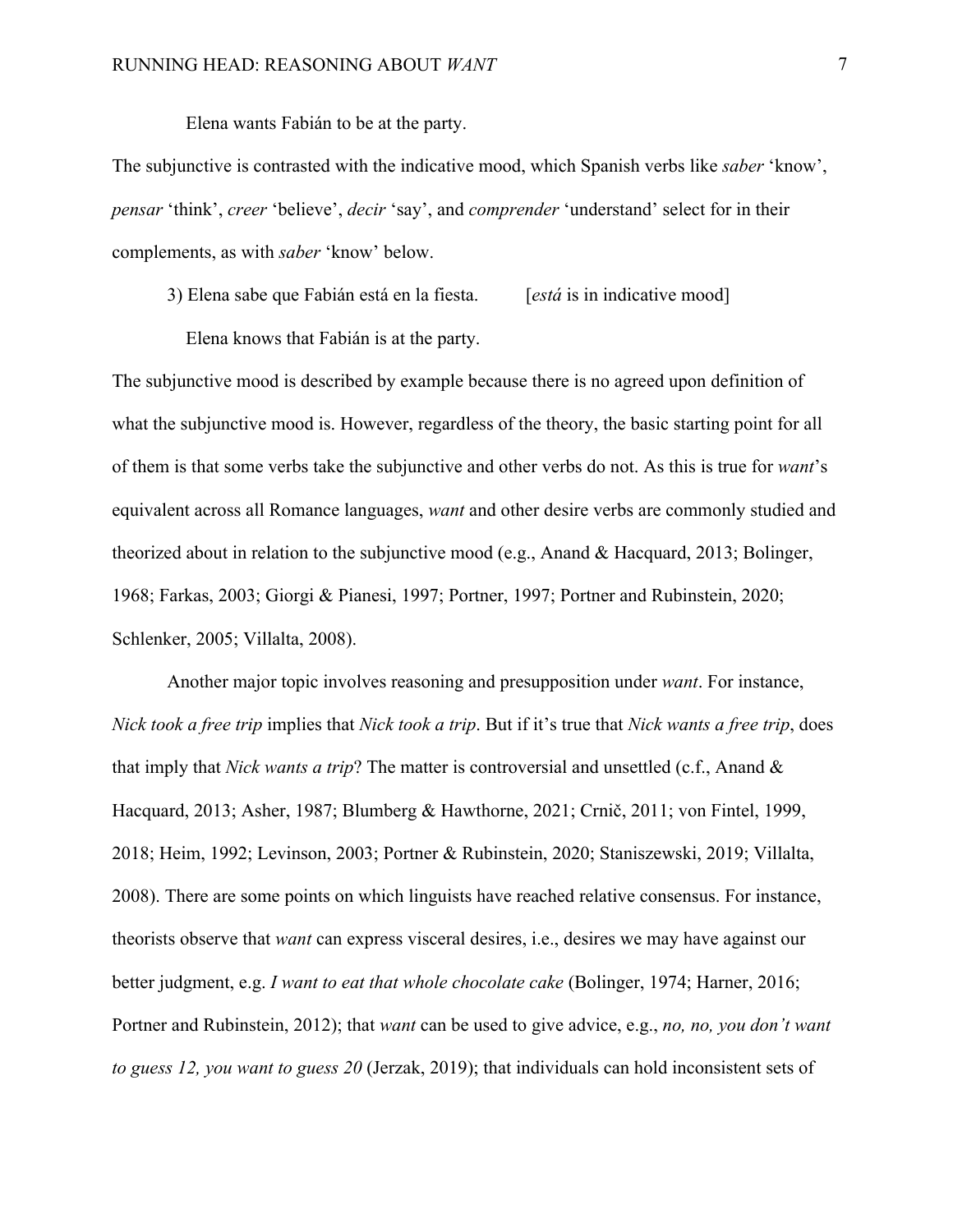desires (Lassiter, 2011b; Levinson, 2003; Portner & Rubinstein, 2012; see also the General Discussion); and that *not wanting* something can be ambiguous (von Fintel, 2021; Gajewski, 2005, 2007; Homer, 2015; Staniszewski, 2019), e.g., if *Paula doesn't want a beer*, it may mean that she lacks desire for a beer, or that her desire is to have no beer.

Semanticists have defined *want* in at least two ways: one way treats *want* as a quantifier over possible worlds, or similar entities like situations or events, and which compare those possible worlds to some alternative set (e.g., Anand & Hacquard, 2013; Blumberg & Hawthorne, 2021; Grano & Phillips-Brown, 2020; Harner, 2016; Heim, 1992; von Fintel, 1999, 2018; Portner, 1997; Portner & Rubinstein, 2012; Rubinstein, 2012; Villalta, 2008). On these accounts, when *A wants P*, it implies that *A* prioritizes those possible worlds in which *P* holds as more desirable to those in which *P* doesn't. Another approach uses a decision-theoretic semantics that bases the meaning of desire on both the desirability and probability of the considered alternatives: hence, *A wants P* means that *A's* desire for *P* exceeds some threshold (e.g., Jerzak, 2019; Lassiter, 2011a, 2011b; Levinson, 2003; Phillips-Brown, 2021; van Rooij, 1999; Wrenn, 2010; we address these approaches in the General Discussion). Both accounts, however, treat desires as fundamentally belief-oriented (see the Introduction). Hence, both proposals are incapable of explaining the inference introduced in (1) above.

So, what can explain the inference in (1), that *Jiro wants to be a pilot* implies that he's not currently a pilot? To explain this inference, we begin with its classification. There are three traditional ways to categorize inferences: as a presupposition, a conversational implicature, or a conventional implicature (Grice, 1975). The inference may be best described as a conventional implicature, since it does not behave like a presupposition or a conversational implicature. Presuppositions are marked by needing to be true in order for their containing premise to be true.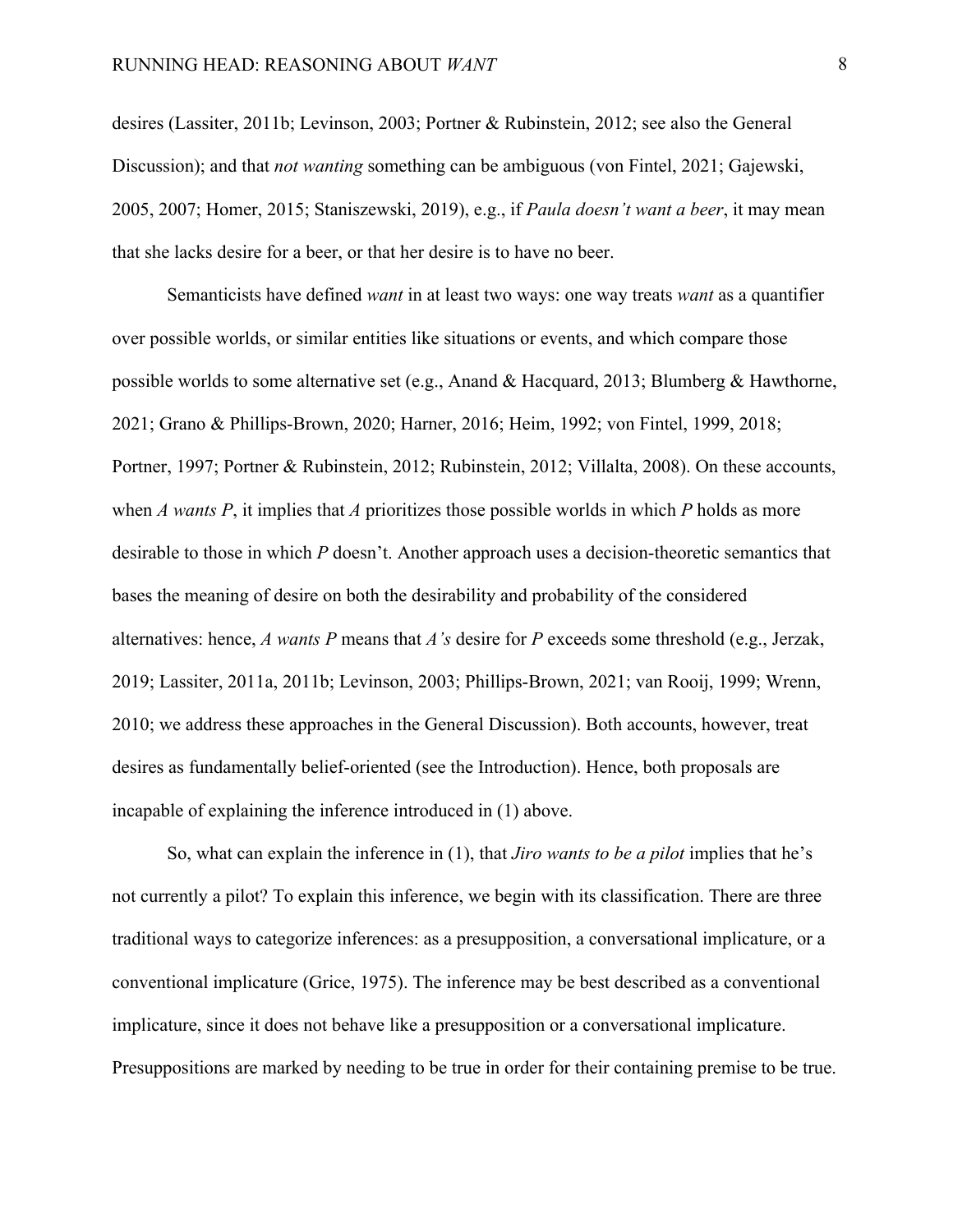If a presupposition turns out to be false, then the premise that triggered the presupposition is either false (Russell, 1905) or valueless, i.e., neither true nor false (Strawson, 1950), as in (4):

4) The jester stole the candy.

(There is a Jester.) [presupposition]

If there is in fact no jester, (4) cannot be true – it must be either false or have no truth value. But the inference that *Jiro is not a pilot* does not likewise impact the truth value of *Jiro wants to be a pilot.* To illustrate, suppose that Jiro is a pilot but he has amnesia and cannot remember this fact. In such a case, the conclusion in (1) is true even though the premise is false. Thus the conclusion is not a presupposition.

Similarly, the conclusion in (1) is not a conversational implicature (Grice, 1975). Conversational implicatures are non-literal meanings that come from the conversational context rather than from particular words. They can be cancelled without affecting the truth value of the containing clause, as in this example:

5) *Quentin:* How do you like the painting?

*Amari:* It has a nice frame.

Amari doesn't like the painting very much. [conversational implicature] Amari's answer in (5) conveys something other than its literal meaning; literally, it means that the frame is nice. But because this is not a direct answer to the question, it carries the implicature that the painting is not nice. This meaning is not tied to any particular lexical item – Amari could convey it with different wording, such as "I like the frame". Likewise, this implicature is cancellable without affecting the truth of Amari's response – if Amari actually likes the painting but perhaps mentioned the frame first because it caught her attention, she could cancel the conversational implicature by adding, "oh and I do also like the painting itself". This cancellation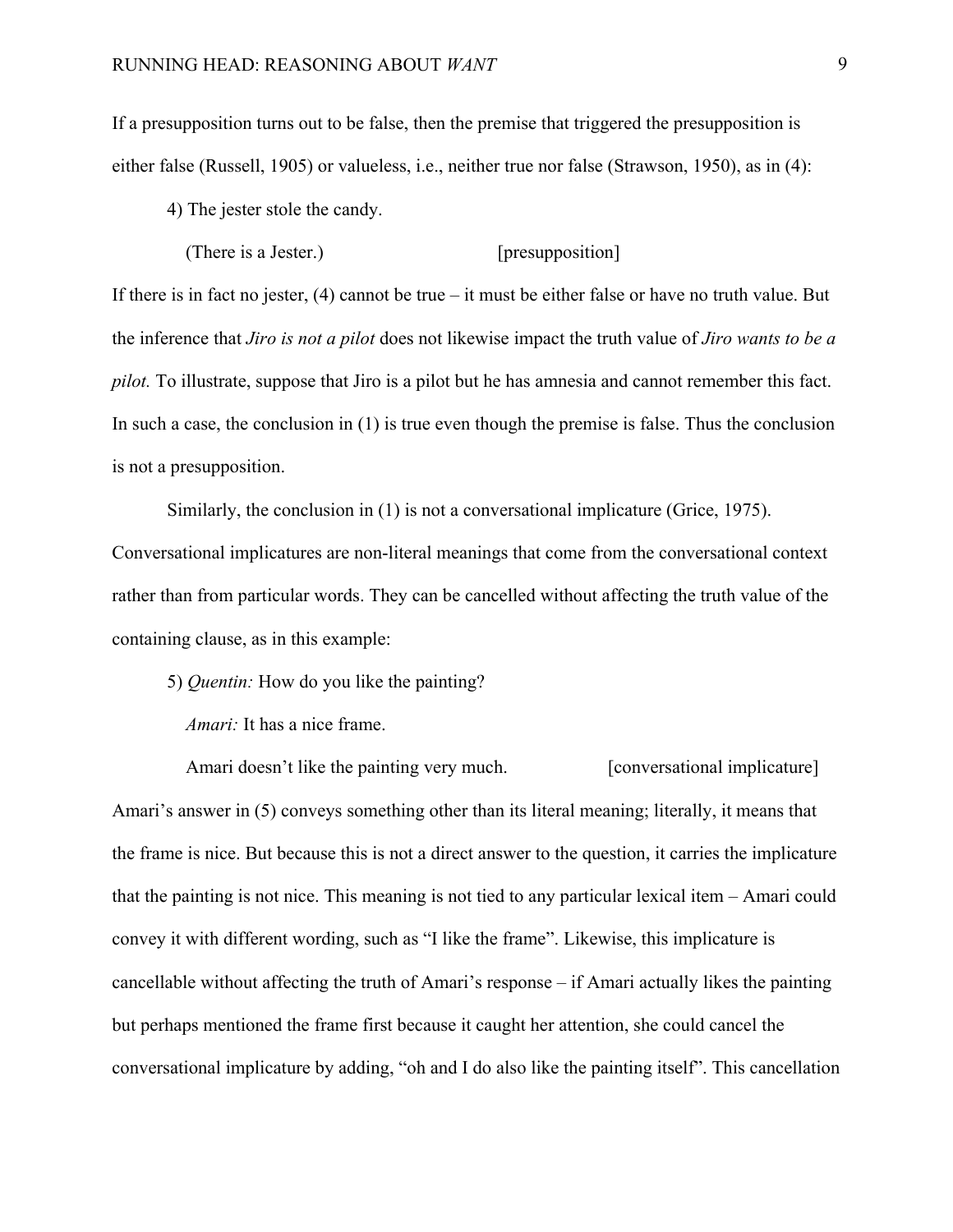would not affect the truth of Amari's claim: it would still be true that Amari thought the frame was nice. While the inference we discuss in (1) can likewise be cancellable, as in a case where the speaker clarifies that Jiro has amnesia, it cannot be treated as a conversational implicature because it seems to arise from the word *want* specifically, i.e., it is tied to a particular lexical item.

Thus we categorize the inference in (1) as a conventional implicature. The term "conventional implicature" originates with Grice (1975), but he introduced it without much of a definition, so it is variously refined by later researchers. Potts (2015) notes that conventional implicature may be a sort of catch-all category and that the properties of such implicatures are heterogeneous. Thus, one general definition is that it is pragmatic in nature, and that it conveys backgrounded information that is independent of the literal content of a sentence. So it can be true or false without affecting the entailment of the sentence. Yet unlike conversational implicature, conventional implicature arises from a particular lexical item, as in (6):

- 6a) Shaq is huge but agile.
- 6b) Being huge normally precludes being agile.

The literal meaning of (6a) is that Shaq is both huge and agile, but the conventional implicature, arising from *but*, is as given in (6b) (cf. Potts, 2015, p. 30). This implicature can be canceled – the speaker could clarify that they said *but* to contradict the assumption that is commonly made about Shaq, that it is his hugeness that precludes his agility. The inference we illustrate in (1) seems similar: it arises from the word *want* in the premise of (1) and is separate from the literal content of that sentence: it is possible for the inference to be false without affecting the truth of the *want*-sentence.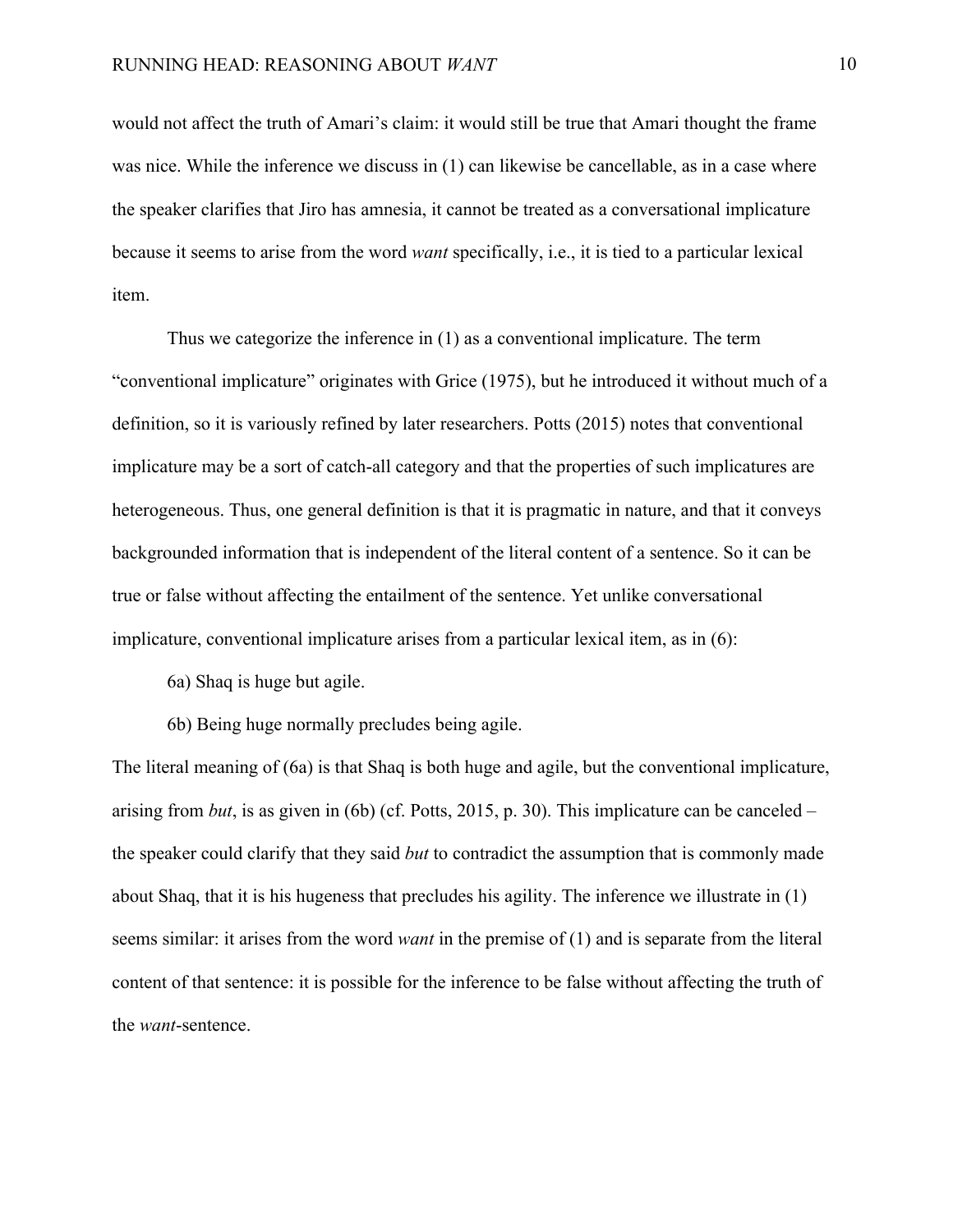What gives rise to this conventional implicature? We propose that by default, reasoners draw inferences such as (1) because knowledge is simpler to mentally represent and more cognitively primitive than reasoning about belief states (cf. Phillips et al.'s, 2020 survey of a broad literature that suggests that knowledge is more basic than belief). Reasoners initially assume that a person's desires are relative to what they know, i.e., to what is factual. So reasoners infer from *A wants P* that the complement *P* is false. However, they may consider the alternative possibility that a desirer holds a false understanding of reality, and they can infer that the complement is false only in the desirer's belief state – in other words, they can make the assumption that is the core of many linguistic proposals. For example, if a reasoner knows that Jiro has severe amnesia and has forgotten he is a pilot, then they would not draw the default inference in (1), but would instead conclude that Jiro *believes* he is not a pilot. But, considering this possibility demands cognitive effort, i.e., this inference is a result of deliberation: a reasoner overrides the default inference about what is factual to instead infer something about a person's beliefs. Because linguistic theories of desire predicates are focused on this deliberative inference and make no mention of the initial default inference, they have no account of it. In what follows, we describe a theory of the mental representations that underlie reasoning about desire.

#### **3. The mental representation of desire**

Linguists commonly define propositional attitude verbs such as *want* as "modal" (von Fintel, 1999; Harner, 2016; Heim, 1992; Portner, 1997; Portner & Rubinstein, 2020; Rubinstein, 2012; Schlenker, 2005; Villalta, 2008), meaning that a person's desire describes a possible way that things could be (for background on modality broadly, see Portner, 2009). Yet despite linguists' wide reliance on possibilities as part of the meaning of desire verbs and all other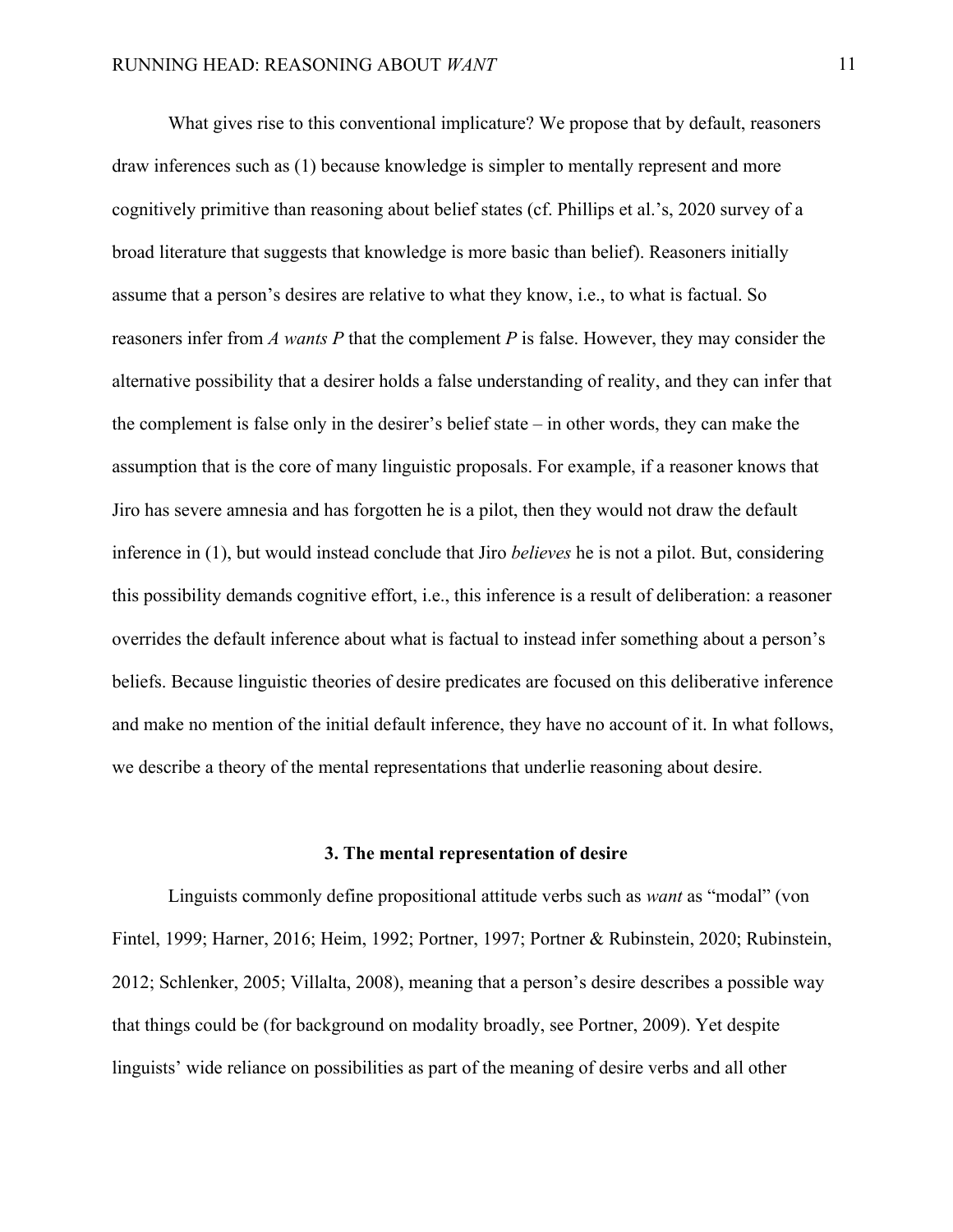modals, the use of possibilities as a psychological construct is a topic of debate within cognitive science; many cognitive scientists ignore possibilities altogether (see Johnson-Laird et al., 2015, for a review). But recent research by cognitive scientists supports the claim that people base many higher-level thought processes, such as moral reasoning and counterfactual thinking, on the mental representation of possibilities (Carey et al., 2020; Johnson-Laird & Ragni, 2019; Phillips et al., 2019). Possibilities are highly relevant to how people represent desire predicates such as *want*, because when a person wants something, or reasons about what another person wants, they are capable of bringing to mind the state of affairs where their desires come true, i.e., a bouletic possibility. For instance, if Tarek wants to visit Abu Dhabi, he must be able to envision a scenario, i.e., possibility, where he is in Abu Dhabi.

One theory that is founded on the mental representation of possibilities is *mental model theory* – the "model" theory for short. It argues that all forms of reasoning depend on the mental simulation of sets of possibilities (Johnson-Laird, 2006; Khemlani et al., 2018). It rests on three fundamental principles:

• **The principle of iconicity: models represent iconic possibilities.** The structure of a mental model reflects the structure of the real-world scenario it represents (Peirce, 1931- 1958, Vol. 4). Hence, an iconic model of the spatial relation, *the thief is to the left of the bank* consists of two tokens, one for the *thief* and one for the *bank,* arranged in the same spatial configuration as described in the relation. Iconicity allows reasoners to mentally scan a model from one component to another to make inferences. Models can represent static possibilities or situations that unfold in time (see Khemlani et al., 2013). They can also include abstract symbols from concepts that cannot be represented iconically, such as the symbol for negation (Khemlani et al., 2012).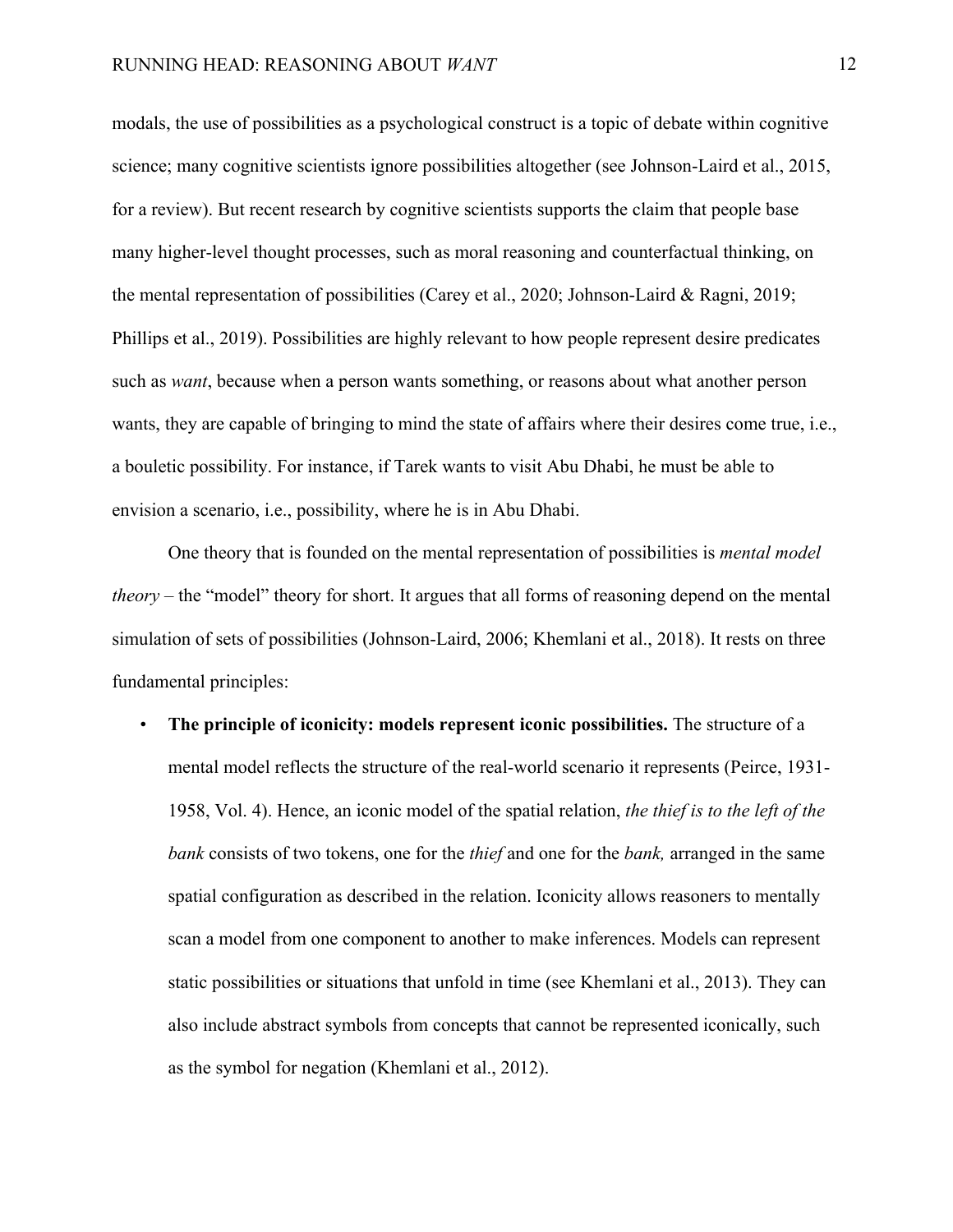- **The principle of parsimony: people prefer to reason based on one model.** When people reason about relations, they construct a single possibility – a situation that describes a finite alternative scenario – consistent with those relations (Johnson-Laird, 2006; Khemlani et al., 2018). The spatial relation, *the thief is next to the bank* is true in many different scenarios – the thief could be to the left or to the right of the bank – but reasoners tend to construct, maintain, and reason on the basis of a single possibility. If they deliberate, they can discover alternative possibilities, but doing so demands time and effort.
- **The principle of coherence: a single model cannot represent an impossible situation.** Models are coherent. For instance, there is no possibility in which a thief is simultaneously *to the left of the bank* and *not to the left of the bank*, and so there can be no single model of that scenario, either. A consequence is that when reasoners learn new information, they use it to update their model in a way that yields a coherent, consistent representation of the information available. When new information cannot be integrated into an existing model, people judge the information to be inconsistent with what came before it (Johnson-Laird, 2012; Johnson-Laird et al., 2004) and often attempt to construct explanations of the inconsistency (Khemlani & Johnson-Laird, 2011, 2012, 2013).

The model theory explains reasoning about causal relations (Khemlani et al., 2021), temporal relations (Kelly et al., 2020; Schaeken et al., 1996), and other sorts of abstract relations (Goodwin & Johnson-Laird, 2005; Cherubini & Johnson-Laird, 2004). No theory of reasoning accounts for reasoning about bouletic relations, and so we extend the model theory to account for inferences such as (1) above.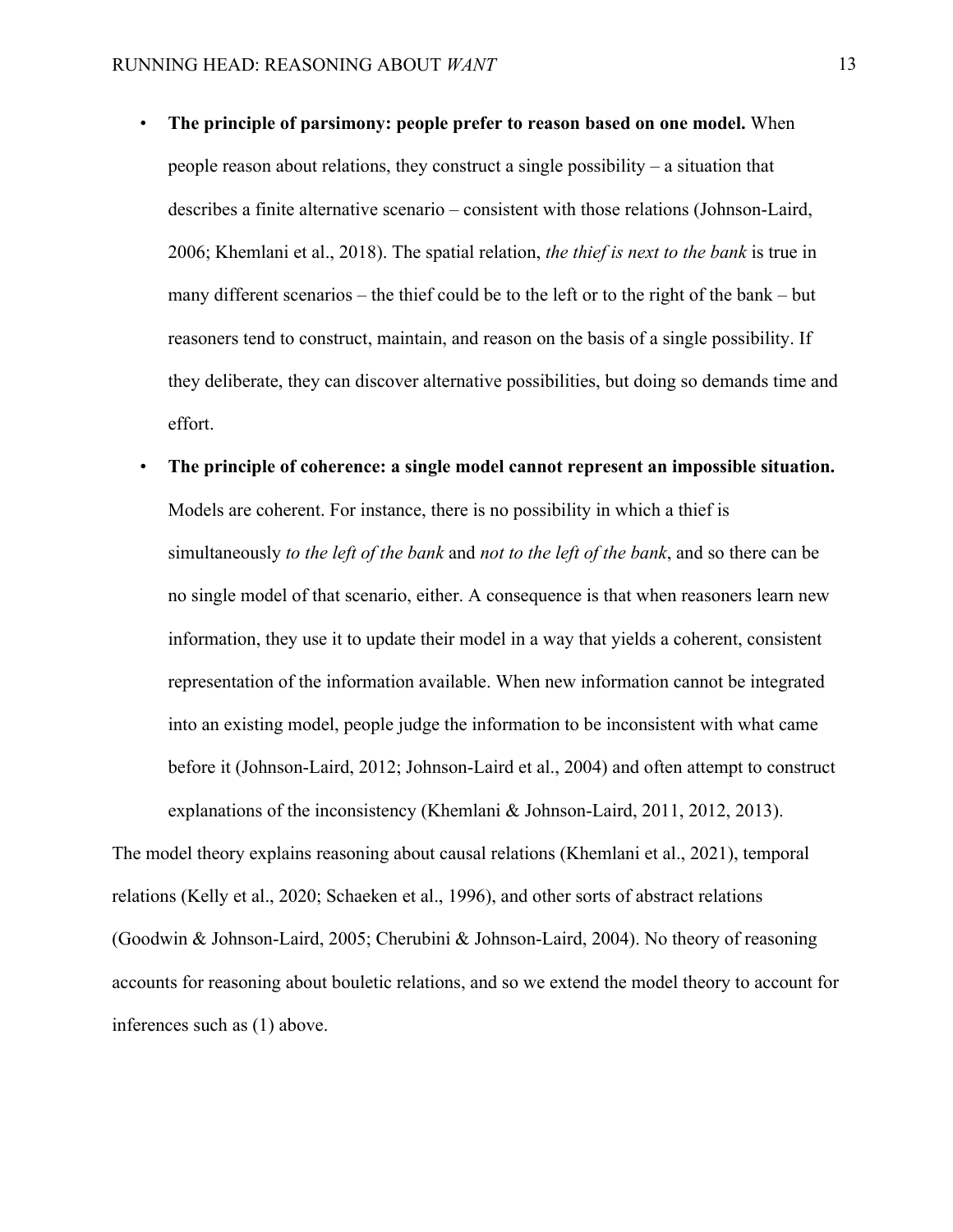A bouletic relation, e.g., *Jiro wants to be a pilot,* concerns an agent, *Jiro,* and a desired possibility, *Jiro is a pilot*. People can express bouletic relations using desire verbs (e.g., *want* and *hope*) and they can be paired with infinitival complements, e.g., they can express desires about events or states to be realized by other people or by the attitude holder, as in (7a-d):

7a) Lee wants Chris to buy a bike.

7b) Lee wants Chris to be a lawyer.

7c) Lee wants to fly a plane.

7d) Lee wants to be in love.

7e) Lee wants an espresso.

Infinitival complements lack any tense, and as Johnson-Laird and Ragni (2019) observe, additional information is needed to turn them into propositions – the complement, *to buy a bike*  in (7a) is neither true nor false. It is thus a propositional function that transforms the infinitival *Chris to buy a bike* into a proposition, namely, *Chris buys a bike*.

*Want* can also take noun phrases as direct objects; no predicate is needed (cf. 7e). Yet we generally understand such sentences to express a desire about a relevant action carried out on the object, e.g., we interpret (7e) to mean that Lee wants *to drink* an espresso. Accordingly, we construe verbs of desire as a relation between an agent and a possibility, which can be either an event or a state.

As (1) illustrates, an important constraint on bouletic relations such as *Lee wants to be in love* is that they imply by default that the complement is false, e.g., that Lee is not in love. In general, bouletic relations abide by the constraint that an agent cannot desire what the agent knows to be true. Hence, (8a) is unacceptable; (8b) is not:

8a) \* Katy Perry wants to be an American this year.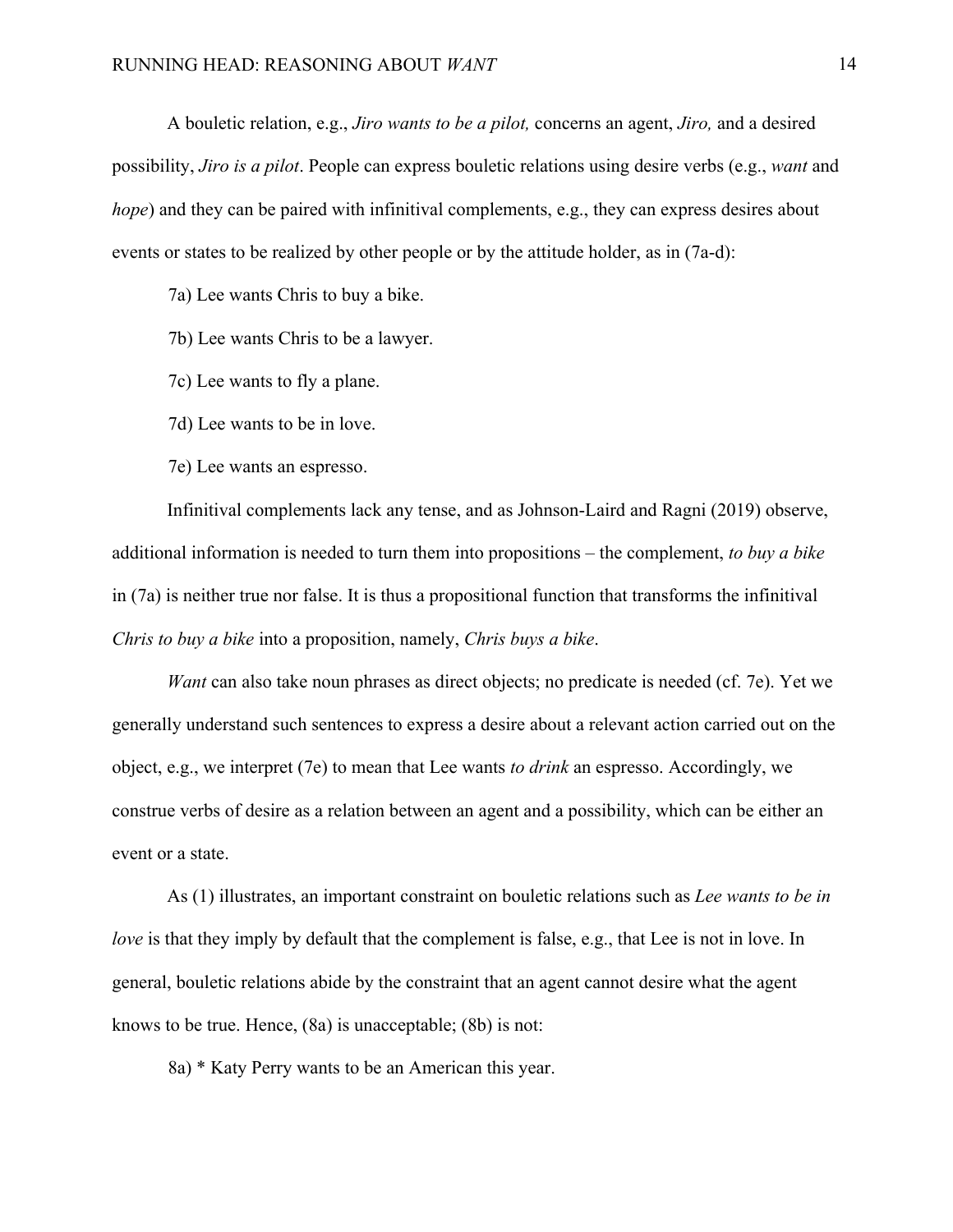8b) Katy Perry wants to be a billionaire this year.

Katy Perry is already American, and so the desire expressed in (8a) is redundant. There is a reading of *want* where it expresses pride; on such a reading, (8a) may be felicitous – Katy Perry may take pride in being American this year – but the present theory does not deal with such an interpretation of *want* and focuses instead on why (8b) seems more felicitous than (8a).

In sum, statements of the form *A wants P,* where *P* is a verb phrase, make the following assumption in default of information to the contrary:

i) *P* is not true.

By consequence, this assumption also yields the assumption:

ii) *P* is a counterfactual possibility.

Since when *P* is not true, but a desired situation, it is a counterfactual possibility. While this assumption is related to the topic discussed by linguists – that *A* believes that *P* is possible when *A* wants  $P$  – it is distinct in that it is not about what *A* believes but rather a possibility in the general context. Possibilities can include any coherent scenario, including those that are inconsistent with knowledge and not actually possible to achieve in the real world. For instance, a reasonable desire may be to travel faster than the speed of light: while the speed is practically impossible and inconsistent with theories of physics, it's nevertheless possible to imagine traveling at such speeds. In general, people are capable of envisioning scenarios that are impossible because they do not fully flesh out all the details or infer the consequences of such possibilities. So long as possibilities are internally consistent with the information an individual wishes to consider, the possibility is coherent, and hence people can envision scenarios that may be incomplete, hyperbolic, or technically difficult to achieve, such as "I want to live on the moon", or "I want this weekend to last forever" (cf. Heim, 1992, p. 199).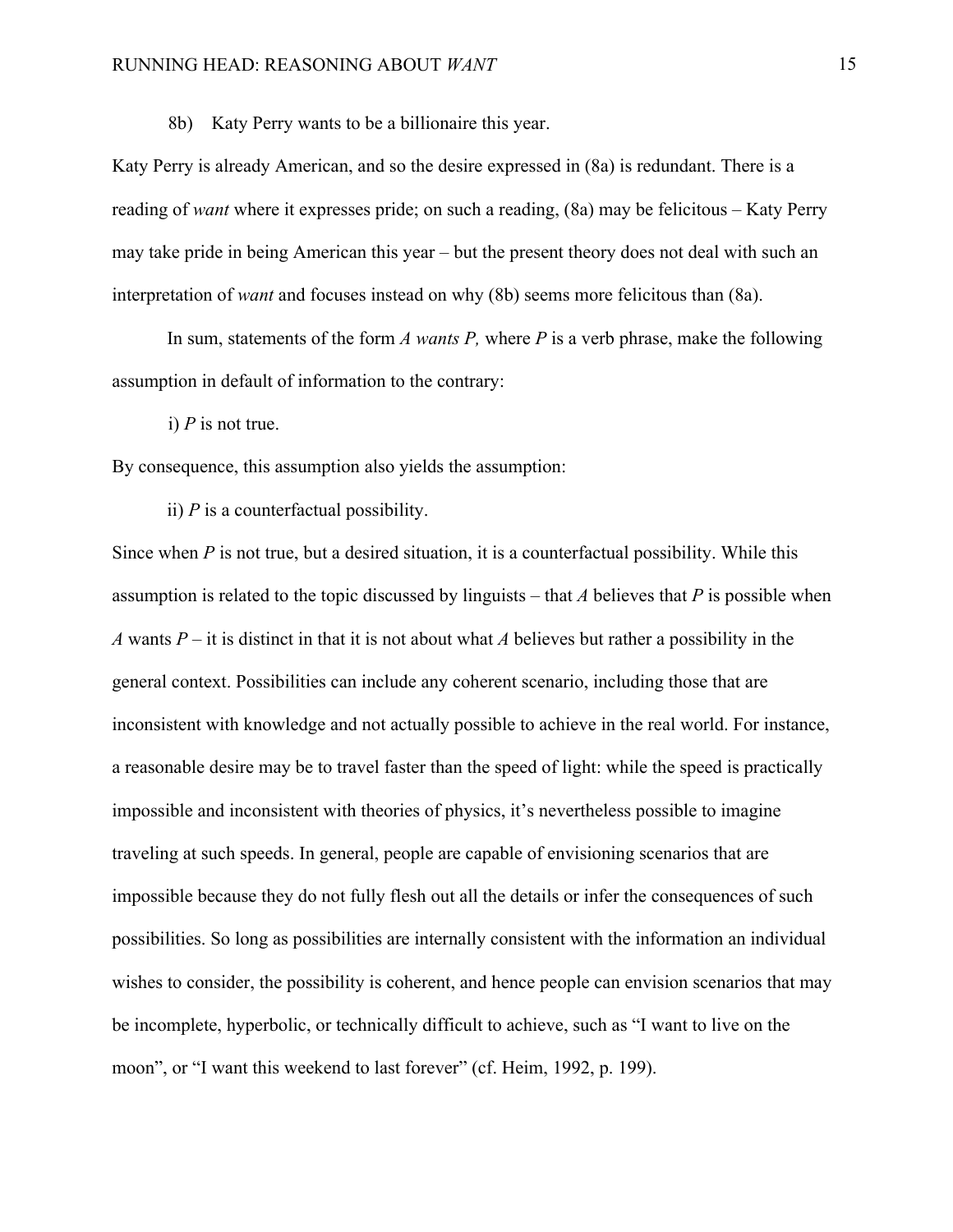The above constraints suffice to explain the models of the possibilities that bouletic relations refer to. Reasoners should interpret the statement, "Jiro wants to be a pilot", by keeping track of two distinct states of affairs: the first state of affairs is the literal meaning expressed by the complement, i.e., the possibility of Jiro being a pilot. The present tense asserts that the complement has not been realized, so we refer to such situations as *future possibilities*, i.e., possibilities that could come about in a future state of the world. In general, the complement of *want* is a future possibility; it is strange to use *want* rather than *wish* for past possibilities, e.g., "Bill wants it to be the case that Sue won" is less felicitous than "Bill wishes that Sue won" (cf. Harner, 2016, p. 138 et seq.).

A second state of affairs concerns what Jiro's desire implies about the complement, i.e., that it is a fact for Jiro that he is not presently a pilot. The information can be depicted in the following diagram:

|      | <b>FACT</b> | FUTURE POSSIBILITY |
|------|-------------|--------------------|
| Jiro | → pilot     | pilot              |

The diagram shows tokens that stand in place of a desiring agent, Jiro (who is also the agent of the desires in this example), a desired future state of affairs, as well as a current state of affairs, that is, one in which Jiro is not a pilot. The diagram uses  $\sim$ , i.e., the symbol for negation, to denote the factual state of affairs (see, e.g., Khemlani et al., 2012). The model represents the temporal relation between the possibilities on a spatial axis (see, e.g., Schaeken et al., 1996; Kelly et al., 2020): it represents current information to the left of a future possibility since the former precedes the latter. Reasoners can construct the model piecemeal, e.g., they can first represent the assertion of the *want*-clause, i.e., the future possibility that represents Jiro as a pilot, and then add the inferred information, i.e., that Jiro is not currently a pilot. The treatment above provides an account of people's initial interpretations of statements of the form *A wants P,* i.e., a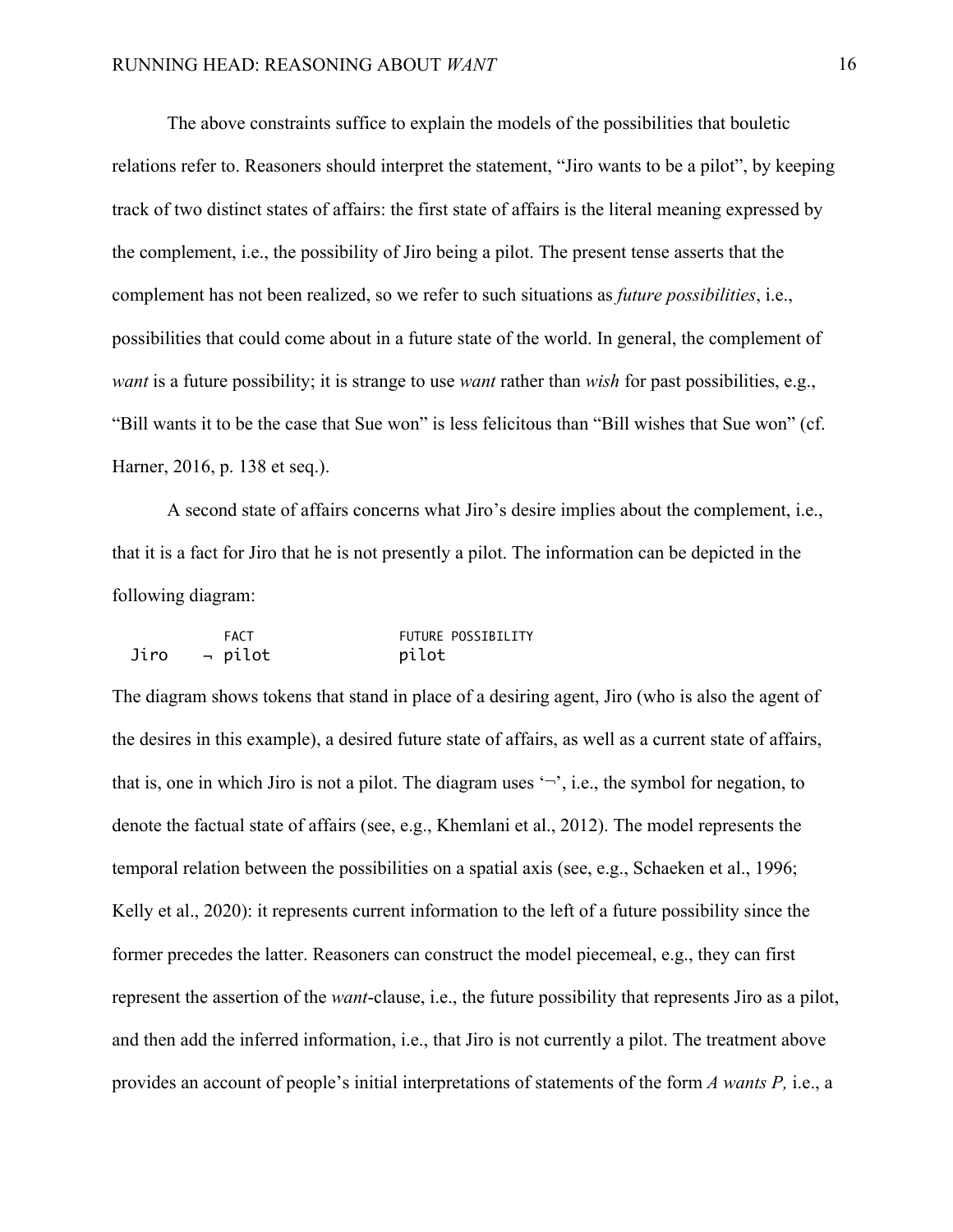mental model that represents the statement. It suggests that *A wants P* causes people to infer that *P* is not the case.

One way to show that people take the complement of *want* to be false is to contrast it with how they reason about other attitude verbs. For instance, verbs like *decline* often imply that their complements are false:

9a) Jiro declines to be a pilot. [counterfactive]

*Decline* is "counterfactive" here, since its complement is false: if Jiro declines to be a pilot, it is the case that he is not one. "Factive" verbs, i.e., verbs whose complements concern a fact, such as *manage*, show the opposite pattern:

9b) Jiro manages to be a pilot. [factive]

If Jiro manages to be a pilot, it is a fact that Jiro is a pilot. Since we propose that the complement of *want* and other desire predicates are taken to be false, the model theory makes the following prediction:

**Prediction 1.** Reasoners should interpret desire predicates (of the form *A wants P*) to imply that the proposition expressed by *P* is false. As a result, people should make inferences from desire predicates that mimic inferences from counterfactive verbs (e.g., *decline*) rather than from factive verbs (e.g., *manage*).

Experiment 1 tested the prediction.

Another prediction concerns differences in the inferences people make by default and those they make after deliberation. While people draw the default inference that *P* is false when they reason about *A wants P*, they may deliberate and modify their initial mental model to instead represent *A*'s belief states directly. In other words, reasoners may revise the default model so that it concerns, not a fact about the present state of affairs, but a belief about it. Hence,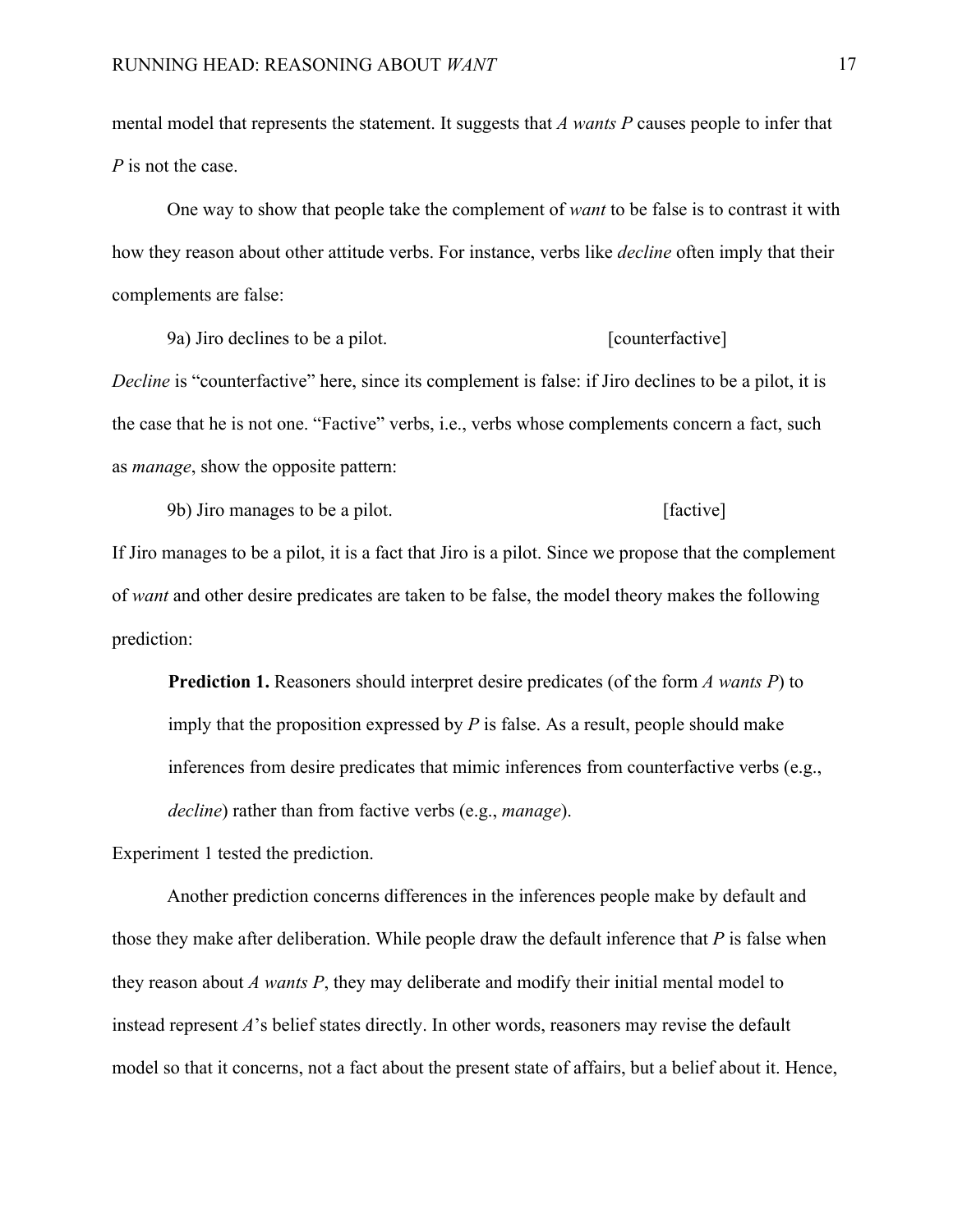it may be possible for Jiro to *want* to be a pilot and to *be* a pilot, but only in the odd scenario where he does not know that he is already a pilot. Such a change would require the following alteration to the default model of the desire expressed in (1):

| <b>BELIEF</b>       | FUTURE POSSIBILITY |                          |
|---------------------|--------------------|--------------------------|
| Jiro <b>- pilot</b> | pilot              | [model of Jiro's belief] |

It would also demand that reasoners keep track of an additional model of the actual state of affairs:

| <b>FACT</b> |                      |  |  |
|-------------|----------------------|--|--|
| pilot       | [model of the facts] |  |  |

Hence, deliberation should force reasoners to keep track of three models: one model to represent Jiro's (possibly false) belief that he is not a pilot, and his subsequent desire to become a pilot in the future; another model to represent the state of the world. This interpretation should be much more difficult to process because of an increased load on working memory. Hence, their deliberation may demand additional effort and time, so reasoners, more often than not, should prefer the default model to the deliberated model. An immediate consequence of the theory is that if most reasoners default to interpreting *not-P* as a fact, reasoners should be more likely to describe *A* as "knowing" *P* instead of merely "believing" it. This distinction follows because *know* is factive and *believe* is not, and so the theory makes the following prediction:

**Prediction 2.** Reasoners should be more likely to interpret *A wants P* as implying that *A knows that P is not true* than *A believes that P is not true.*

Experiments 2 and 3 tested this second prediction.

As we outlined above, a basic assumption of the model theory is that people build and scan representations of possibilities to reason about them. A corollary of the principle of parsimony is that by default, mental models represent only what is true of a particular situation,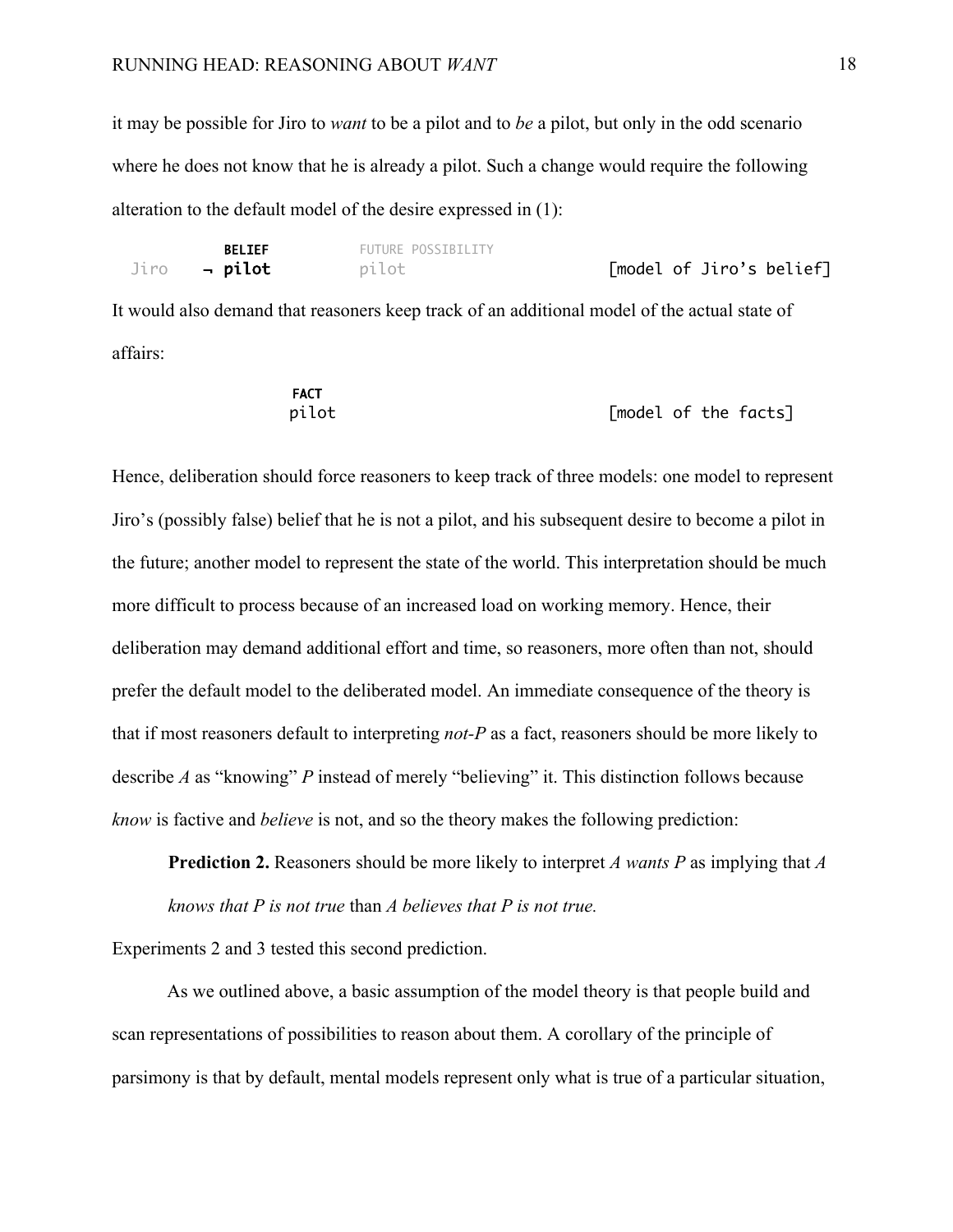not what is both true and false. As a result, reasoners are susceptible to "illusory inferences" (see Khemlani & Johnson-Laird, 2017, for a review). The model theory predicts and explains such cognitive illusions: they occur whenever, for instance, a reasoner infers that an impossible conclusion is possible, or vice versa. Research has revealed illusory inferences across a wide variety of reasoning domains, such as with reasoning about probabilities and conditionals (Johnson-Laird & Savary, 1996), disjunctions (Khemlani & Johnson-Laird, 2009; Sablé-Meyer & Mascarenhas, 2021), and Boolean concepts (Goodwin & Johnson-Laird, 2010). The theory accordingly predicts that illusions should occur in bouletic reasoning. Consider the following set of premises:

10) Christina wanted Argentina and Brazil to place.

Jeremiah wanted Brazil or else Chile to place.

Only one of them got what they wanted.

Is it possible that Argentina and Brazil placed but Chile did not?

If you answered the question affirmatively, then you fell prey to an illusion: the correct answer is 'no', because if Argentina and Brazil placed but Chile did not, then both Christina and Jeremiah got what they wanted – but the third premise above stipulates that only one of them got what they wanted. The model theory predicts that reasoners should fall prey to the illusion because reasoners tend to build parsimonious models that represent only what is true. For example, consider the set of models reasoners may build to represent the dueling desires in (10) (we depict only future possibilities in these models, with the proviso that reasoners are keeping track of facts as well):

|           | <b>FUTURE POSSIBILITY</b> |  |  |
|-----------|---------------------------|--|--|
| Christina | Argentina Brazil          |  |  |
|           | <b>FUTURE POSSIBILITY</b> |  |  |
| Jeremiah  | Brazil                    |  |  |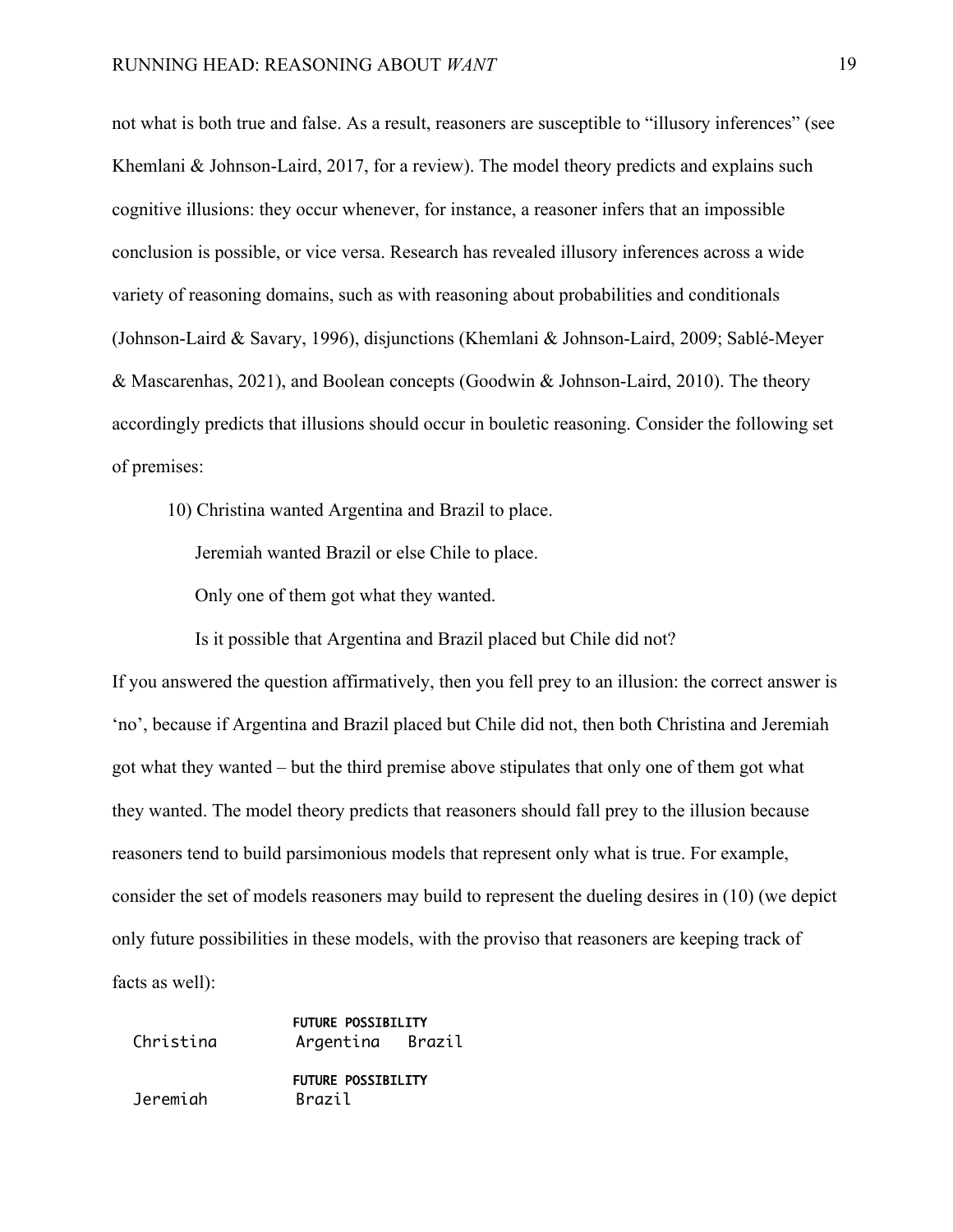## Chile

Jeremiah's desire is for the disjunction of either Brazil or Chile to place, and this disjunction is represented by the possibilities being on two separate lines. The following scenario:

$$
{\sf Argentina} \hspace{2em} {\sf Brazil} \hspace{2em} \neg \hspace{2em} {\sf Chile}
$$

would seem to match Christina's desires well, and the model theory predicts that reasoners

should use this match to infer the erroneous conclusion: that the scenario is possible given the

premises. To appreciate that the scenario is in fact impossible, reasoners must represent falsity.

Hence, they should flesh out their models of desire as follows:

| Christina | <b>FUTURE POSSIBILITY</b><br>Argentina $\neg$ Brazil |                            |
|-----------|------------------------------------------------------|----------------------------|
|           | <b>FUTURE POSSIBILITY</b>                            |                            |
| Jeremiah  |                                                      | Brazil $\rightarrow$ Chile |
|           | → Brazil                                             | Chile                      |

By doing so, they can recognize that the scenario described in the question in (10) satisfies both

Christina's and Jeremiah's desires. A list of all of the ways in which Argentina, Brazil, and Chile could place is as follows:

| Argentina  | Brazil  | Chile        |
|------------|---------|--------------|
| Argentina  | -Brazil | Chile        |
| Argentina  | Brazil  | $\neg$ Chile |
| Argentina  | ⊣Brazil | ⊸Chile       |
| -Argentina | Brazil  | Chile        |
| -Argentina | -Brazil | Chile        |
| -Argentina | Brazil  | -Chile       |
| -Argentina | ⊣Brazil | $\neg$ Chile |

The bolded lines highlight those possibilities compatible with Christina and Jeremiah's joint desires, i.e.:

| Argentina  | <b>Brazil</b> | Chile        |
|------------|---------------|--------------|
| Argentina  | ⊣Brazil       | Chile        |
| -Argentina | <b>Brazil</b> | $\neg$ Chile |
| ⊣Argentina | ⊣Brazil       | Chile        |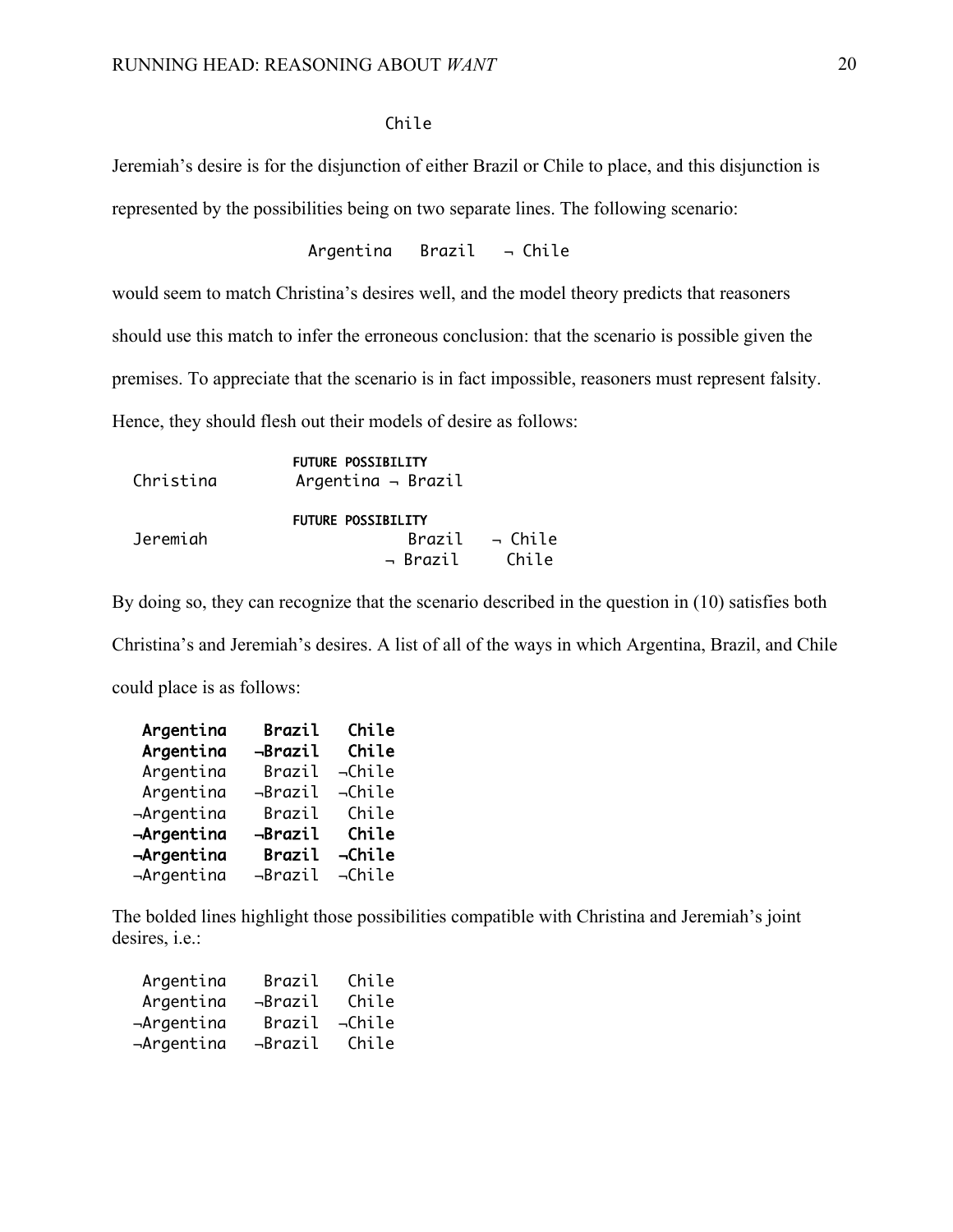The first possibility satisfies Christina's desire and conflicts with Jeremiah's. The other three possibilities do not satisfy Christina's desire, but they all satisfy Jeremiah's desire of only Brazil or Chile placing. Thus the model theory predicts that reasoners will commit illusions of possibility when reasoning about *want*:

**Prediction 3.** Reasoners tend to represent what is true and not what is false, so they should make illusory inferences from models of desire.

Experiment 4 tested this third prediction.

Many formal frameworks and philosophical treatments separate between desires and intentions: desires concern what an agent wants, and intentions concern what an agent plans to do (see, e.g., Brand, 1984; Bratman et al., 1988; Galitsky, 2013; Kinny & Georgeff, 1991; Rao & Georgeff, 1995; Searle, 1983; Thalberg, 1984). Yet there is scant work on the models of psychological representations of desires and intentions. Quillien and German's (2021) recent account of intention suggests that intentions are causally dependent on "positive attitudes", and that a "desire for X is simply a positive attitude toward  $X$ " – a point that bears resemblance to the Aristotelian account of intention that defines it in terms of desires and beliefs (Aristotle, 300BC/1926, 1110a et seq.; see also Hume, 1740/1978). But an earlier theory by Malle and Knobe (2001) explains how reasoners distinguish the two. Based on natural language corpus studies and experiments, they propose a theory where a reasoner interprets another person's attitude as an intention if the following conditions hold: the activity is actionable by that person, the activity is perceived to be an output of that person's reasoning, and they perceive that person to be committed to performing the activity. In contrast, if one or more of these criteria is not met and the activity is instead not actionable by a person, is perceived as an input to reasoning, or the person is perceived to have no commitment to that activity, then reasoners conclude that the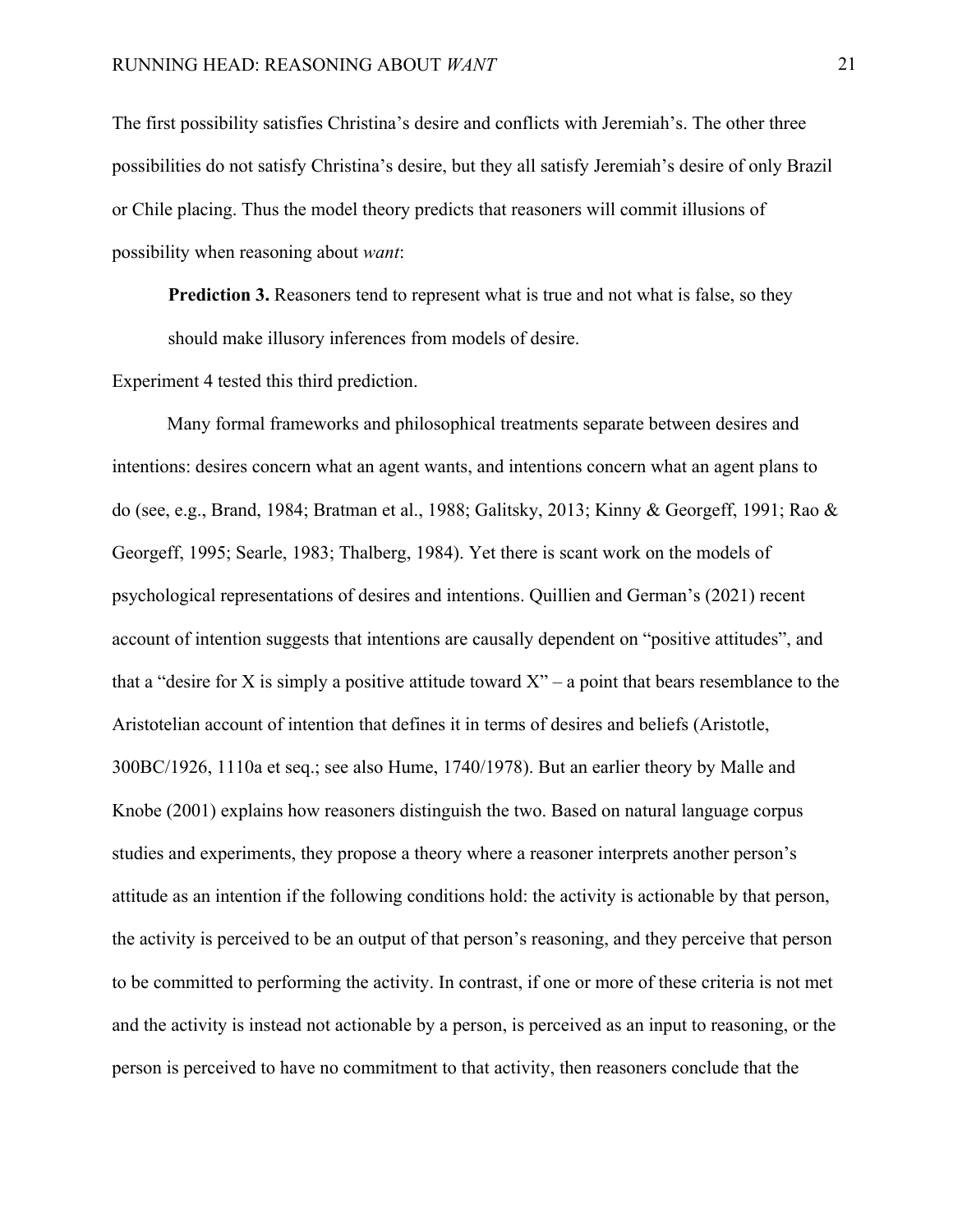person's attitude is a desire. The model theory is compatible with Malle and Knobe's account, though it also explains the inference in (1). People can assess a person's attitude as a desire or an intention, and then represent it accordingly in their mental model. The model theory treats desires as one or more future possibilities and intentions as future actions that the intending agent can perform (cf. Malle & Knobe, 2001; Portner, 2004). This example illustrates the difference between the two:

- 11a) Aliyah wants Steve to listen to Dorothy Ashby. [desire]
- 11b) Aliyah plans for Steve to listen to Dorothy Ashby.
- 11c) Steve plans to listen to Dorothy Ashby. [intention]

In these examples, the verbs *want* and *plan* do the work of establishing the person's attitude as a desire or intention, respectively. Aliyah's desire in (11a) entails a future possibility where Steve listens to Dorothy Ashby, and is true even in a case where Aliyah or Steve have no intention to make this happen. However, for a sentence with *plan* to be true, as in (11b), the subject of *plan*  must have an intention to carry out an action personally. In other words, (11b) must mean that Aliyah has a future action in mind to get Steve to listen to the album. Notably, (11b) cannot mean that Steve has an intention to listen to the album, but Aliyah does not have this intention. A sentence like (11c) must be used to convey that Steve, but not necessarily Aliyah, has an intention for Steve to listen to Dorothy Ashby. This demonstrates that *plan* is an intentional verb, and it describes the intentions of the person making the plans. And it shows that in general, people can have intentions only if they concern actions that they can perform themselves. However, they can desire outcomes they may have no control over, as in (11a).

Thus people can express desires that may have no related intentions using bouletic verbs, such as *want, hope,* and *wish*. They can express intentions using verbs like *plan, be going,* and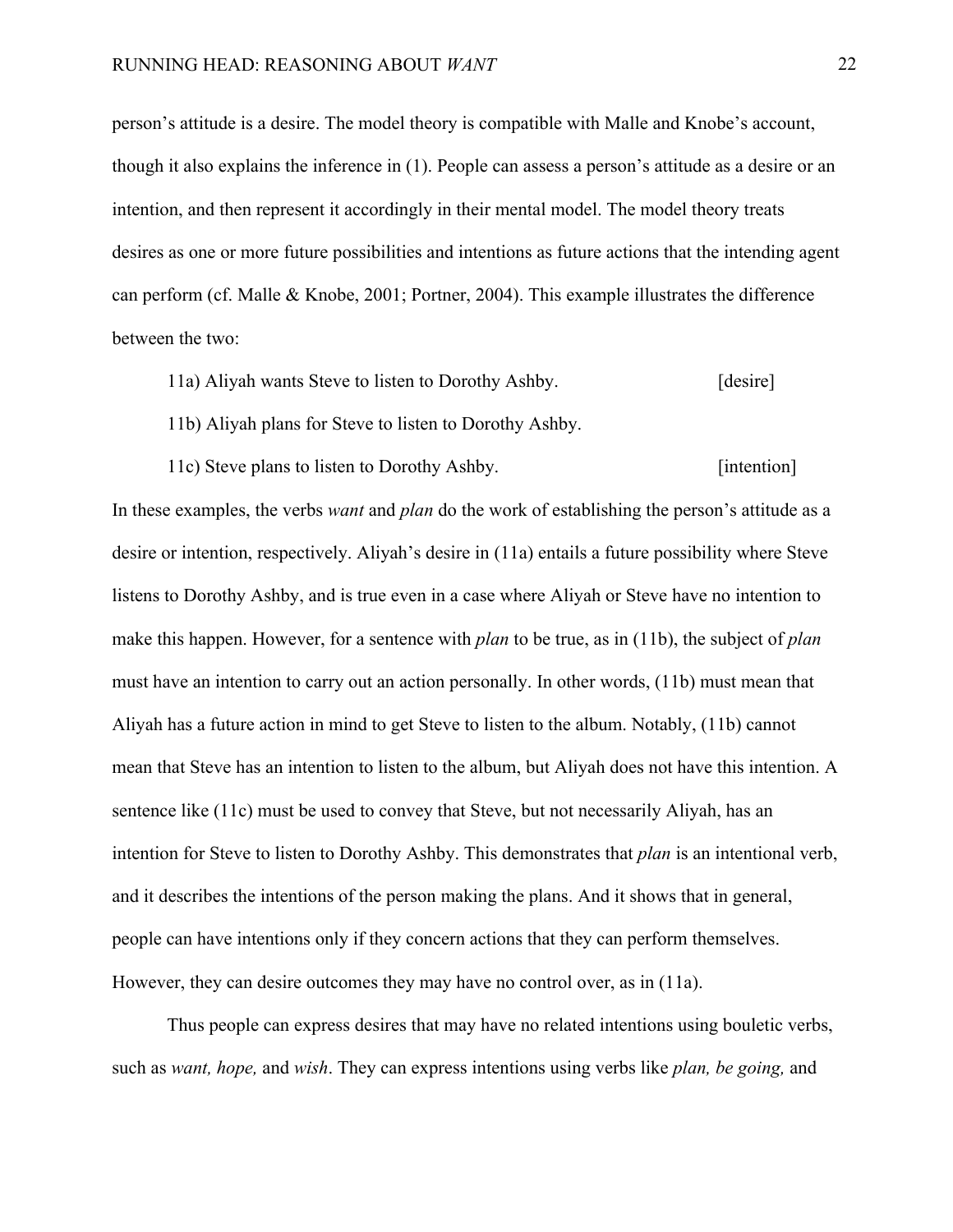*will*. Since the model theory argues that desires and intentions are distinct from one another, it also follows that it permits representation of desires for objects that are complete opposites of the objects of an agent's intention. For example, suppose that Jessica plans on going into the office to work over the weekend even though she does not want to. The model of her attitudes would be as follows.

 FUTURE POSSIBILITY FUTURE ACTION Jessica ¬ work on weekend work on weekend

This model is coherent because it keeps desires separate from intentions and thereby allows them to conflict. Malle and Knobe (2001) define desires as inputs to reasoning and stipulate that people resolve conflicting desires to establish the actions they intend to perform, so it might seem to follow that a person would not have desires for objects that conflict with the objects of their intentions. However, we propose that although a person may have reasoned over a variety of conflicting desires to establish an intent, that person may maintain representations of those desires. Just because Jessica has decided to work on the weekend does not entail that she no longer has the desire to not work on the weekend (cf. Davis 1984, 1986, 2005; Harner, 2016). Because the model theory distinguishes desires from intentions, it asserts that people build different possibilities to represent desires and intentions, and makes the following prediction as a consequence:

**Prediction 4.** Reasoners should consider sentences of the following form: *A wants to P* and *A plans to Q,* where *P* and *Q* conflict, as compatible with one another, because the objects of desires and intentions can conflict without being incoherent. In contrast, they should consider sentences of the form *A plans to P* and *A plans to Q*, where *P* and *Q* conflict, as inconsistent.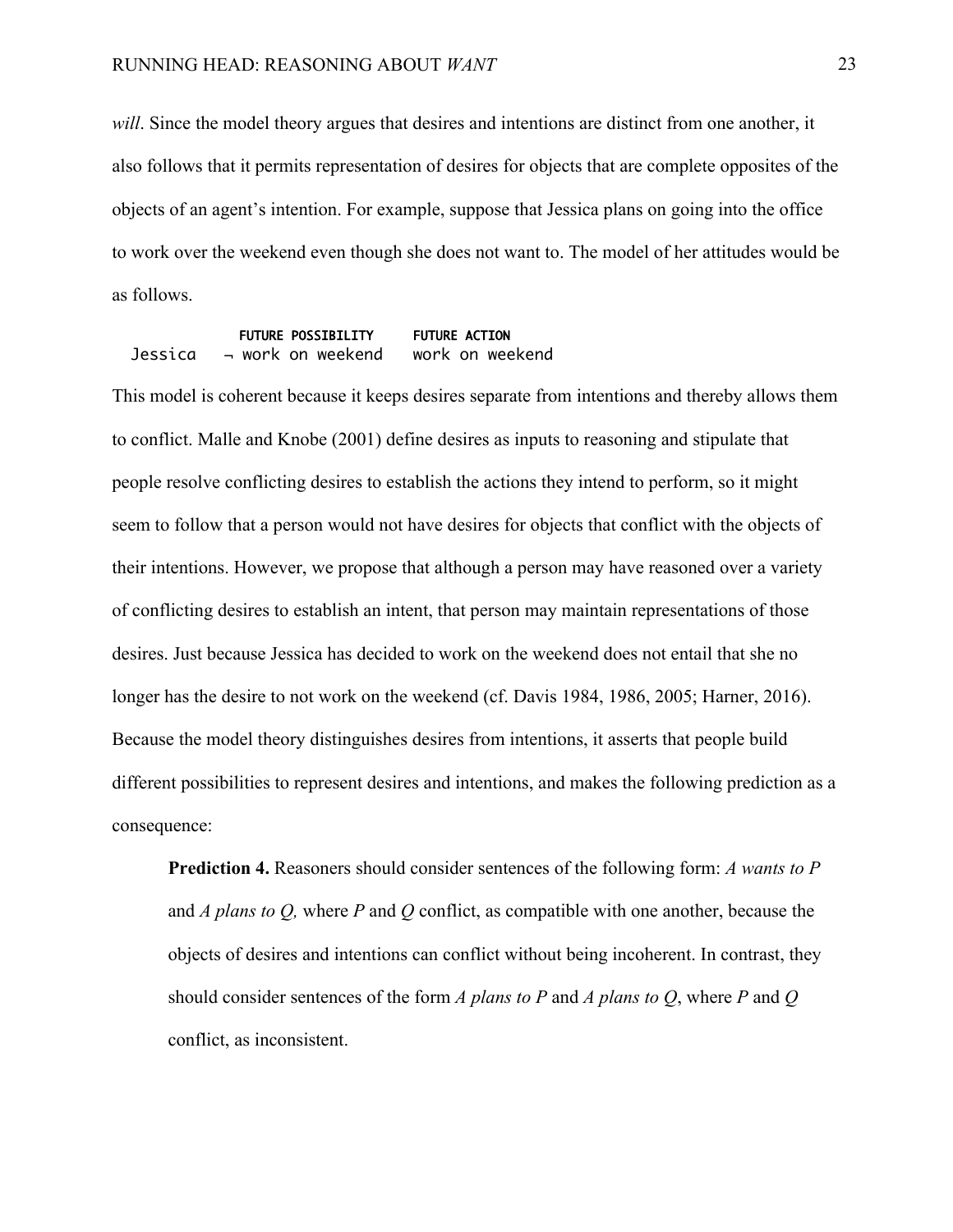This prediction is unique to the model theory but incompatible with recent theories of intention (Quillien & German, 2021). Experiment 5 tested it.

The model theory makes additional predictions about when sentences should conflict with one another; consider the following:

12a) Aria visited Addis Ababa last year.

12b) Aria did not visit Ethiopia last year.

Provided that the first premise refers to the capital of Ethiopia, the two premises are inconsistent, i.e., they cannot be true at the same time (Johnson-Laird et al., 2000). The model theory posits that reasoners without any background in logic can detect inconsistencies: they do so by building a model of a possibility in which every premise is true. If they can build such a model, the premises are consistent; otherwise, they're inconsistent (e.g., Kelly et al., 2020). Hence, reasoners should fail to build a model of the premises in (12), and then judge the premises to be inconsistent. Often, the detection of an inconsistency prompts reasoners to spontaneously construct explanations to figure out why the inconsistency arose in the first place (Khemlani  $\&$ Johnson-Laird, 2011, 2012).

The model theory of bouletic reasoning accordingly predicts that reasoners should judge (13a) to be consistent more often than (13b):

13a) Amy has a black belt in karate.

Amy wants to be good at telling jokes.

13b) Amy has a black belt in karate.

Amy wants to be good at a martial art.

In (13a), the model of the first premise is:

**FACT** Amy black-belt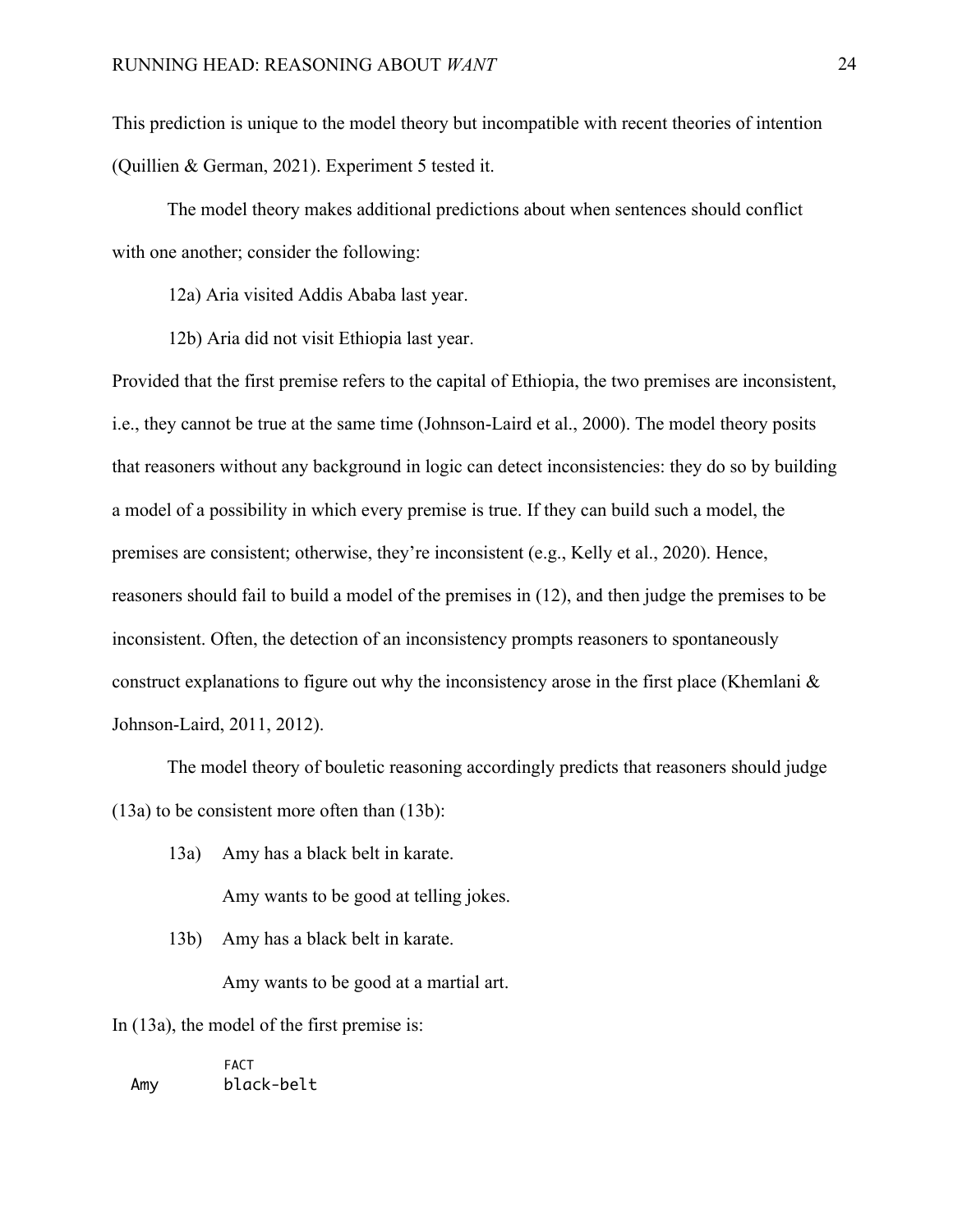and the model of the second premise is:

|     | <b>FACT</b> | FUTURE POSSIBILITY |
|-----|-------------|--------------------|
| Amy | → jokes     | jokes              |

The two models can be combined to yield a single model:

|     | FACT       | FUTURE POSSIBILITY |
|-----|------------|--------------------|
| Amy | → jokes    | jokes              |
|     | black-belt |                    |

that depicts the current state of Amy's abilities as well as a future possibility. In contrast, an integrated model of the premises in (13b) should yield the following:

|     | FACT          | FUTURE POSSIBILITY |
|-----|---------------|--------------------|
| Amy | → martial-art | martial-art        |
|     | black-belt    |                    |

The model shows that Amy is not good at a martial art while having a black belt – and reasoners who know that a black belt denotes competence in a martial art should consider the model incoherent, since its two facts cannot be integrated into a single mental simulation in which Amy has a black belt without being good at a martial art. Hence, the theory makes the following prediction:

**Prediction 5.** Reasoners should be more likely to treat statements of the following form as inconsistent: *A is X* and *A wants to be X'* (where *X* implies *X'*)*.* In contrast, they should judge the following pair of statements as consistent: *A is X* and *A wants to be Y* (where *X* does not imply *Y*).

Experiment 6 tested this prediction.

A corollary of the treatment above is that reasoners should be able to use representations of future, desired possibilities to make inferences about the present. Consider the possibilities established by the following statement:

14) Matt is a doctor.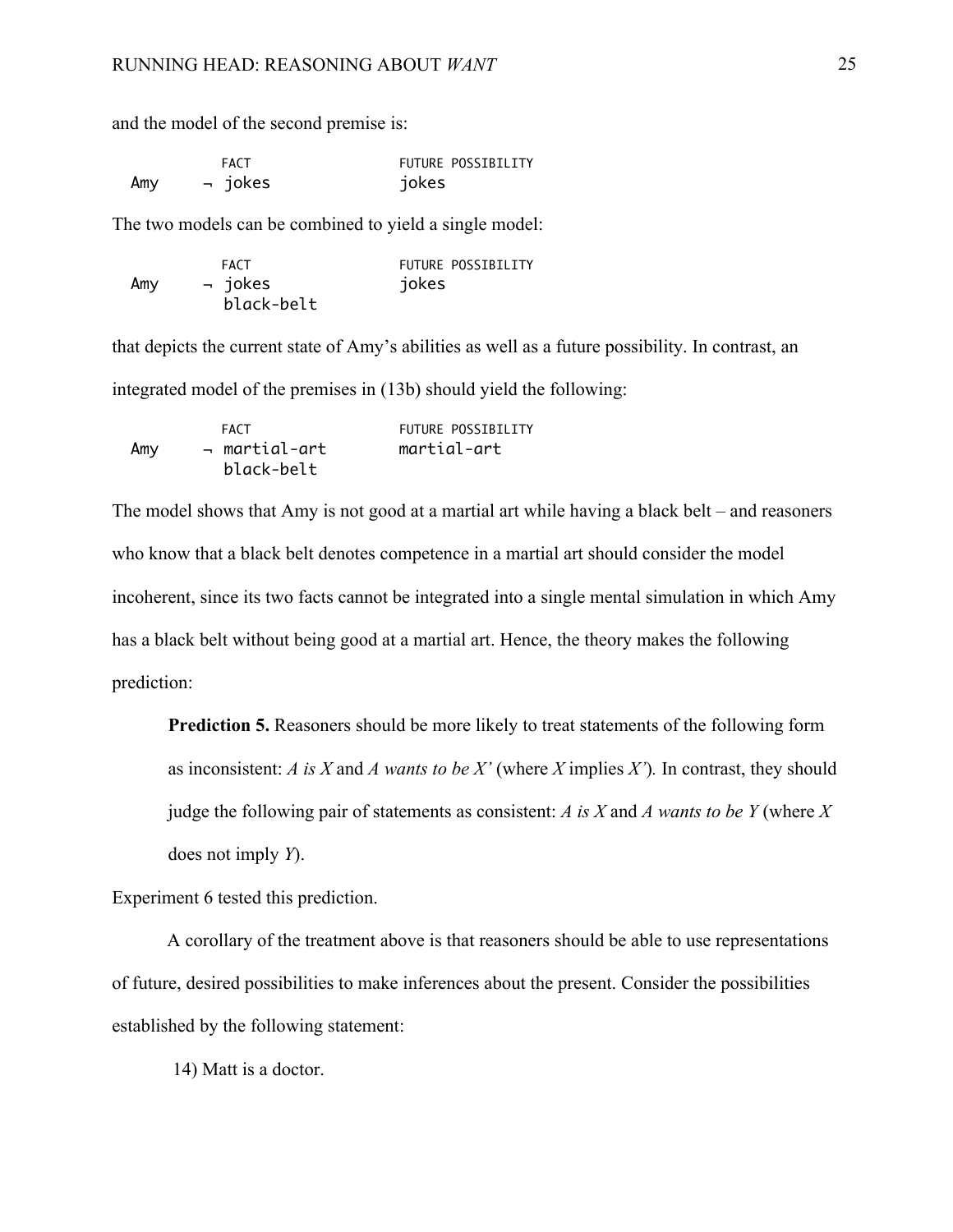Matt wants to be a radiologist. Which is more likely to be true?

[ ] Matt is a radiologist.

[ ] Matt is an oncologist.

[ ] Both statements are equally likely to be true.

The second premise establishes a desire that implies that Matt is not a radiologist, i.e., it yields the following model:

|      | <b>FACT</b>         | FUTURE POSSIBILITY |
|------|---------------------|--------------------|
| Matt | $\lnot$ radiologist | radiologist        |

Reasoners should be more likely to conclude that Matt is an oncologist. In doing so, they eliminate a possibility out of a disjunctive set of alternatives. So, the model theory makes the following prediction:

**Prediction 6.** When reasoning about a disjunction of the form *A is X or A is Y*, desire predicates of the form *A wants to be X* should rule out the first clause in the disjunction*.* 

Hence, such statements should cause reasoners to infer that *A is Y*.

which we tested in Experiment 7.

In what follows, we describe the seven experiments that tested predictions 1–6 above.

### **4. Experiment 1**

Experiment 1 tested the model theory's prediction that reasoners should interpret desire predicates (e.g., *A wants P*) to imply that *P* is not the case. Hence, the theory posits that reasoners should treat such verbs similar to how they treat counterfactive verbs such as *decline* – which imply the falsity of the complements – instead of factive verbs such as *manage* – which imply the truth of their complements. Thus we tested how people rated the truth value of desire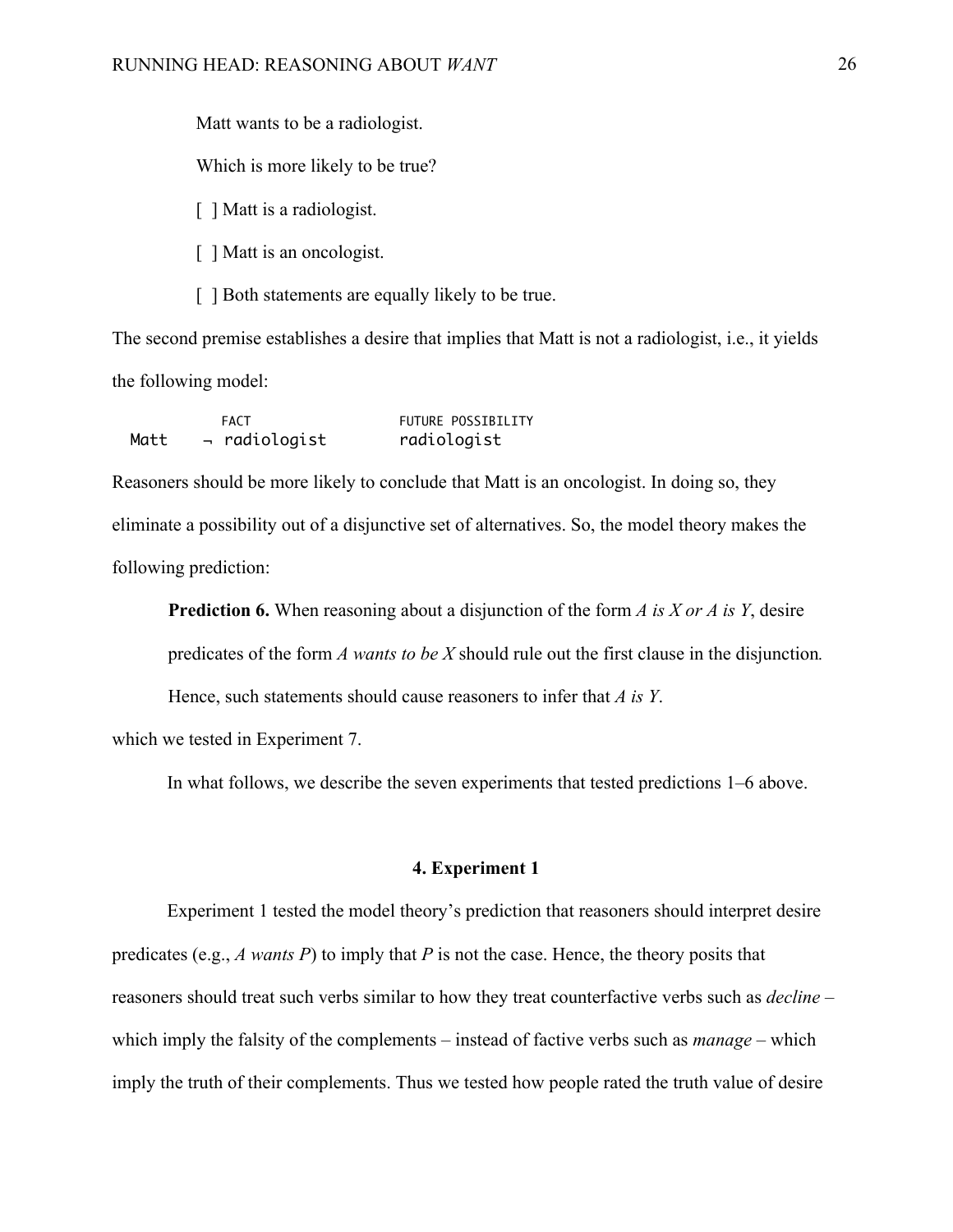verbs' complements in comparison to those of counterfactual verbs and factive verbs. To more robustly evaluate desire verbs, we also tested how they compared to appearance verbs, such as *claim*, that imply neither truth nor falsity of their complements. The experiment accordingly provided participants with statements such as:

15) Alice wants to own a robot.

To what extent does this sentence strike you as true or false:

Alice currently owns a robot.

The first sentences were all of the same format: *A [verb] to own X,* where the matrix verb (in brackets) was a randomly assigned verb from one of four categories. Participants rated the truth of the statement using a slider scale.

### **4.1. Method**

*4.1.1 Participants.* 50 participants (mean age = 36.26 years; 27 males and 23 females) volunteered through the Amazon Mechanical Turk online platform (AMT; see Paolacci et al., 2010 for a review) for monetary compensation. All participants reported English as their native language.

*4.1.2 Open science and preregistration.* Effects were preregistered prior to data collection. Data, materials, and experimental code for this study and all subsequent studies are available through the Open Science Framework. See Appendix A for links.

*4.1.3 Design, procedure, and materials.* Participants carried out 12 problems. Each trial presented participants with a statement describing an individual (e.g., Alice) and an object that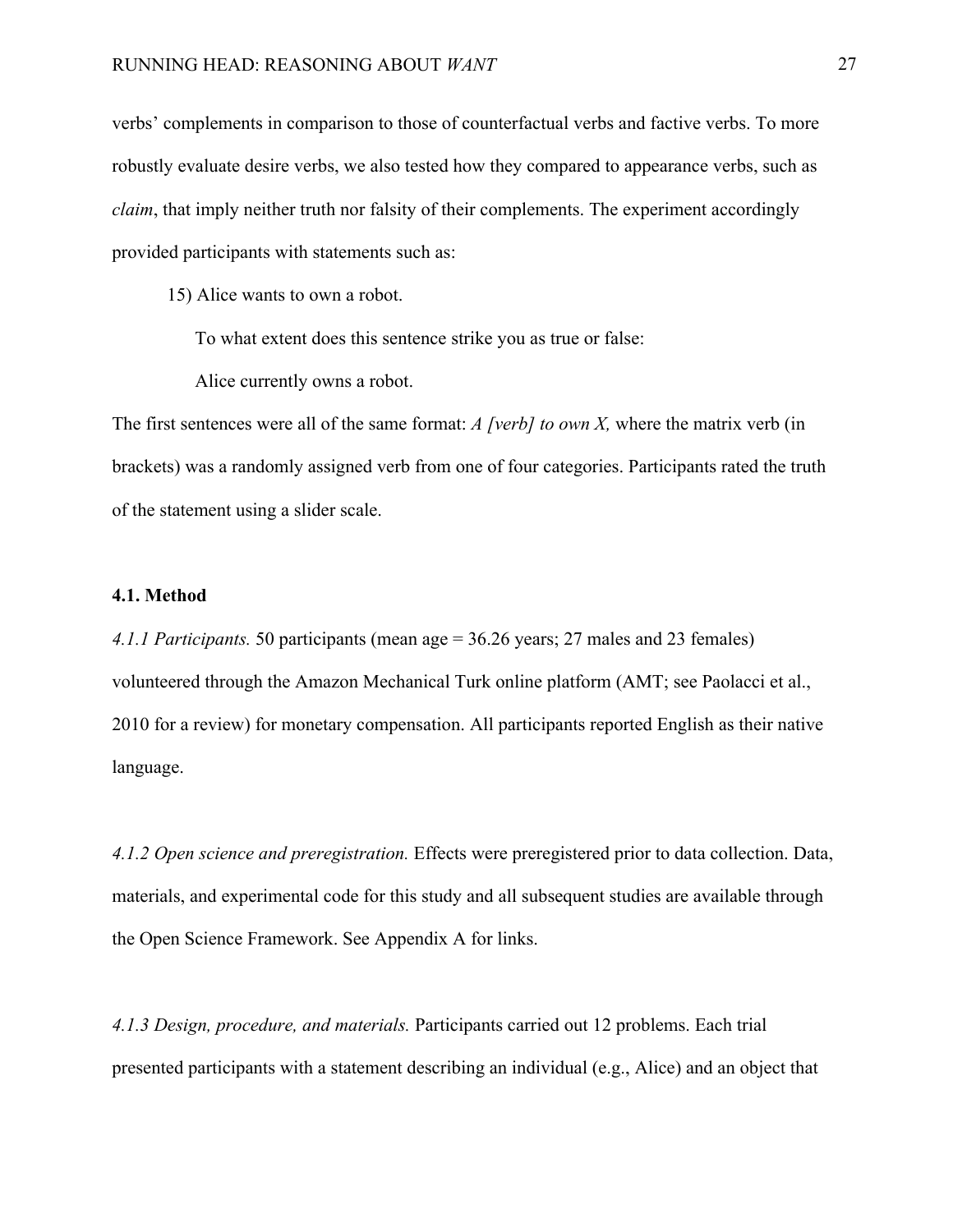can be owned, as linked by an attitude verb. The study manipulated the verb used in each statement: verbs could imply facts (factives: *manage*, *happen*, *turn out*), negations of facts (counterfactives: *refuse*, *fail*, *decline*), perceived facts (appearance verbs: *seem, appear, claim*), and desires (desire verbs: *want*, *wish*, *hope*). The problems in the study were constructed by randomly pairing a pool of 12 names to the set of 12 verbs and 12 objects (see Appendix A). Hence, no two participants saw the same set of problems. Participants then assessed whether the agent's ownership of the object was true or false by rating the truth of a statement such as "Alice currently owns a robot" on a 7-point Likert scale that ranged from -3 (the sentence is definitely false) to 0 (I cannot be certain) to  $+3$  (the sentence is definitely true).

#### **4.2. Results and discussion**

Figure 1 shows participants' mean ratings for the four types of verbs in Experiment 1. A Friedman nonparametric analysis of variance showed that participants' tendency to infer embeddings as true differed as a function of the verbs in the sentences ( $\chi^2$  = 96.82; *p* < .001). An analogous generalized mixed-model (GLMM) regression treated the materials as random effects and the four types of verb as a fixed effect; the regression further validated the differences between the four types of verb in the study  $(|\beta|$ 's > 0.89,  $|t|$ 's > 4.66,  $p$ 's < .002).

The figure shows that participants responded sensibly: for factive verbs in statements such as "Alice manages to own a robot", they rated statements describing the current state of the complement, e.g., "Alice currently owns a robot", to be true  $(M = 2.42)$ ; these ratings were reliably greater than chance performance (i.e., a mean of 0; Wilcoxon test,  $z = 6.23$ ,  $p < .001$ , Cliff's  $\delta$  = .92). For counterfactive verbs, they rated such statements as false ( $M = -2.23$ ), and their ratings were reliably lower than chance (Wilcoxon test,  $z = 5.98$ ,  $p < .001$ , Cliff's  $\delta = .76$ ).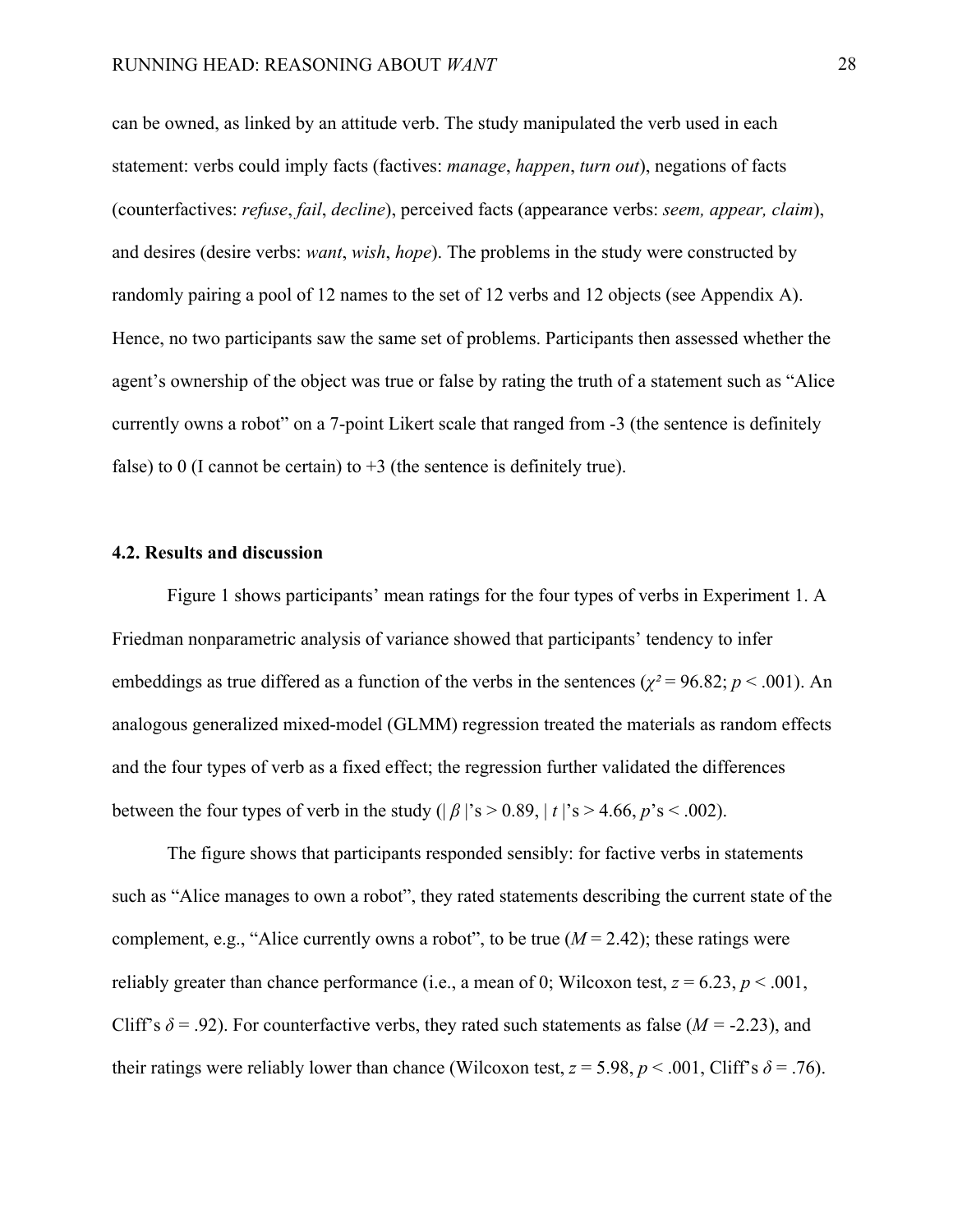Participants yielded intermediate truth-ratings for appearance verbs (*M* = 1.54) and desire verbs  $(M = -1.08)$ . The model theory posits that desire verbs should pattern similarly to counterfactive verbs, since desire verbs imply that their embeddings are false. The results of Experiment 1 were mixed: on the one hand, desire verbs' complements were rated as false overall, at a rate significantly lower than chance (Wilcoxon test,  $z = 3.86$ ,  $p < .001$ , Cliff's  $\delta =$ .44); reasoners were more likely than not to conclude that "Alice currently owns a robot" is false given that "Alice wants to own a robot". On the other hand, as Figure 1 shows, desire verbs produced a weaker inference than counterfactive verbs (*M*desire vs. *M*counterfactive, Wilcoxon test, *z* = 4.79,  $p < .001$ , Cliff's  $\delta = .46$ ). Hence, the results of Experiment 1 only partially corroborated prediction 1; participants rated both desire verbs' and counterfactive verbs' complements as false, but their rejection was much stronger for counterfactive verbs.



**Figure 1.** Participants' truth-ratings  $(-3)$  = definitely false,  $0 = I$  cannot be certain,  $+3$  = definitely true) for the four different types of verbs in Experiment 1. Circles denote participants' individual ratings, and violin plots provide a smoothed out distribution of participant responses; bars at the center of each plot indicate the mean response.

Somewhat similarly, but on the other side of the scale, participants inferred that the complement of an appearance verb, e.g. *appear*, was true, as in "Alice appears to own a robot". This finding was not fully in line with our expectations, since *appear* does not guarantee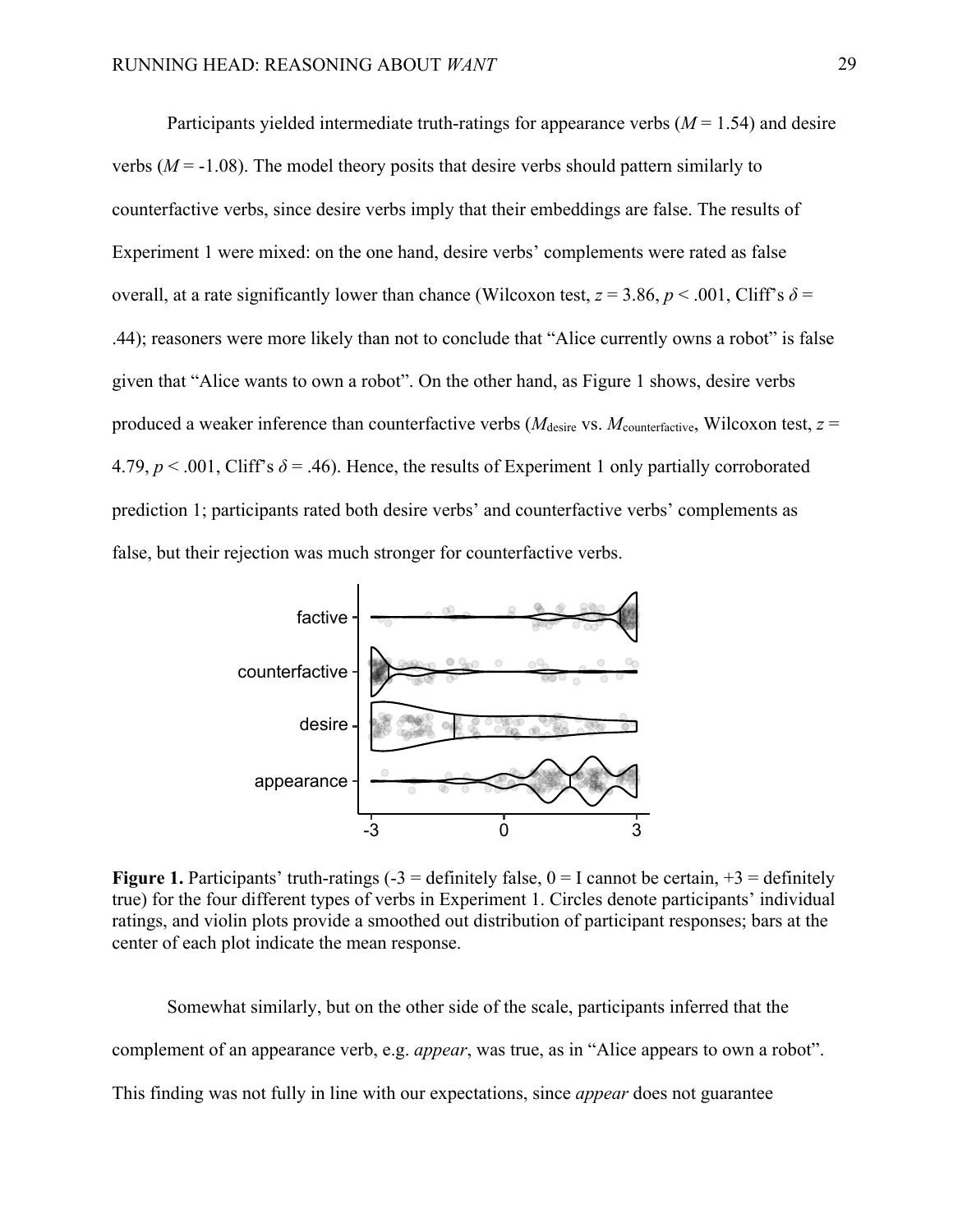anything about whether Alice owns the robot or not, i.e., it is neither factive nor counterfactive. Perhaps this rating stems from these verbs having an evidential component to their meaning (cf. Gisborne & Holmes, 2007). Evidentials include those words people use to indicate how they acquired the information they are reporting on, e.g. *evidently*. *Evidently* communicates that the speaker infers the presented information from some perceived evidence, e.g., your wet coat leads me to conclude that "evidently it's raining". Thus evidentials allow us to hedge about information being true. If appearance verbs are evidential, it is possible that participants believed that they were likewise hedging that Alice's ownership of the robot was true as far as the evidence permitted. Thus Experiment 1 corroborated the first prediction of the model theory, with some caveats. While participants inferred the falsity of facts from statements about people's desires, they did so more strongly for counterfactive verbs. Perhaps this is due to the study design that asked reasoners to consider the same complement under twelve different verbs. Comparing desire verbs to straightforward classes like factives and counterfactives and a more nuanced class like the appearance verbs may have encouraged participants to slow down their reasoning process on the whole. Thus they might have switched from concluding the default inference to the deliberated inference under desire verbs. Or, it may be the case that the complements of desire verbs are simply not perceived as strongly false as the complements of counterfactives.

Experiments 2 and 3 used a different task and a stronger methodology to explore participants' reasoning behavior. And they tested the theory's second prediction, that reasoners should be more likely to infer knowledge than beliefs when reasoning about desires.

## **5. Experiment 2**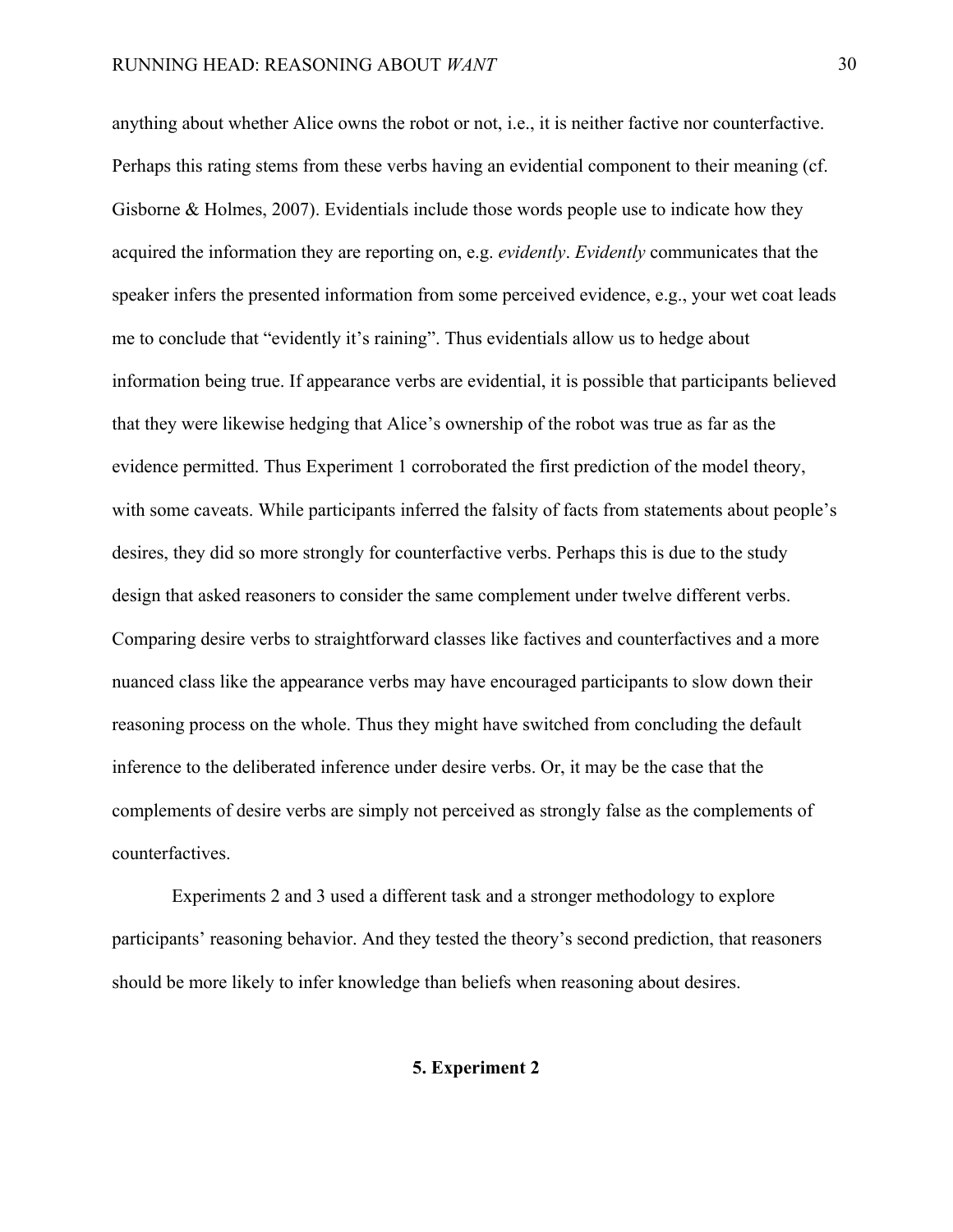Experiment 2 tested prediction 2: reasoners should interpret the sentence, "Jiro wants to be a pilot" to imply by default that Jiro is not a pilot. Some reasoners may deliberate over the possibility that Jiro merely believes that he is not a pilot, but they should do so less often. As a consequence, reasoners should be more likely to conclude that Jiro *knows* that he is not a pilot rather than that Jiro merely *believes* that he is not a pilot, since *know* is a factive and *believe* is not. To test the idea, Experiment 2 provided participants with premises such as the following:

16) Jackie wants Naomi to get her driver's license, which means that...

[] she knows that Naomi does not have her driver's license.

[] she believes that Naomi does not have her driver's license.

They selected the option that best completed the sentence. On some trials, participants chose between the verb *know* and the verb *believe;* on other trials, they chose between the verb *know*  and the verb *think.*

Half of the problems in Experiment 2 concerned comparisons as in the example above. The other half of the problems were used to mask the intent of the study by providing fillers that tested their engagement in the study. Those problems provided participants with general knowledge questions that always have correct answers, such as the following:

17) Miriam picked a peach, which means that…

- [ ] she picked a fruit.
- [ ] she picked a vegetable.

Any participant who paid attention to the problem would choose the former over the latter. Those who got more than 1 filler question wrong were dropped from the analysis.

## **5.1. Method**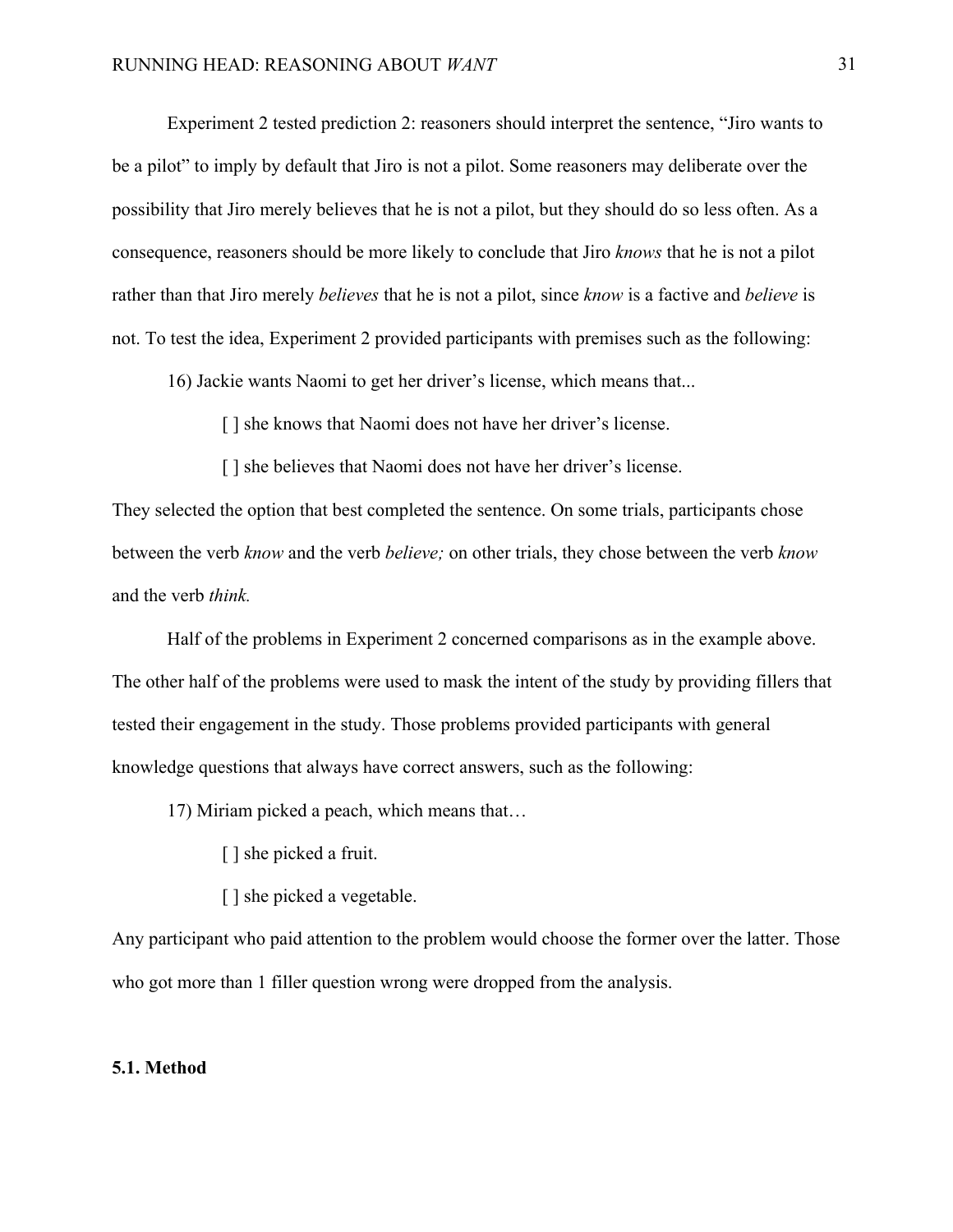*5.1.1 Participants.* 106 participants (mean age = 35.51 years; 62 males, 43 females, 1 preferred not to say) volunteered through AMT. All but two participants reported being native English speakers; these two were dropped from further analysis. Likewise, any participant who responded incorrectly on more than one filler problem was dropped from analysis (26 in total). We analyzed the remaining 78 participants.

*5.1.2 Open science and preregistration.* Predicted effects were preregistered prior to data collection.

*5.1.3 Design, procedure, and materials.* Participants carried out 16 trials in total; half of them were test problems, and half were filler questions. On each trial, participants read a statement such as, "Mason wants the Olympics to be held this summer, which means that...". The test problems concerned desire predicates, and the filler questions concerned general trivia. On each trial, participants chose between two options to select which one best completed the sentence. For the 8 test problems, one of the responses concerned what Mason knew, and the other concerned what Mason thought or believed, e.g.,

[] he knows that the Olympics are not being held this summer.

[] he believes that the Olympics are not being held this summer.

For the 8 filler items, e.g., "Sophia has a degree in physics, which means that...", one of the two options was factually correct, and other was factually incorrect, e.g.,

- [ ] she studied physics.
- [ ] she studied accounting.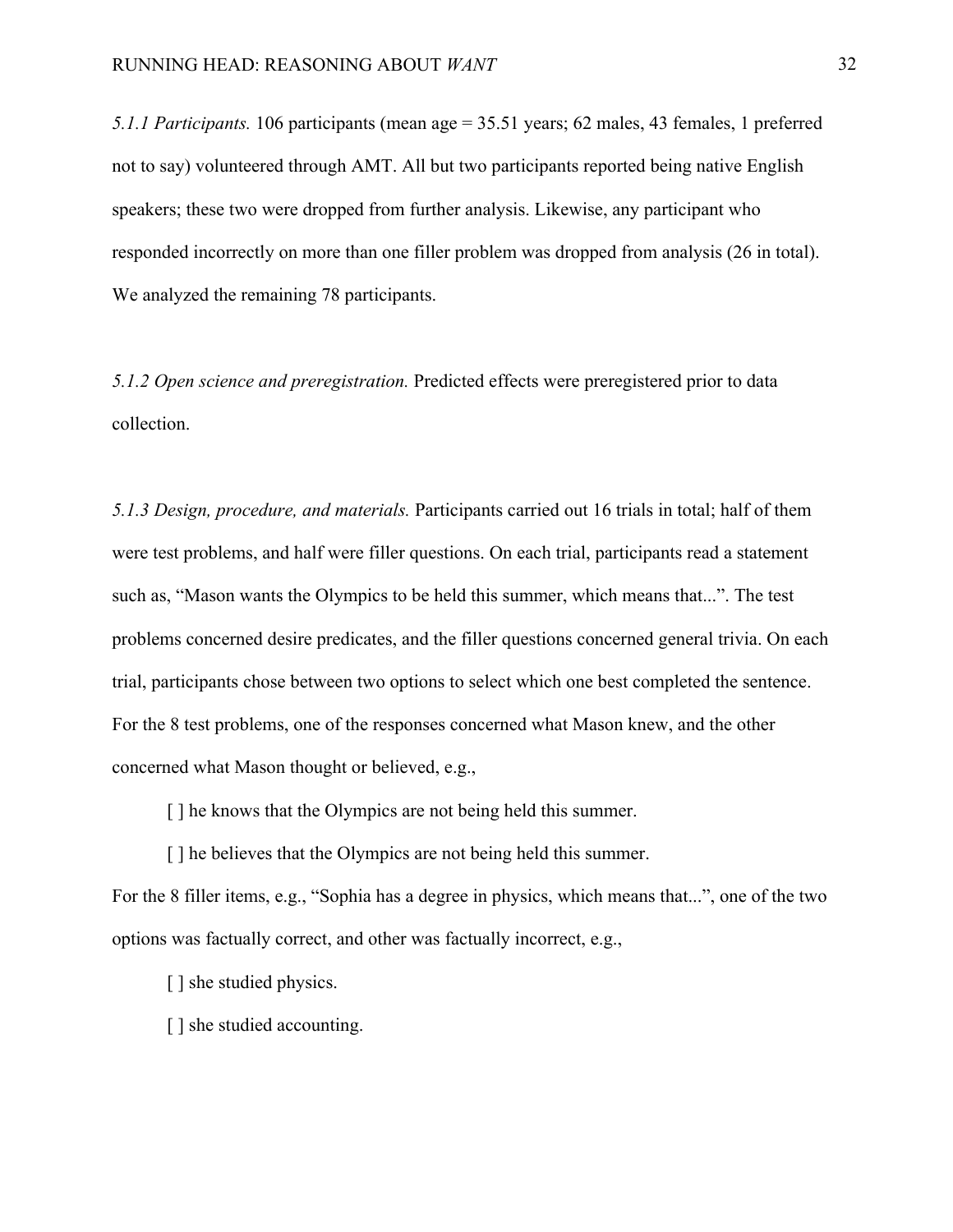The experiment randomized the names of the individuals as well as the order of the two options for all the trials. Appendix A provides the link to all experiment material, including the fillers as well as the test problems.

#### **5.2. Results and discussion**

Answers to filler questions were 88% correct across the study as a whole, but some participants provided many incorrect answers and other participants responded accurately to all the filler questions. Hence, we report data on test problems from only those participants who responded correctly to at least 7 of the 8 filler questions.

One reviewer pointed out a confound with some of the test items, namely that for some of them, a person normally has the relevant knowledge about whether their desire is already realized or not. For example, if "Jackie wants it to be Tuesday", Jackie normally knows whether it is already Tuesday or not, so it is a bad candidate to test whether an inference about *know* or *believe/think* can be drawn from the desire statement. Thus we report on the results for those items that do not exhibit the confound (they mirror the results for all items), as well as all 8 of the filler items. Participants selected the *know* option on 69% of test problems, which was significantly greater than chance performance (Wilcoxon test,  $z = 4.82$ ,  $p < .001$ , Cliff's  $\delta = .55$ ), and 58 out of 78 participants exhibited the pattern (binomial test, *p* < .001 with a prior probability of .5). The result corroborates the theory's second prediction. Participants' tendency to prefer the *know* option did not differ as a function of whether the verb in the alternative option was *think* or *believe* (70% vs. 68%, respectively; Wilcoxon test,  $z = .82$ ,  $p = .41$ , Cliff's  $\delta = .06$ ).

One possible consequence of the model theory concerns the relative amount of time it takes to process default and deliberative mental models of bouletic relations. If reasoners need to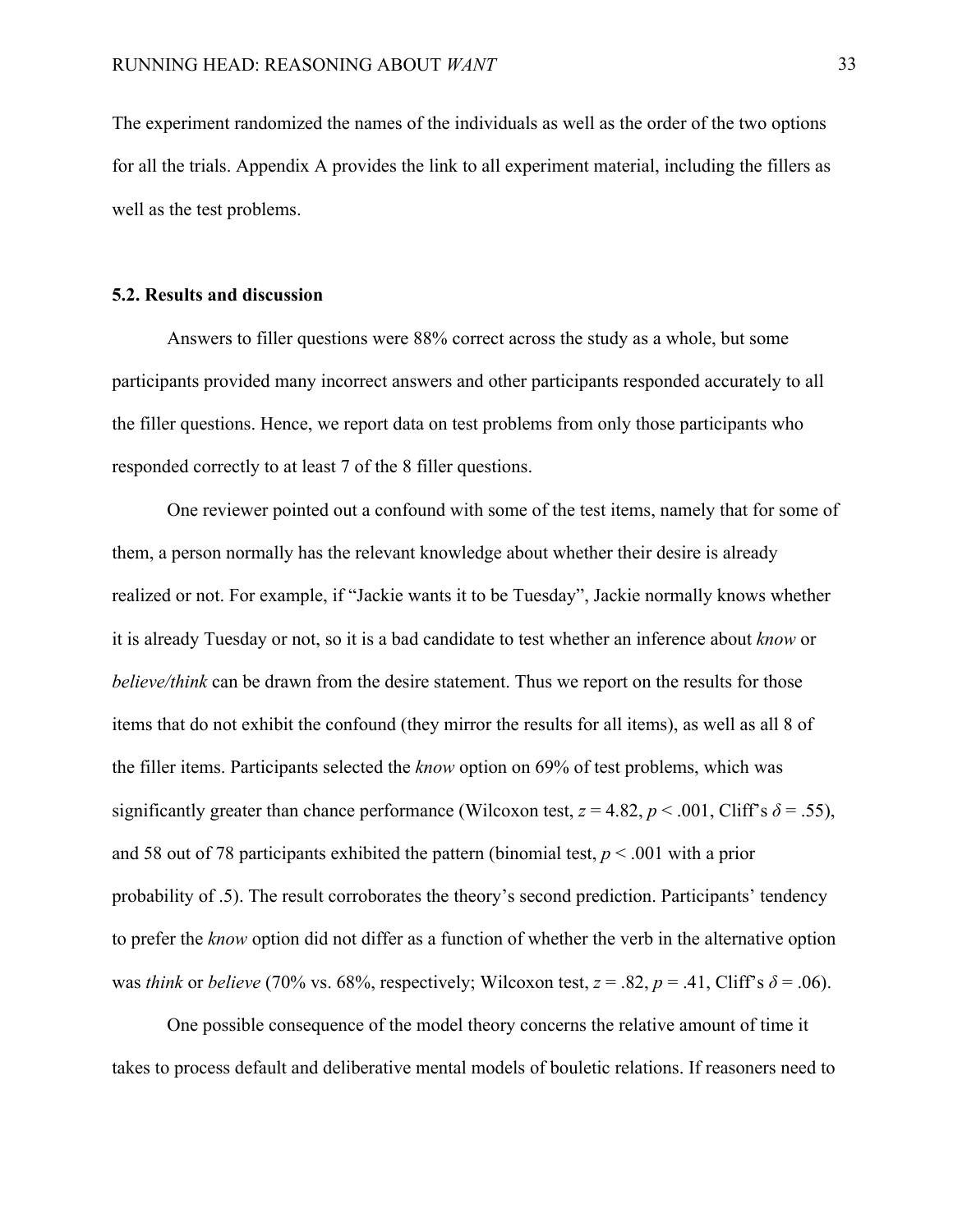deliberate in order to override their default inference about bouletic relations, i.e., if they need to process the model to recognize that a person may simply *believe* that a desired outcome is not the case, then perhaps people should be faster at selecting *know* responses than *think* or *believe* responses. The data do not bear out this prediction: the experimental methodology was not sensitive enough to detect a reliable difference between when people selected a *know* response (12.06 s on average) versus when they didn't (11.97 s on average; Mann-Whitney test,  $z = .83$ , *p*  $= .41$ , Cliff's  $\delta = .04$ ).

One concern with the study is that it might have imposed an artificial distinction on participants: some of them might have treated knowledge as implying belief: if a person knows *P*, it could be taken to imply that that person also believes or thinks *P*. The study design forced participants to pick between the *know* and *think/believe* when those options could have been compatible with one another. Experiment 3 ruled out the issue as a concern.

#### **6. Experiment 3**

Experiment 3 differed from Experiment 2 in that it replaced the two problematic test items with new material. It also provided every question with four possible answers. For the test items, the two added possible answers were of the form i) x both knows and thinks not y, and ii) x doesn't know and doesn't think not y, such as with the following:

18) Daymond wants the book to be on the top shelf, which means that…

[] he knows that the book is not on the top shelf.

[] he thinks that the book is not on the top shelf.

[] he both knows and thinks that the book is on the top shelf.

[] he doesn't know and doesn't think that the book is not on the top shelf.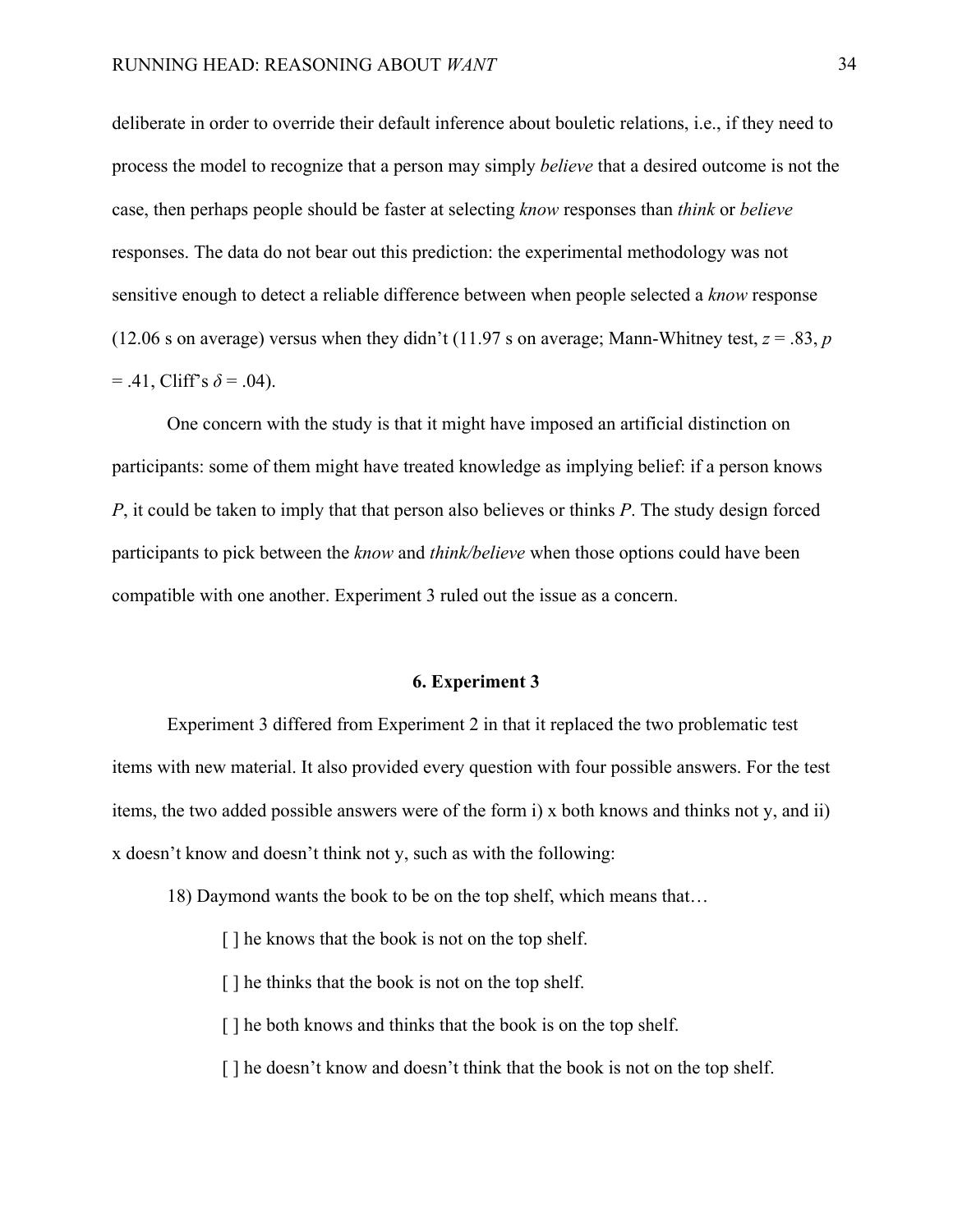The third option allowed participants to not have to choose between *know* and *think* options. The fourth option allowed them to reject any inference of knowledge or thought from the *want*  statement. As with Experiment 2, half the test items randomly used *think* as the alternate verb to *know*; the other half used *believe.* As well, half of the problems were test items and half were controls. Control items tested general knowledge and had four possible answers, where only one was correct. Participants had to select one option of the four provided.

Since the theory predicts that people infer knowledge from desire statements before they infer beliefs, it predicts that participants should choose either the first or the third options – with *know* or with *know* and *think/believe –* more often than the second and fourth options.

#### **6.1 Method**

*6.1.1 Participants*. 53 participants (mean age = 35.1 years; 25 males, 28 females) volunteered through AMT. All but one participant reported being native English speakers; he was dropped from further analysis. Likewise, any participant who responded incorrectly on more than two filler problems was dropped from analysis (17 in total). We analyzed the remaining 35 participants.

*6.1.2 Design, procedure, and materials*. The experiment was identical to Experiment 2 in design and procedure except that all problems had to be answered from a set of four possible answers, as described above. The materials varied from Experiment 2 in that two test items were replacements of the two confounded test items in Experiment 2. All control items were identical, except that all had an additional two incorrect choices. All problems and their answers were randomized for all trials.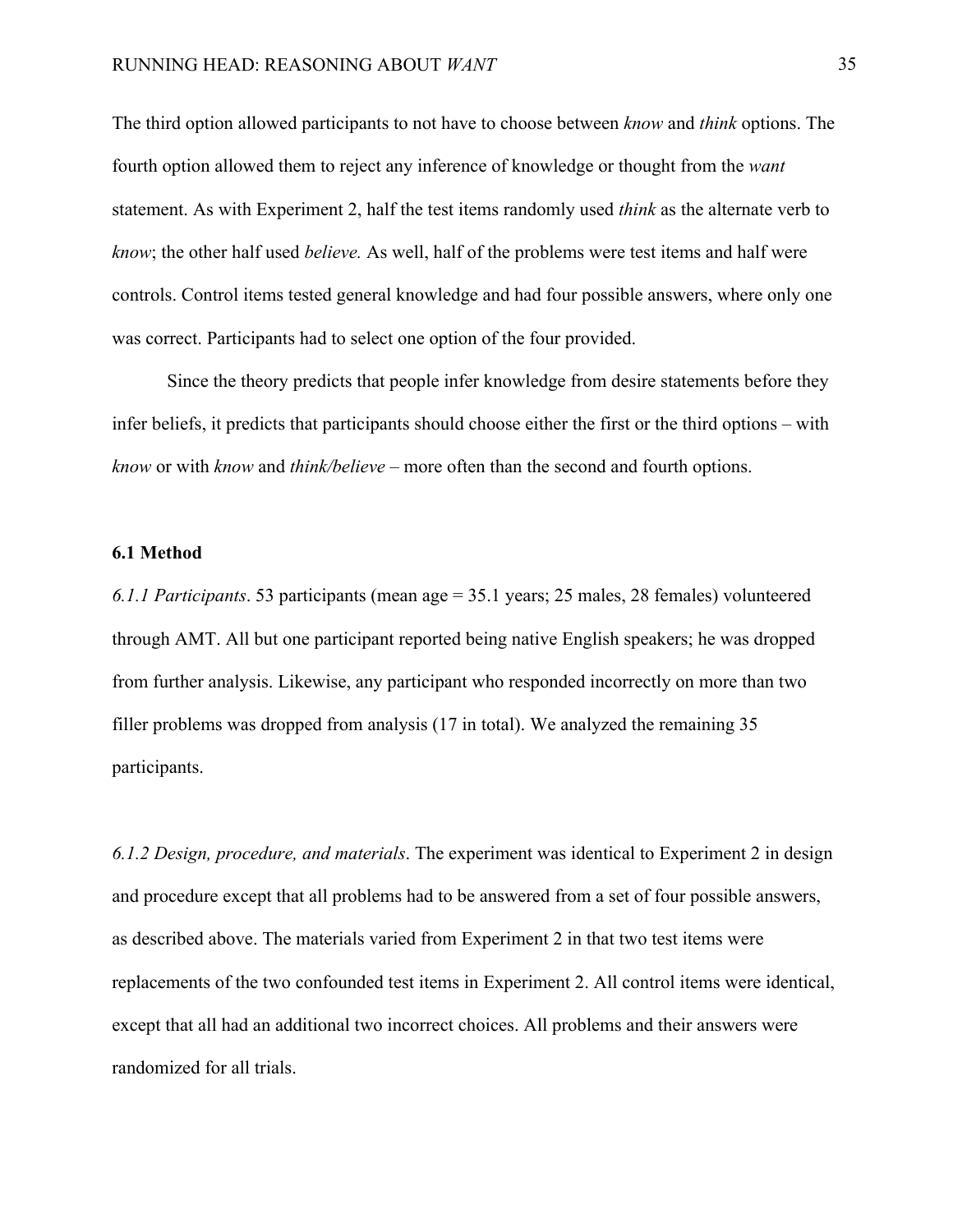## **6.2. Results and discussion**

Participants responded correctly to 75% of the test items in Experiment 3. Since this average was lower than Experiment 2, we eliminated participants less stringently, evaluating responses of participants who incorrectly answered up to 2 of the 8 filler questions. Table 1 provides the percentages of times that participants picked from the four test choices. Participants selected the *know* option the most often – 54% of the time – which was significantly greater than chance performance (Wilcoxon test,  $z = 4.49$ ,  $p < .001$ , Cliff's  $\delta = .71$ ), and 25 out of 35 participants exhibited the pattern (binomial test, *p* < .001 with a prior probability of .25). And, since it is possible that reasoners may think that to know something entails belief or thought, the finding that participants chose the *both* option 11% of the time further reinforces that participants inferred knowledge from desire statements more often than they inferred belief or thoughts. These findings thus replicate and extend the results from Experiment 2, and they support the theory's second prediction.

| <b>Option selected</b> Percentage      |        |
|----------------------------------------|--------|
| knows                                  | 54%    |
| thinks/believes                        | $31\%$ |
| both knows and thinks/believes         | $11\%$ |
| doesn't know and doesn't think/believe | $4\%$  |

**Table 1.** Percentage of trials on which participants selected the four available options in Experiment 3.

Analysis of participants' responses times reflected no reliable difference between when people selected the *know* option (15.19 s on average) over any of the other three options (18.35 s on average; Mann-Whitney test,  $z = .83$ ,  $p = .41$ , Cliff's  $\delta = .04$ ), despite trending in the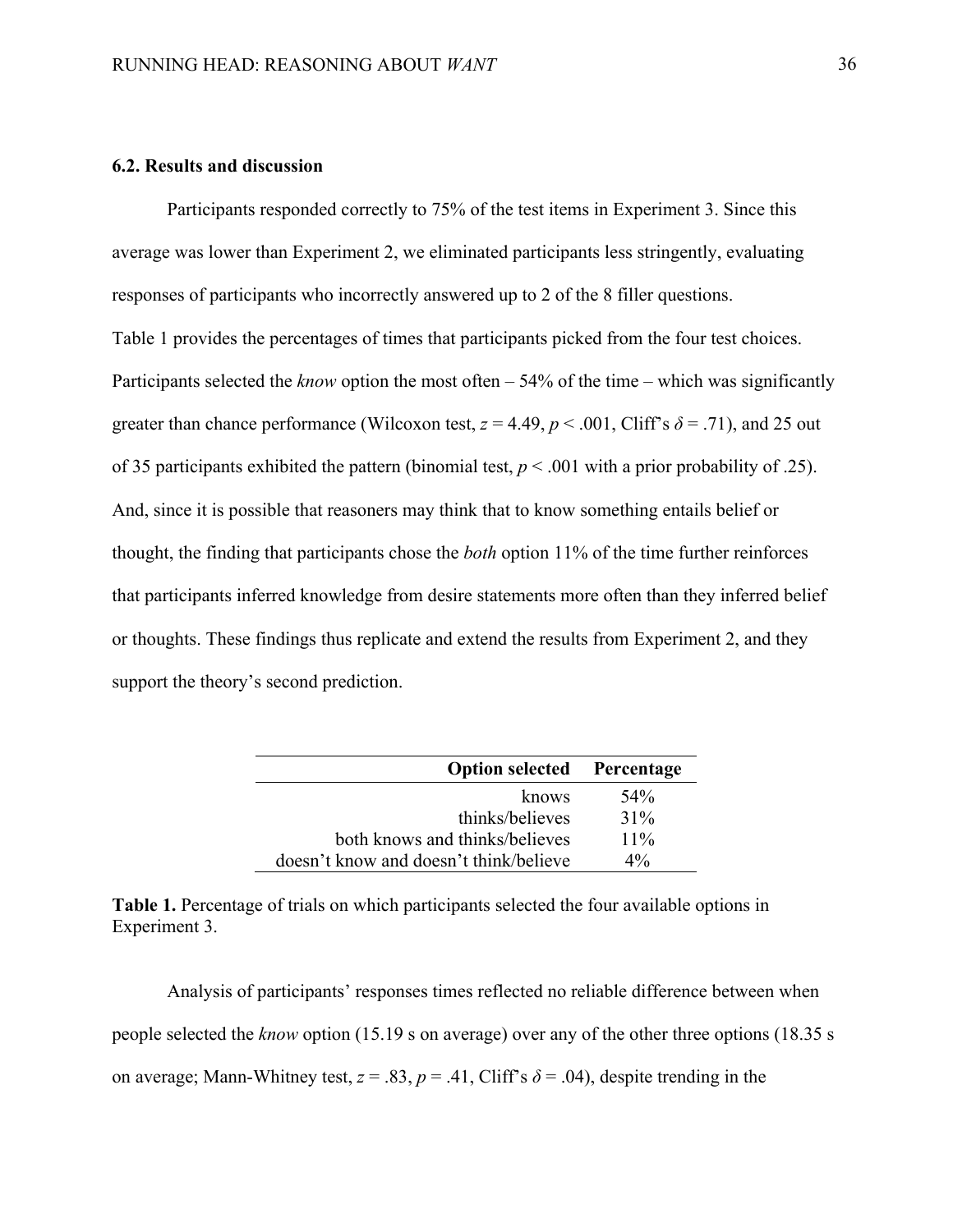predicted direction. However, participants took reliably longer to select the *both* or *neither* options (22.83 s) compared to the two others (15.65 s; Mann-Whitney test,  $z = 2.22$ ,  $p = .03$ , Cliff's  $\delta$  = .22). Given that all four options were presented for each problem, and that the order in which they were presented was randomized, the results suggest an increase in processing time separate from the time it takes to initially process the longer sentences needed for the *both* and *neither* options.

Experiment 1 provided evidence for prediction 1 and Experiments 2 and 3 provided evidence for prediction 2. The results of the studies concern how people interpret *A wants P*, and the inferences associated with its interpretation. But people can reason about desires as well. Experiment 4 accordingly tested the prediction concerning people's tendency to represent only what is true at the expense of neglecting what is false. Experiment 5 tested people's reasoning about desire and intention. Experiments 6 and 7 sought to test two predictions based on how people assess the consistency of bouletic relations and use those relations to eliminate alternative possibilities.

#### **7. Experiment 4**

Experiment 4 tested the third prediction of the model theory, that reasoners should succumb to illusions of possibility, where a description of a set of desires makes reasoners conclude that a situation is possible when in fact it's impossible. The experiment provided participants with problems such as:

19) Rebekah wanted the Hawks and the Cubs to win.

Derek wanted the Cubs or the Bills, but not both, to win.

Only one of them got what they wanted.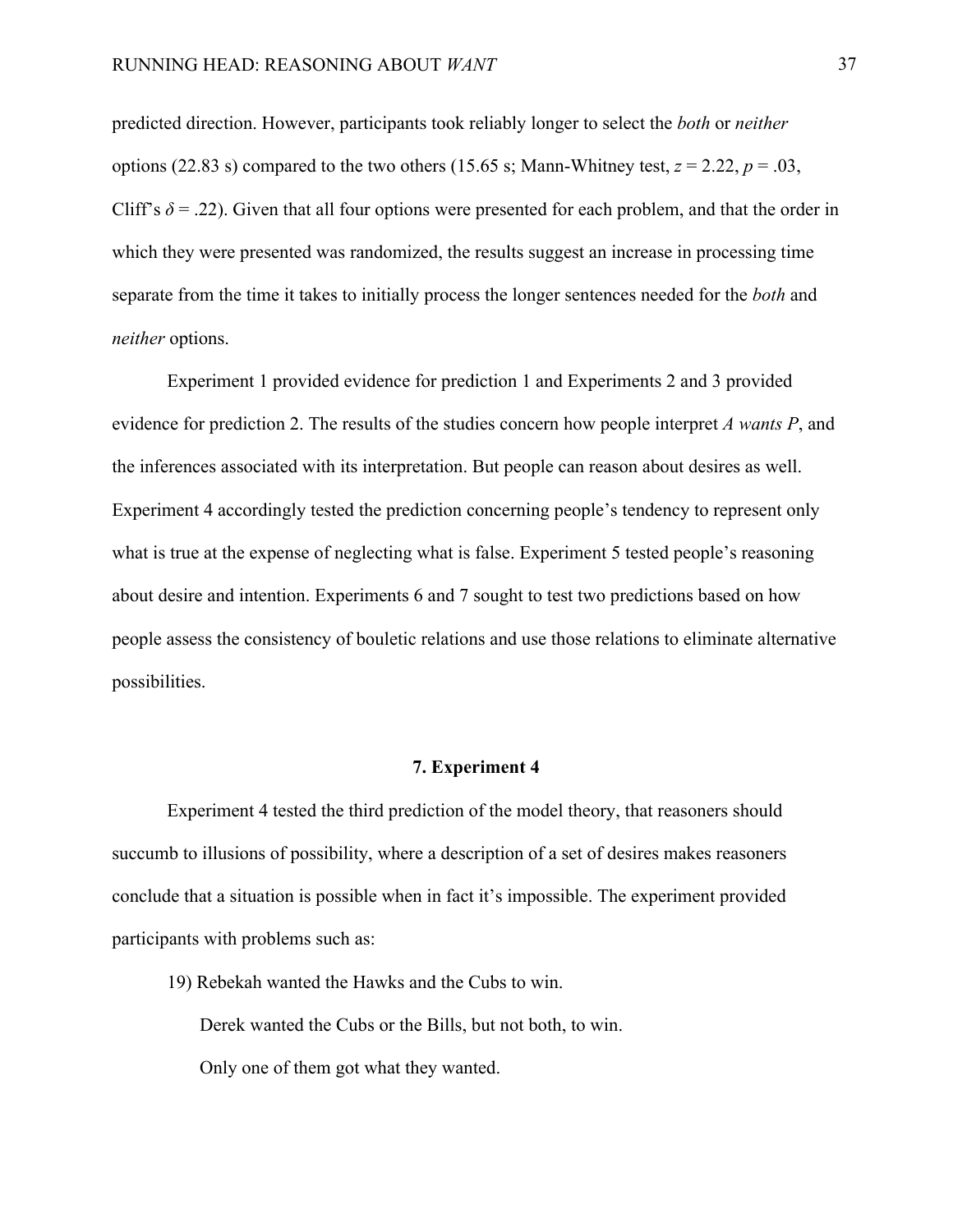The study varied whether the second premise described an inclusive or an exclusive disjunction. Half of the problems concerned illusory conclusions, i.e., conclusions that reasoners should draw if they represent only what's true in the premises, e.g.,

Is it possible that the Hawks and the Cubs won? [illusory conclusion] The other half concerned control conclusions which reasoners should get right whether or not they represent what's false in the premises, e.g.,

Is it possible that the Cubs, but not the Hawks or the Bills, won? [control conclusion] The theory predicts that they participants should be more accurate in their responses to control problems and illusions.

## **7.1 Method**

*7.1.1 Participants*. 49 participants (mean age = 36.1; 21 males, 28 females) volunteered on AMT. Every participant self-identified as a native English speaker.

*7.1.2 Open science.* Data, materials, experimental code, and analysis scripts are available online.

*7.1.3 Design, procedure, and materials.* Participants completed 8 problems. Each problem consisted of 3 sentences that described two individuals' desires and a question, as in (19). For half the problems, the second person's desires concerned an inclusive disjunction (B or C or both) and for the other half they concerned exclusive disjunctions (B or C but not both). The materials were drawn from a pool of objects and corresponding verbs, e.g., biological events (e.g., "...wanted the roses and daffodils to bloom"), and social events (e.g., "...want St. Joe's and Assumption Church to have a festival this weekend). The experiment randomly assigned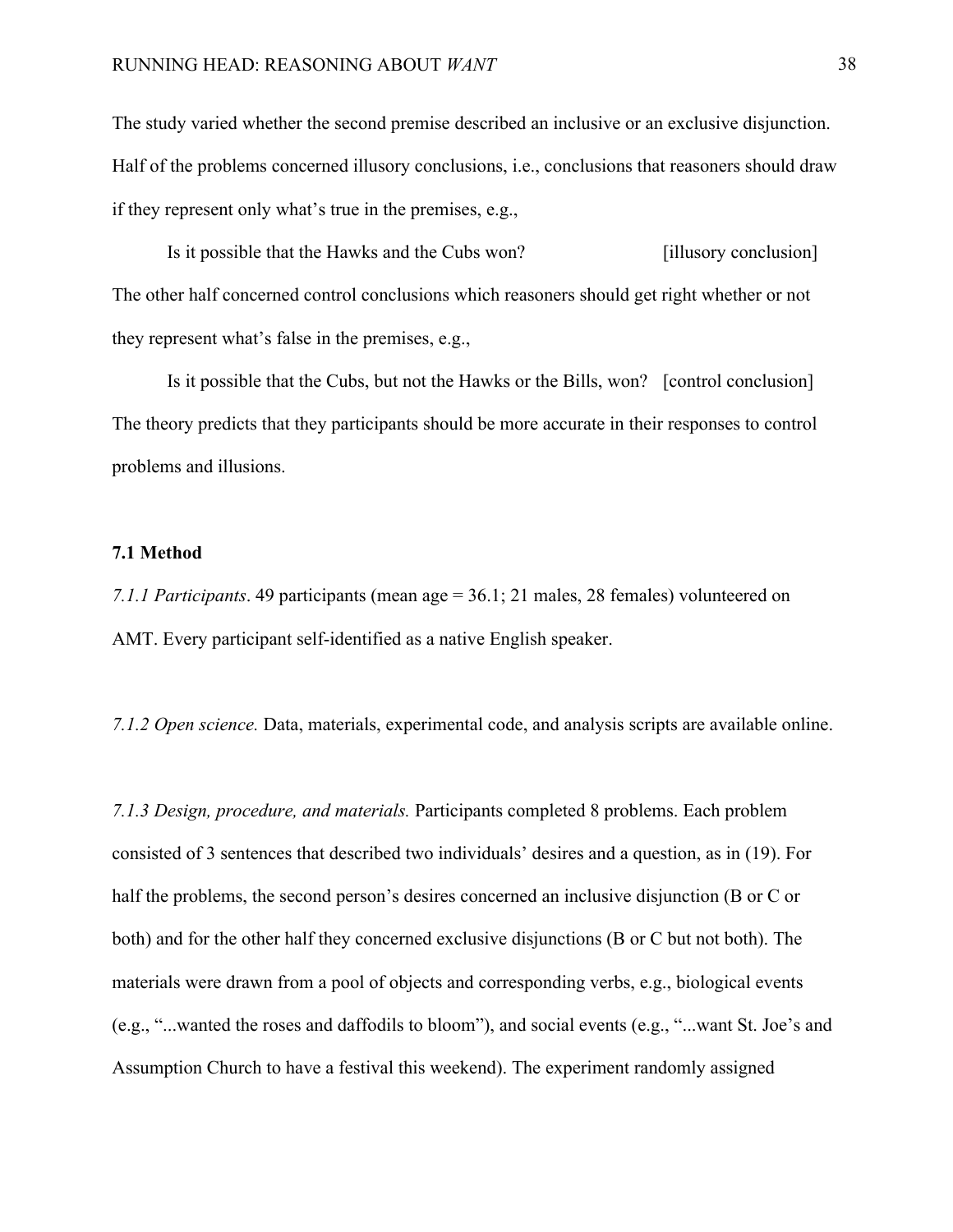materials such as the names of individuals, and objects/verb sets to experimental and control trials, such that no participant ever received the same set of materials in the same arrangement of experimental and control problems. The order of the 8 problems was randomized for each participant. Participants had to choose between 'yes' or 'no' to answer each problem.

### **7.2 Results and discussion**

Participants provided the correct answer for control items more often than they did for experimental items (71% vs. 35%, Wilcoxon test,  $z = 4.78$ ,  $p < .001$ , Cliff's  $\delta = .58$ ). Accuracy was not affected by whether desires for B or C were expressed as an inclusive or an exclusive disjunction for control problems (73% vs. 69% respectively, Wilcoxon test, *z* = .66, *p* = .51), or experimental problems (37% vs. 33%, Wilcoxon test,  $z = .54$ ,  $p = .58$ ). A posthoc by-item analysis found that participants tended to make fewer errors when the premises in the problem sets were longer. For example, participants performed worse on problem sets containing sentences like, "Danielle wanted the roses and the daffodils to bloom" than they did for problem sets with sentences like, "Peter wanted St. Joe's and Assumption Church to have a festival this weekend" (respectively, they gave the correct answer 16% vs. 43% of the time for these examples). It may be that the length of the item slowed participants down and caused them to consider the options more carefully, or it may be that the meaning of the materials had an analogous effect. Nevertheless, the study confirmed the third prediction of the model theory, that reasoners systematically reason that sets of premises are possible, i.e., compatible with desires, when they are in fact impossible.

## **8. Experiment 5**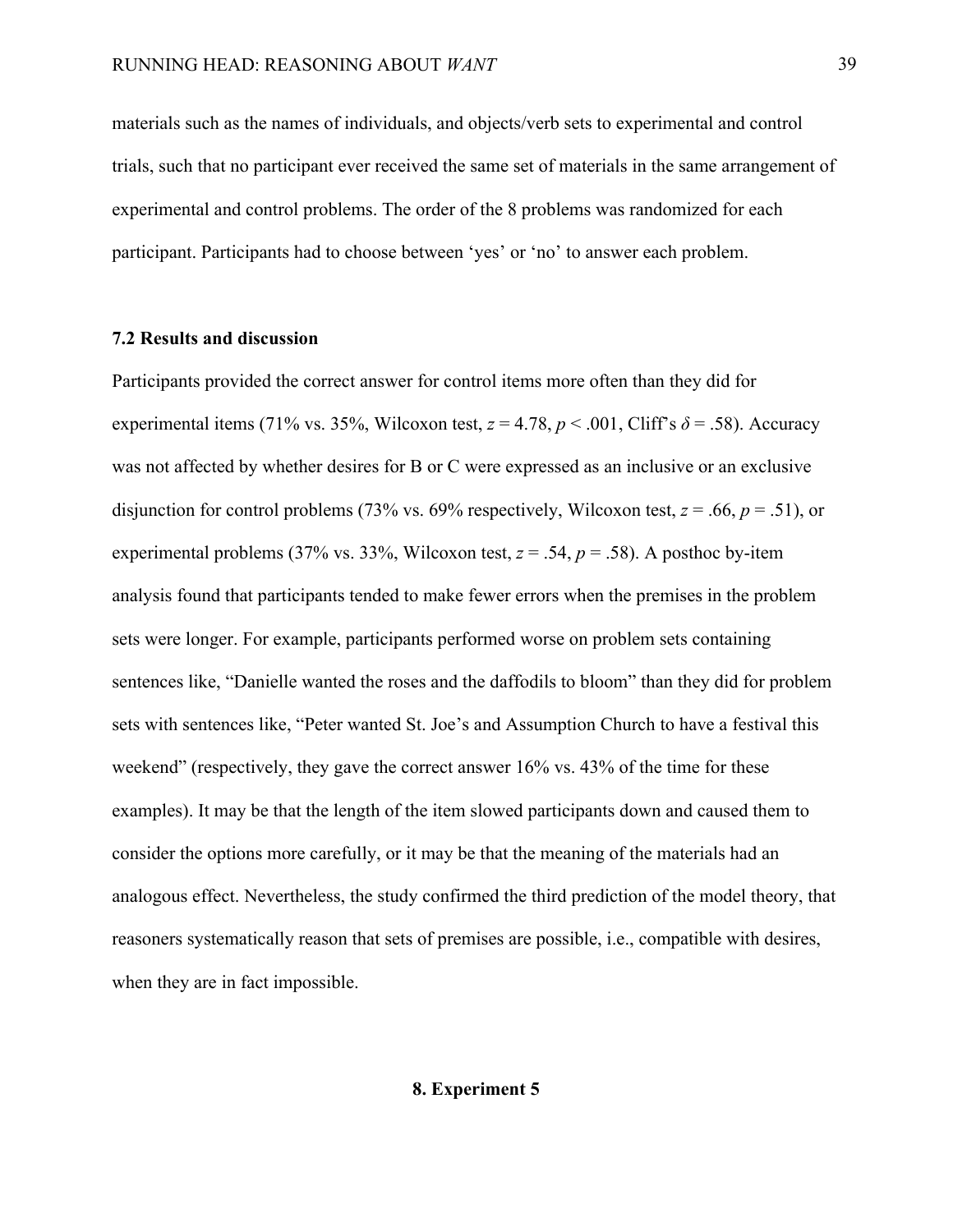Experiment 5 tested prediction 4: people should judge sentence pairs of the form *A wants to P* and *A plans to Q*, where *P* and *Q* conflict, as consistent, but in contrast, they should judge pairs of *A plans to P* and *A plans to Q*, where *P* and *Q* conflict, as inconsistent. Control sentence pairs used *plan* as the matrix verb in both sentences, with the complements *P* and *Q* conflicting with each other:

20) Keegan plans to spend the next hour alone.

Keegan plans to spend the next hour with friends. [control] Experimental sentence pairs were of the form *A wants to P* and *A plans to Q*, where *P* and *Q* also conflicted:

21) Lucy wants to wake up at 10am tomorrow.

 Lucy plans to wake up at 8am tomorrow. [experimental] Even though the complements of the sentences in (21) conflict with each other, the theory predicted that participants would rate pairs like (21) as consistent since Lucy's desires may imply no intentions, unlike her plans. In contrast, (20) is problematic since the complements do conflict and *plan* implies intention, so participants should reject control sentence pairs.

#### **8.1. Method**

*Participants.* 48 participants (mean age = 36.1 years; 21 females and 27 males) volunteered through AMT. All but one participant reported English as their native language; we dropped their data from our analysis.

*8.1.1 Open science.* Data, materials, experimental code, and analysis scripts are available online.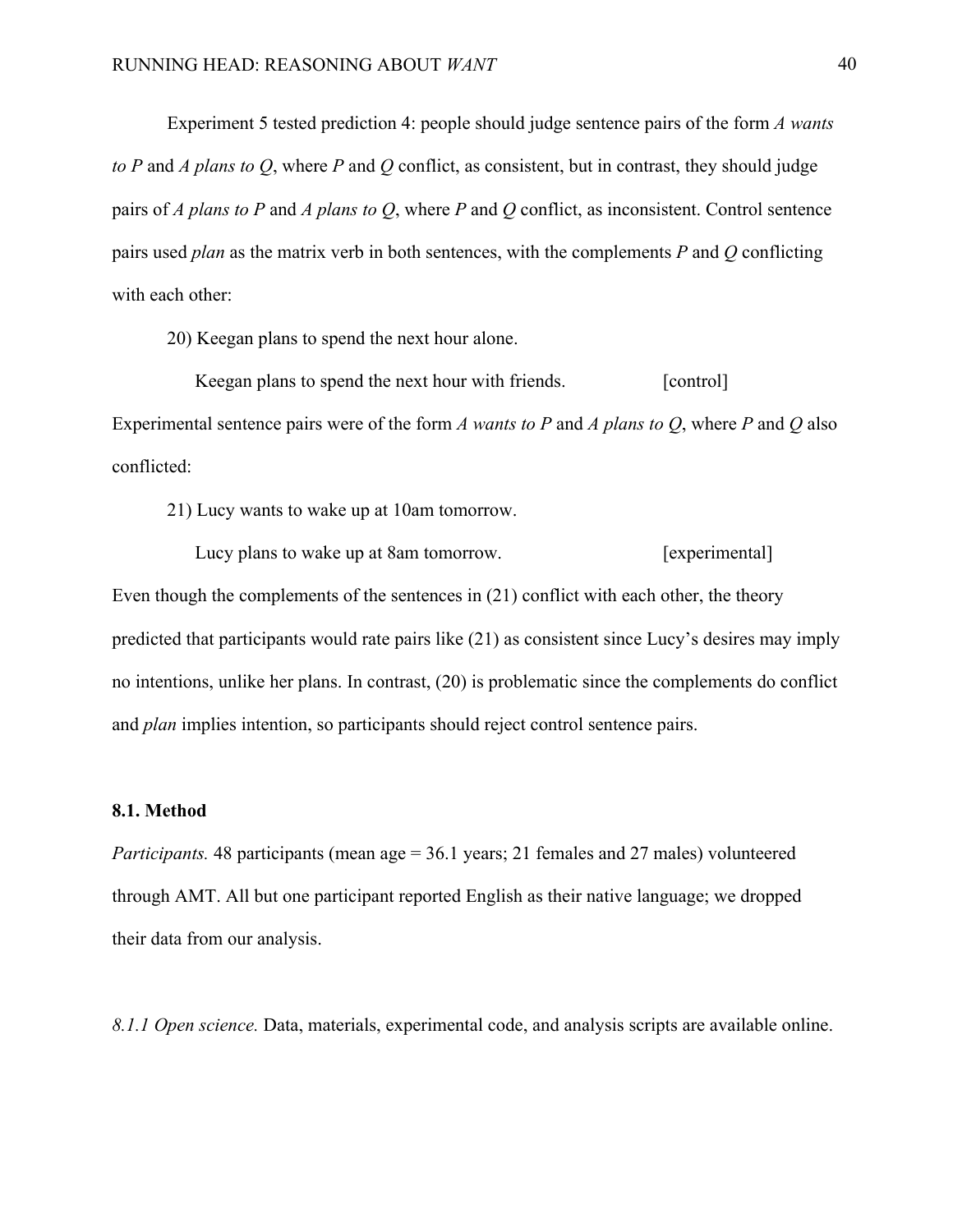*8.1.2 Design, procedure, and materials.* Participants responded to 12 problems – 6 experimental and 6 control. Experimental problems consisted of sentence pairs where the first sentence described a person's desire and the second a plan that was incompatible with this desire, as in (21). The control problems were similar in form except that the matrix verb of the first sentence was *plan* instead of *want;* the complements of the verbs were likewise incompatible with each other, as in (20). The experiment randomly assigned a pair of complements to have *want/plan* or *plan/plan* as their matrix verbs; no complement pair was designed for a particular matrix verb pairing. Each sentence pair was also randomly assigned a unique male or female name to serve as its subject. The order of presentation for the 12 problems was shuffled for each participant.

After reading a sentence pair, participants typed out their response to the question, "Can both sentences be true at the same time?" They responded with 'yes' or 'no' and could elaborate further if they wanted. We used this wording in the question as a way to assess participant's consistency rating, since individuals without training in logic can be confused by the word *consistent* and interpret it in different ways (Johnson-Laird et al., 2004).

#### **8.2. Results and Discussion**

Participants judged experimental *want/plan* sentence pairs to be consistent 65% of the time and control pairs to be consistent 22% of the time (Wilcoxon test,  $z = 4.68$ ,  $p < .001$ , Cliff's  $\delta$  = 0.65). 32 out of 48 participants yielded the pattern (binomial test, p = .03 with a prior probability of .5). Thus Experiment 5 confirmed prediction 4: *wants* can be in conflict with *plans* without being inconsistent. People judge scenarios as consistent when they describe desires and intentions with conflicting complements, but not so when they describe intentions with conflicting complements. We performed a posthoc analysis of the answers that did not conform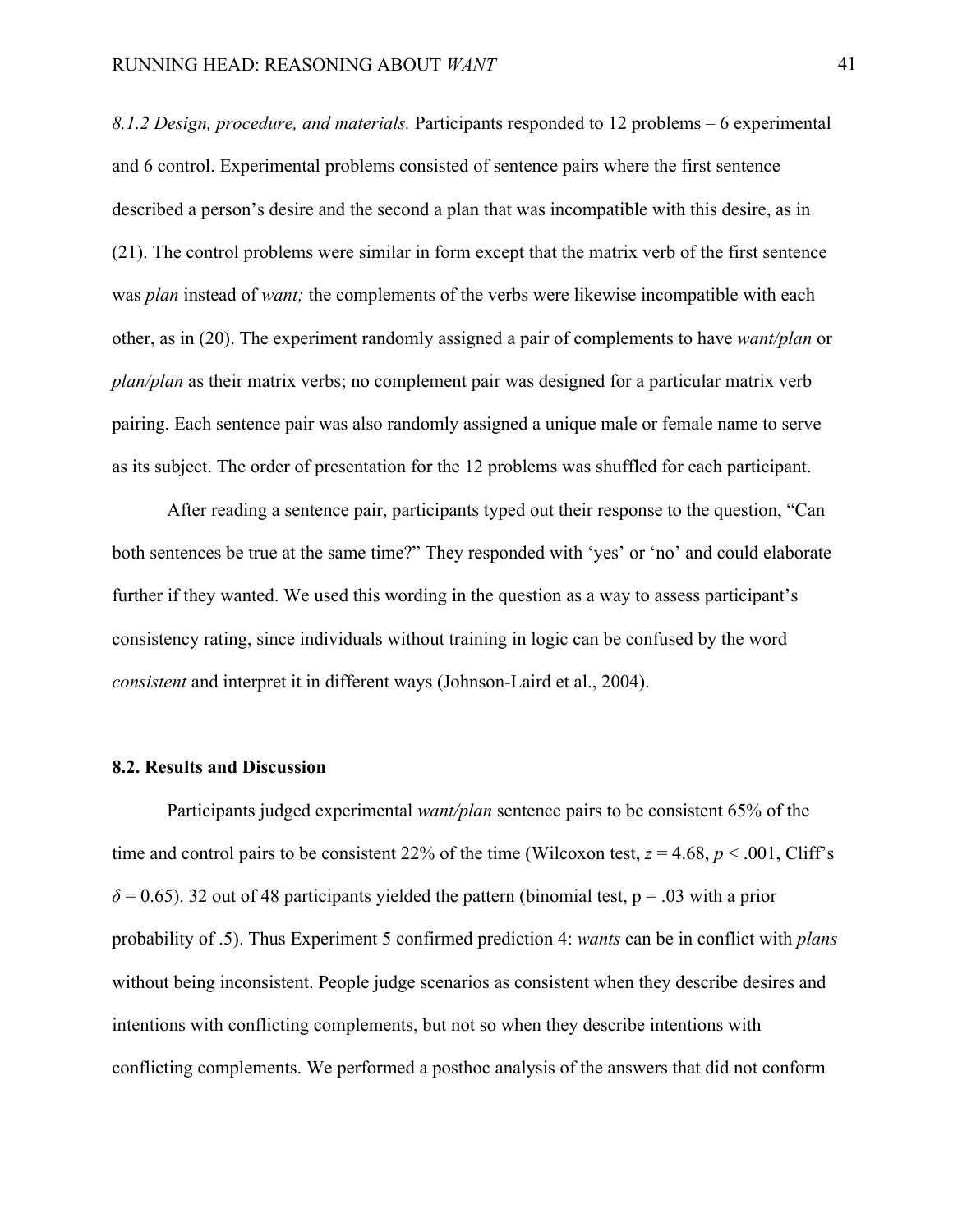to this general trend. In cases where participants rated inconsistent plans as consistent, they tended to explain away the conflict, e.g. one participant justified sentences such as (21) by writing, "Yes. Technically, he could wake up at 8 am for a few moments, go back to sleep, and wake up again at 10 am." In cases where participants rated consistent *want/plan* pairs as inconsistent, their responses relied on an explanation of the complements as inconsistent. For instance, one participant read the following problem:

22) Henry wants to get a full refund on the movie ticket.

 Henry plans to exchange the movie ticket for a different showing. and denied its consistency by explaining, "no, because if Henry gets a refund then he can't also get an exchange". This could suggest that they assigned intention to *want*, or that they did not read the sentences closely. As an anonymous reviewer noted, a possible explanation is that the participant considered the fact that both of Henry's options are desirable and meet the general goal of him not having to use a ticket he didn't want. So for Henry to want a refund but not act on it is strange. This contrasts with an example like (21), where Lucy may only have the desire to get up at 10am, and not the desire to get up at 8am, so for her to want to get up at 10am but plan to get up at 8am may not seem inconsistent.

Overall, the study supports the theory's claim that the desires expressed by *want* have no necessary connection to intentionality, as desire is distinct from intention. The model theory represents this distinction by modeling desires – represented as future possibilities – of *want*  separately from intentions, as expressed by verbs like *plan*, which it represents as future actions that the agent can perform. Thus a model of the following pair of sentences:

23) Lia wants to reside solely in Norway.

Lia plans to reside solely in the US.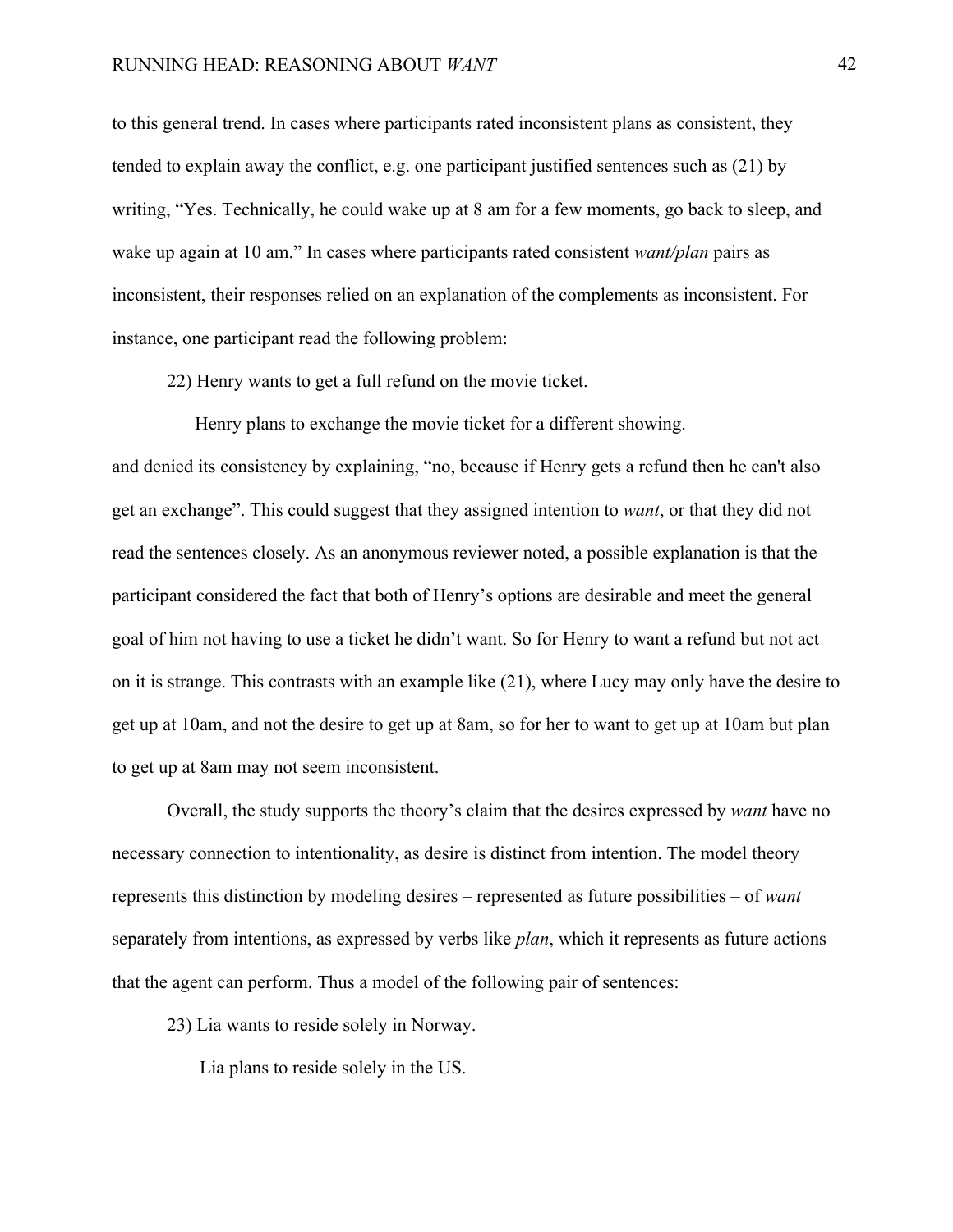is as follows:

|     | <b>FACT</b> | <b>FUTURE POSSIBILITY</b> | <b>FUTURE ACTION</b> |
|-----|-------------|---------------------------|----------------------|
| Lia | – Norway    | Norway                    |                      |

This model is coherent, since the possibility of residing solely in Norway is a future possibility, and the possibility of residing solely in the US is a future action. In other words, they do not conflict with each other since they are kept separate in the model of Lia's mental states. If both sentences in (23) were about Lia's plans to reside solely in either Norway or the US, the model would be incoherent since the future actions conflict with each other.

## **9. Experiment 6**

Experiment 6 tested prediction 5, i.e., that people should judge statements of the form *A wants to be X* to be inconsistent with statements of the form *A is X.* It provided participants with pairs of sentences where the first sentence reported on a person's status or an activity they had completed, and the second sentence reported that person's desire using *want*. Half of the sentence pairs were controls, and the other half were designed to test prediction 5. For control pairs, the *want*-sentence reported on a desire that had no relation to the first sentence:

24) May has written 3 best-selling books.

May wants to be a doctor. [control problem]

For experimental pairs, the *want*-sentence reported on a desire whose complement is implied as already true by the first sentence.

25) May has written 3 best-selling books.

May wants to be an author. **Experimental problem** A person who has written 3 best-selling books is an author, so if the sentence *May wants to be an author* implies that May is not an author, then it conflicts with the first sentence. In general, if *A*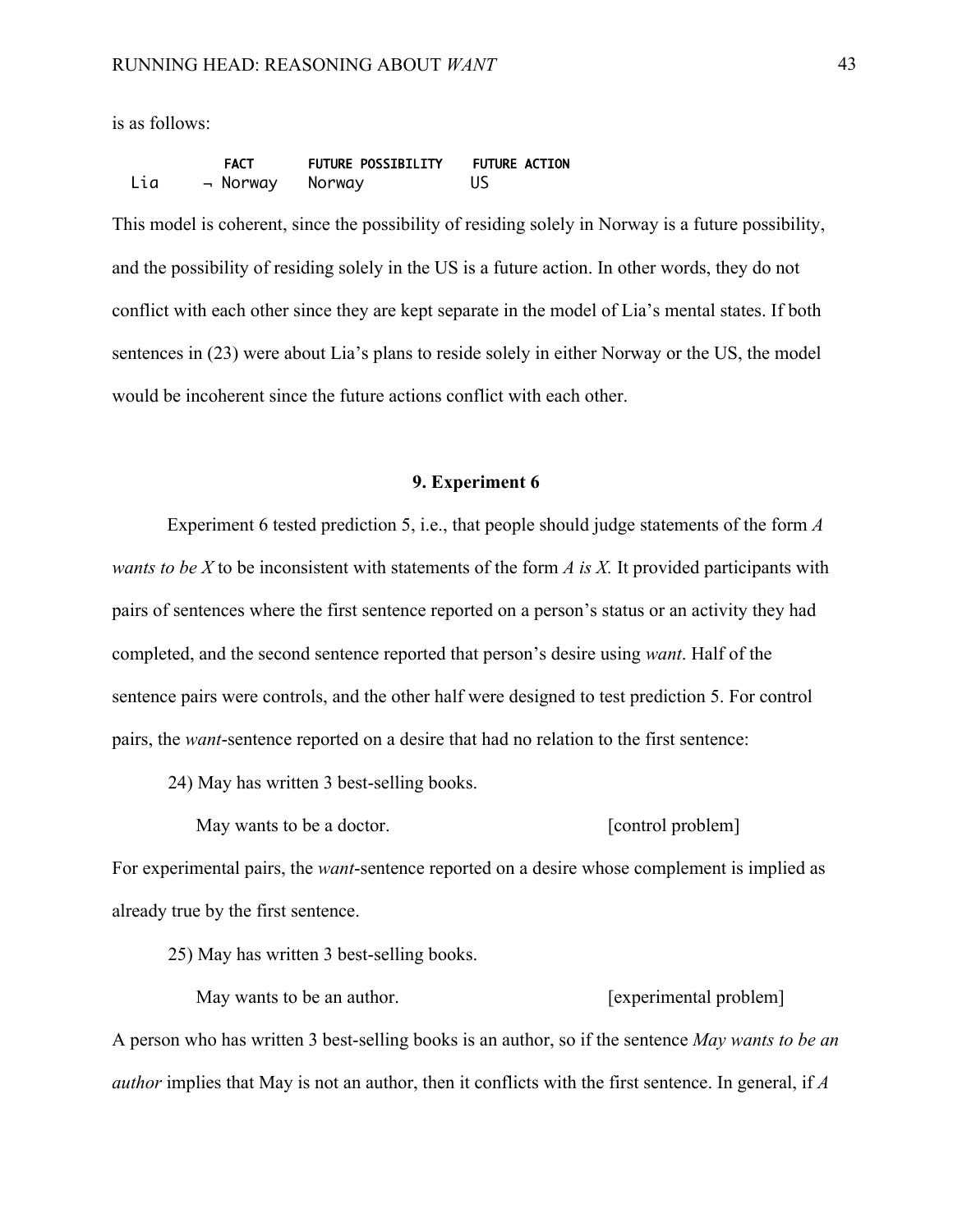*wants P* implies that *P* is not the case, then reasoners should consider the sentences as inconsistent. As with Experiment 4, we asked participants whether both sentences could be true at the same time. If prediction 5 is accurate, reasoners should judge that both sentences could be true at the same time more often for control pairs than experimental pairs.

### **9.1. Method**

*9.1.1 Participants.* 49 participants (mean age = 35.7 years; 27 males and 22 females) volunteered through AMT. All participants reported English as their native language.

*9.1.2 Design, procedure, and materials.* Participants carried out 8 problems, 4 experimental problems and 4 controls, where each problem consisted of a pair of sentences. The first sentence described a fact about an individual's status or an activity they had engaged in, and the second sentence described some desire held by the individual. The same 8 premises were used as the first sentence on each trial. Half of the second sentences were controls, i.e., they concerned a desire that was irrelevant to the first sentence, and the other half were experimental sentences that described a desire to do or be something that the first sentence implied was already the case. The experiment randomly assigned whether the second sentence was control or experimental from a pool of 16 materials, 8 control and 8 experimental. Each sentence pair was randomly assigned one of 8 unique male or female names to serve as its subject. The order of presentation for the 8 problems was shuffled for each participant.

After reading a sentence pair, participants typed out their response to the question, "Can both sentences be true at the same time?" They were asked to respond with 'yes' or 'no' and to elaborate on their response if they wanted.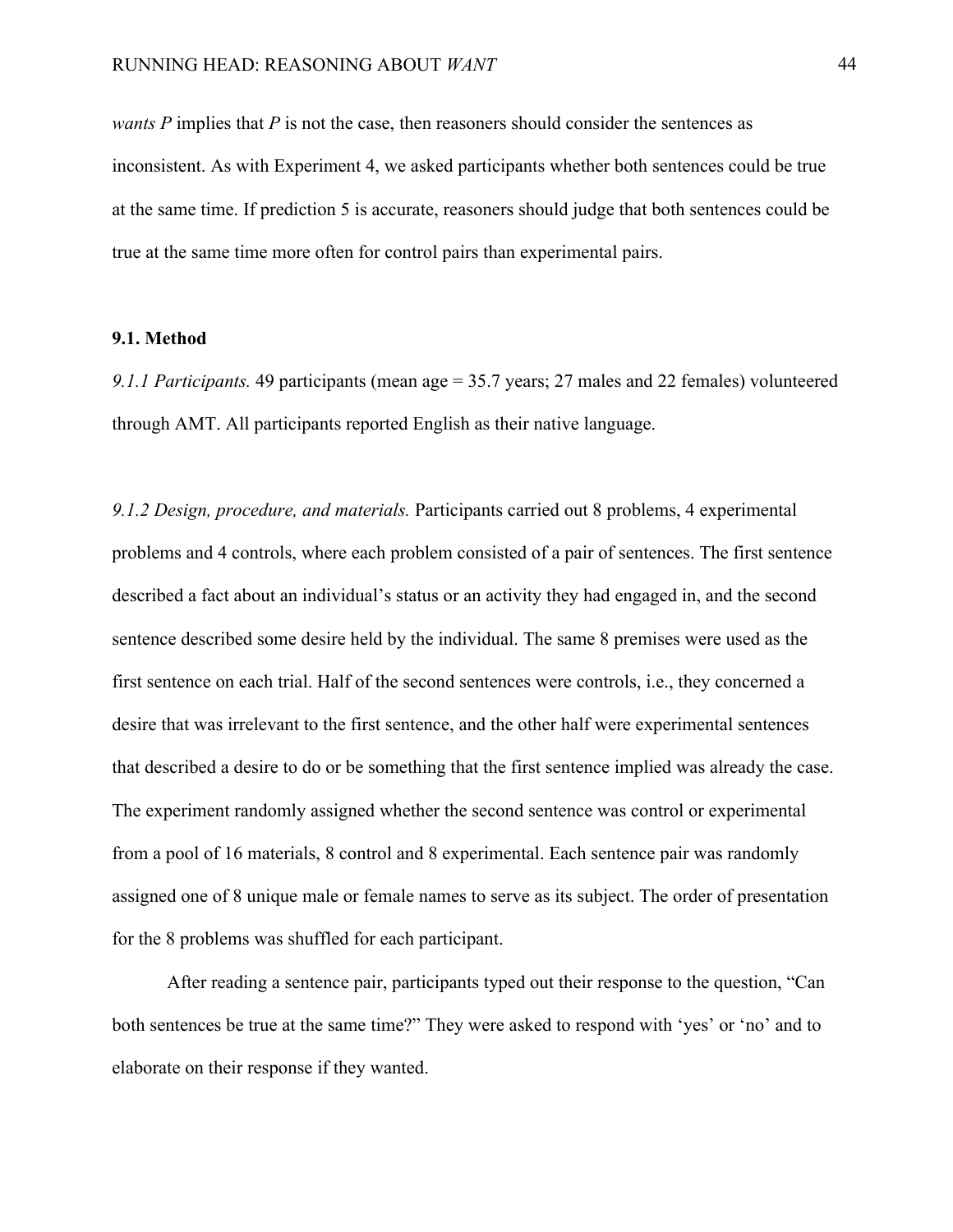*9.1.3 Open science.* Data, materials, experimental code, and analysis scripts are available online.

#### **9.2. Results and discussion**

Participants' responses were coded for whether they responded affirmatively or negatively, i.e., whether they thought the two sentences were consistent or not. They judged control pairs to be consistent more often than experimental pairs (84% vs. 60%, Wilcoxon test, *z*   $= 3.55, p < .001$ , Cliff's  $\delta = .43$ ). A follow-up GLMM regression treated the materials as random effects and the type of problem (control vs. experimental) as a fixed effect; it corroborated the difference between control and experimental pairs ( $\beta$  = 1.22, *z* = 5.04, *p* < .001). Nevertheless, they judged experimental patterns to be consistent reliably more than chance (i.e., a mean of .5; Wilcoxon test,  $z = 2.08$ .,  $p = .038$ , Cliff's  $\delta = .27$ ), whereas the theory's fifth prediction hypothesized that reasoners should treat such statements as inconsistent. Hence the study lends only partial support to the model theory: the results yielded the directional pattern described in prediction 5 – participants judged control problems to be more consistent than experimental problems – but the results ran against the qualitative prediction that participants should judge experimental problems to be inconsistent.

It is not entirely clear why reasoners judged experimental items to be consistent as often as they did, but a post-hoc analysis of participants' natural responses showed that they distinguished reasoning about inconsistent experimental items from control items. This post-hoc analysis examined the spontaneous use of the word *already* in participants' written responses. It found that they used *already* 28% of the time for experimental items but only 0.5% of the time for control items (Wilcoxon test,  $z = 5.09$ ,  $p < .001$ , Cliff's  $\delta = 0.54$ ). For example, one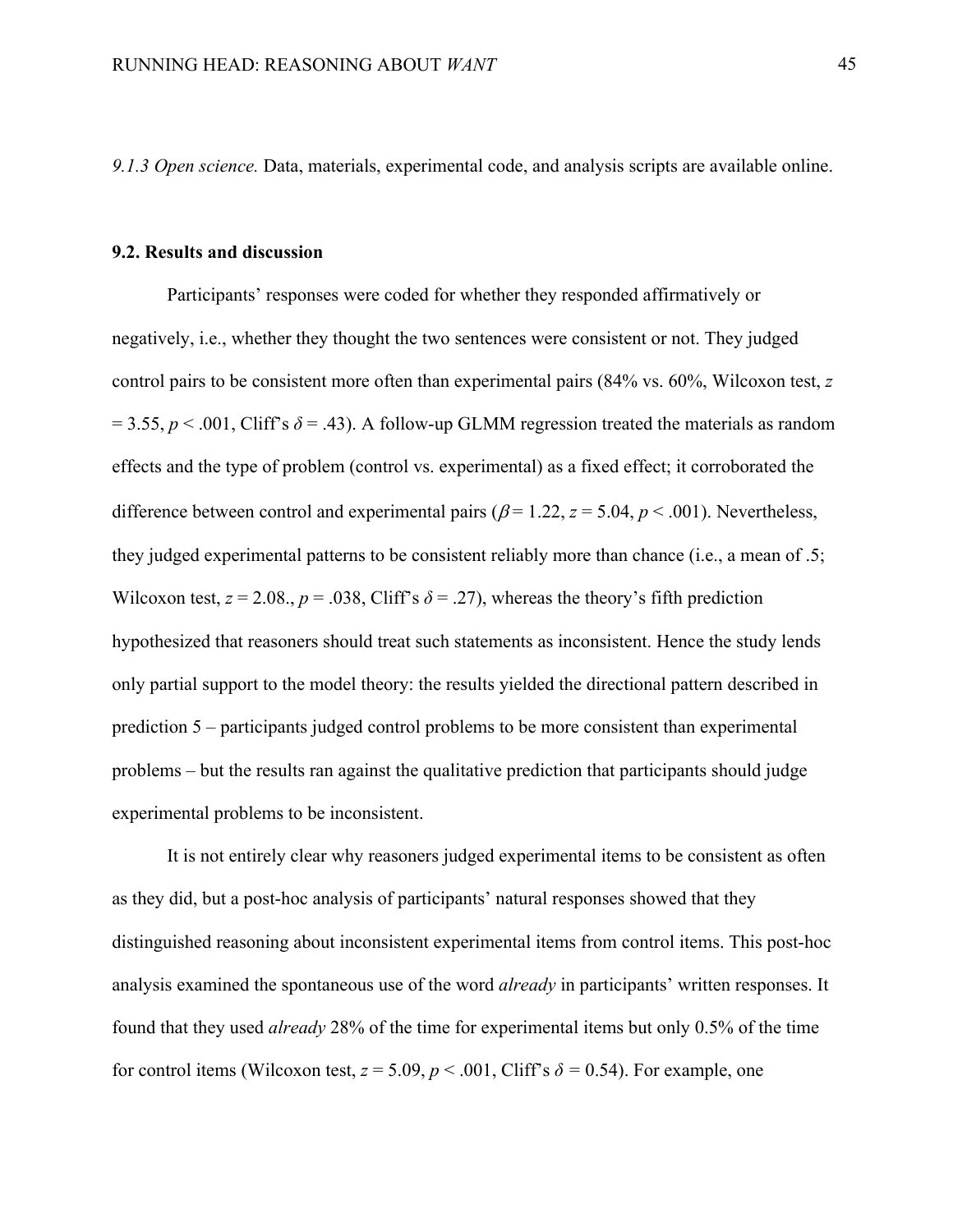participant responded: "No, both sentences cannot be true because Elizabeth is *already* an author." Usage of *already* suggests that participants may have interpreted *want* to mean that the proposition implied by its complement is not already realized.

As a reviewer noted, one explanation for why participants rated experimental items as consistent may be because they interpreted the premises in a cooperative way, i.e., they "explained away" the inconsistency (see Khemlani & Johnson-Laird, 2012 for evidence of such behavior). For example, in the problem about May's authorship in (23), participants may have reasoned about her status in terms of dual character concepts (cf. Knobe et al., 2013). Dual character concepts associate members with i) a set of concrete features and ii) abstract values for the concept. For example, the dual character concept for an author could be i) writing books or articles and ii) being so devoted to writing that the person has no other professional pursuits. In other words, participants may have reasoned that May was technically an author since she had the concrete feature of having written books, but she longed to be an author in the "true" sense, as someone completely devoted to writing. Or, reasoning without reliance on dual character concepts, participants may have interpreted the scenario to mean that she was once was a writer, gave up the job for some other profession, and then hoped to return to the career. Such cooperative interpretations may obscure participants' interpretation of *want*. To eliminate this possibility, Experiment 7 therefore provided only neutral information that could not be reinterpreted.

#### **10. Experiment 7**

Experiment 7 tested whether people interpret *want* to mean that the proposition implied by its complement is false. Such an interpretation should affect the way they reason about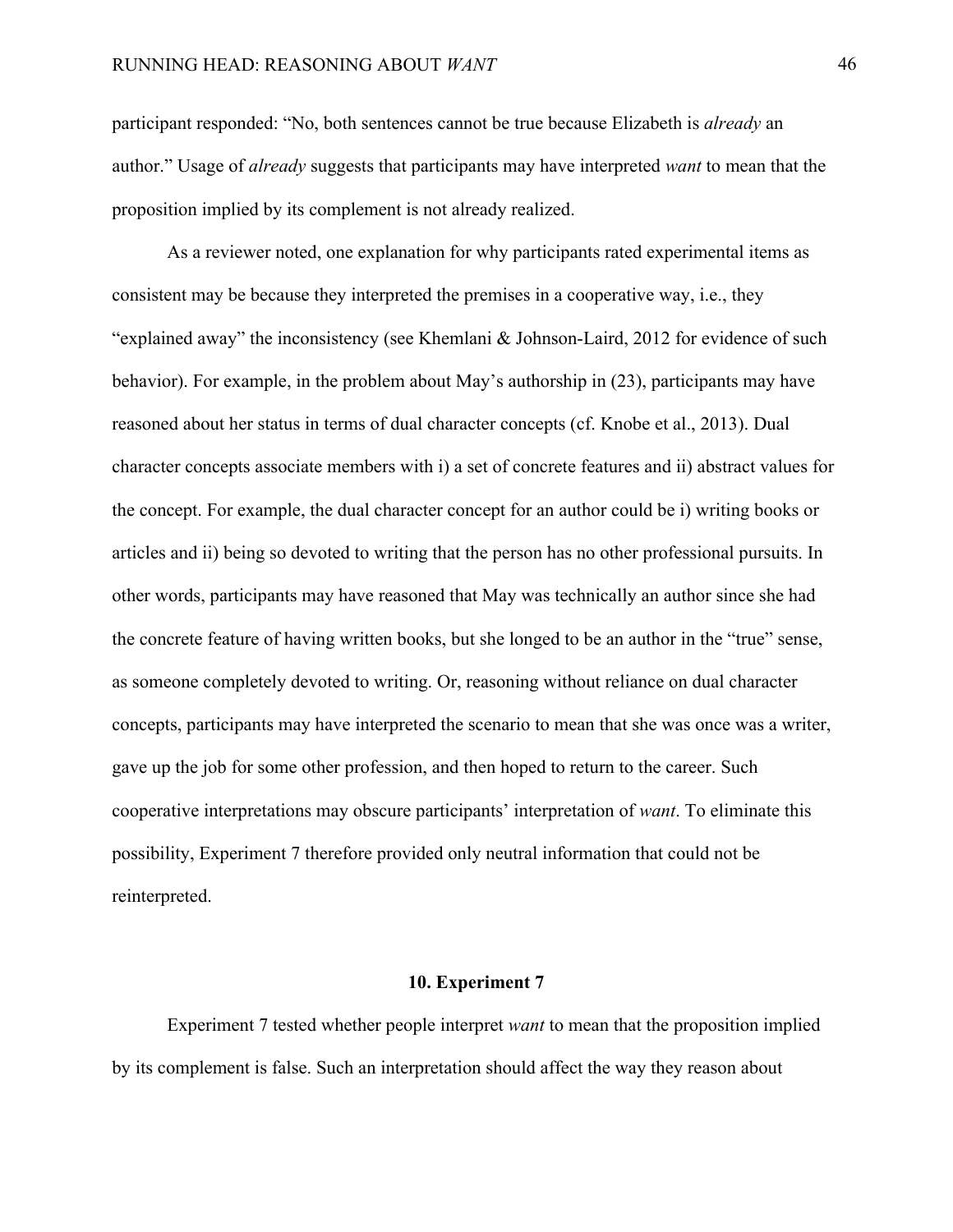disjunctive alternatives. In particular, if it's the case that Max is an astronaut or that he is an astrologer, a statement such as "Max wants to be an astronaut" should make reasoners believe that Max is an astrologer instead. The type of inference bears similarity to a valid pattern of reasoning known as a "*or*-elimination", as in:

26) P or Q.

Not P.

Therefore, Q.

Hence, Experiment 7 served as a test of prediction 6 above. It presented participants with a sentence describing a fact as well as a second sentence describing a desire, as follows:

27) David is wearing a hat.

David wants to wear a green scarf. [control]

Participants pressed a button on the screen to select the most likely of two options held, e.g.,

[ ] David is wearing a yellow hat.

[ ] David is wearing a blue hat.

or else to select a button that indicated that both sentences are equally likely. The two options implicitly serve to articulate a set of disjunctive alternatives, i.e., that David is wearing either a yellow or a blue hat. If participants select either of the first two options above, it would reflect an *or*-elimination. In contrast, if they judge the two options as equally likely, it would reflect no *or*elimination. Prediction 6 above predicts that for control problems, participants should avoid making the inference – no information about David's desire to wear a green scarf gives evidence to his choice of hat color. Experimental problems, in contrast, were of the following format:

28) David is wearing a hat.

David wants to wear a yellow hat. [experimental]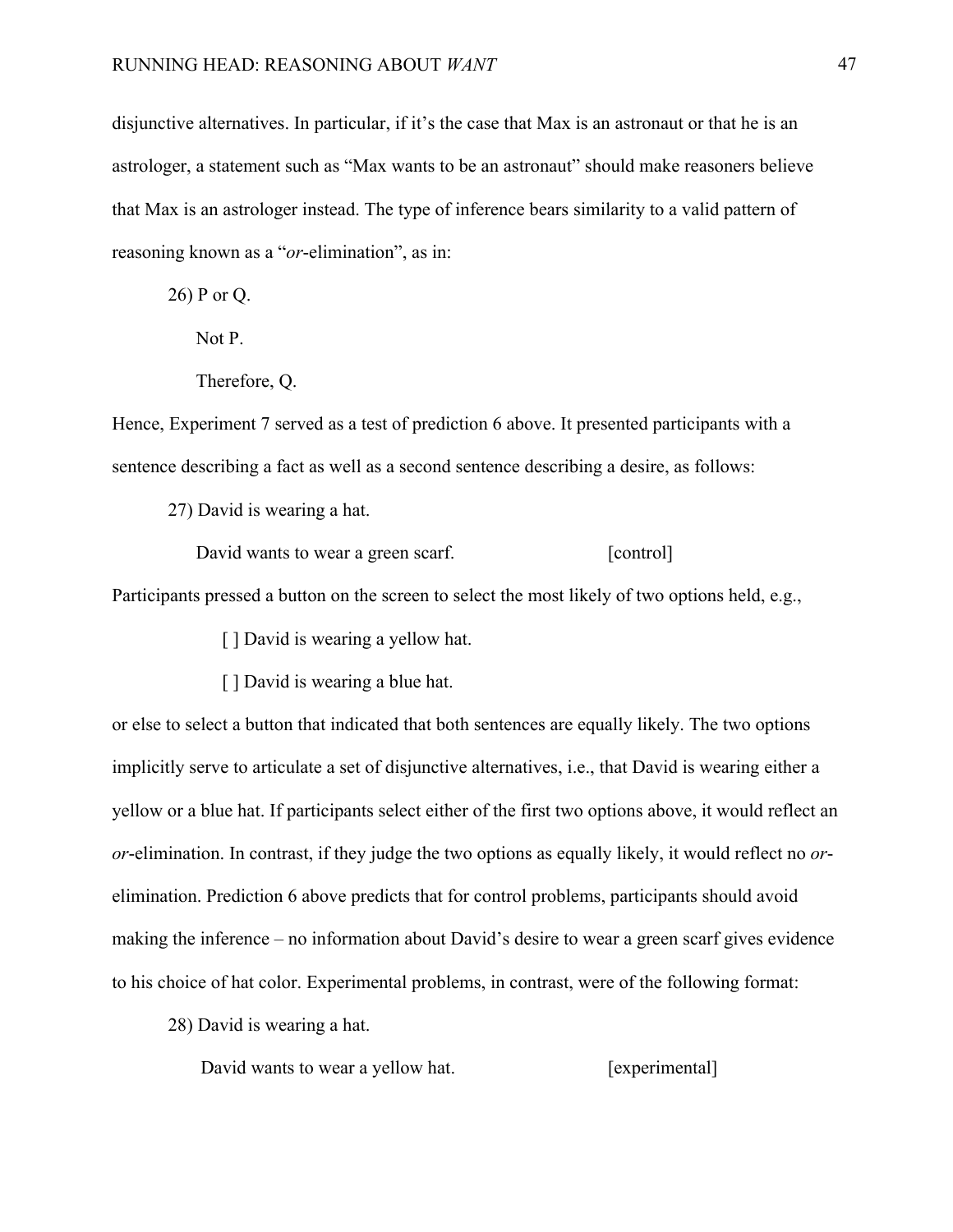Which sentence is most likely?

[ ] David is wearing a yellow hat.

- [ ] David is wearing a blue hat.
- [] Both sentences are equally likely.

Such problems should promote disjunctive elimination so that participants should avoid inferring that David is wearing a yellow hat, since the *want-*premise should rule out the possibility.

### **10.1. Method**

*10.1.1 Participants.* 49 native English speakers (mean age = 36.3 years, 31 males, 17 females, 1 preferred not to say) volunteered through Mechanical Turk.

*10.1.2 Open science.* The predicted effects and analyses were preregistered on OSF, and the data, analyses, and experimental code are also available online.

*10.1.3 Design, procedure, and materials.* All participants were presented with the same eight problems, each consisting of two premises and three options to choose from as most likely. Half of the problems were controls in that the *want-*premises did not eliminate either of the two presented options. The other four problems were experimental because one of the two options was incompatible with the *want*-premise, leaving the other option as more likely. Each problem was randomly assigned one of 8 male or female names and the problem order was randomized for each participant. The order the options were displayed in was randomized on each problem as well. Participants were required to choose one of the three responses before they could proceed to the next problem.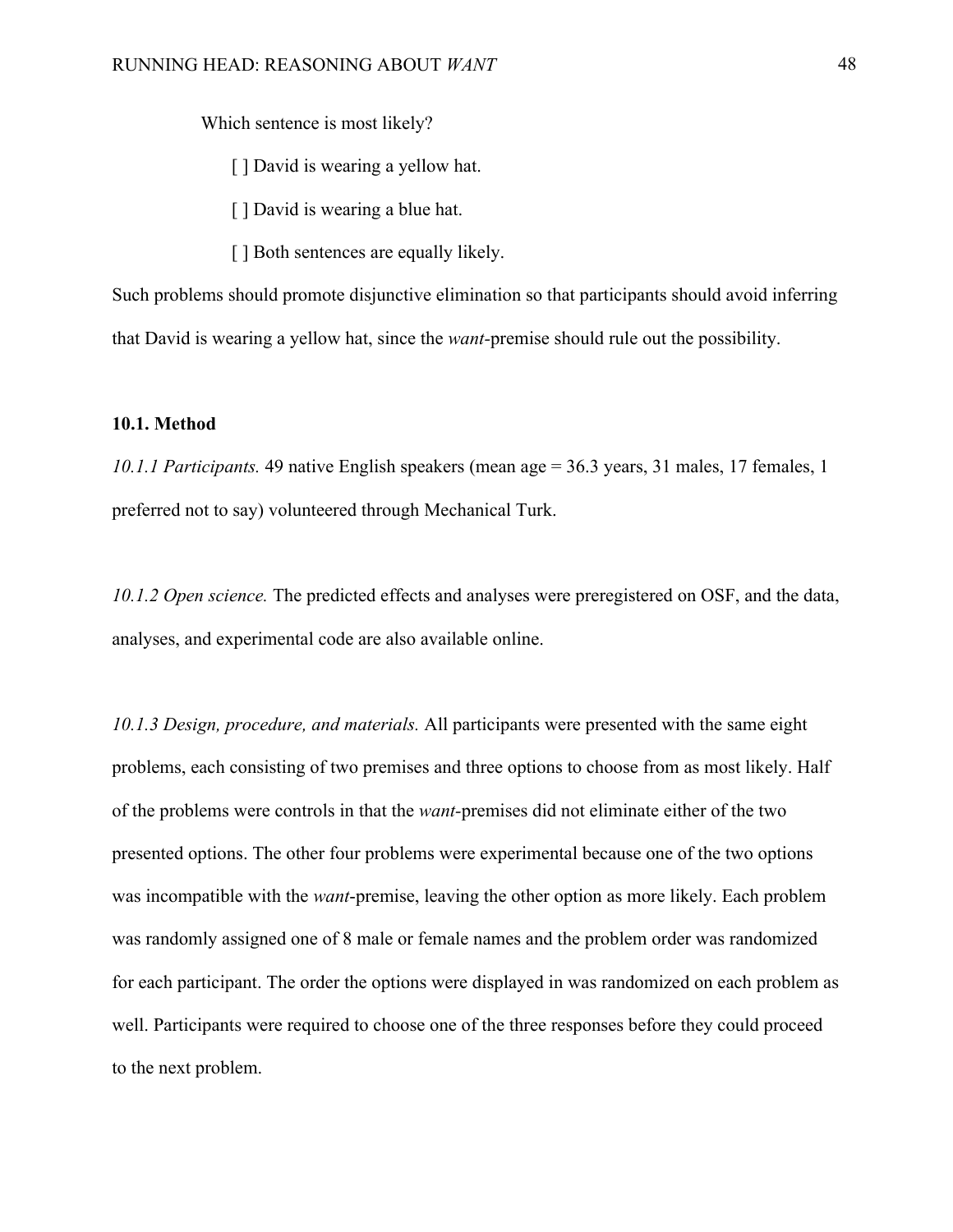Participants' responses were coded to assess whether they made a disjunctive elimination or not. Hence, any trial on which a participant selected one of the two initial options was marked as producing a disjunctive elimination.

#### **10.2. Results and discussion**

Table 2 provides the proportions of participants' three responses. The results showed that they eliminated one of the two disjuncts more often for experimental problems than control problems (73% vs. 13%, Wilcoxon test,  $z = 6.10$ ,  $p < .001$ , Cliff's  $\delta = .86$ ). Experiment 6 therefore

|          | Control | <b>Experimental</b> |
|----------|---------|---------------------|
| Option 1 | 6%      | 22%                 |
| Option 2 | $7\%$   | 51%                 |
| Neither  | 87%     | 27%                 |

**Table 2.** Participants' percentages of responses for which option is most likely for control and experimental problems in Experiment 6. Option 1 denotes the option provided to participants that was incompatible with the premises in the experimental condition. For the control condition, there was no conceptual difference between Option 1 and Option 2, i.e., they reflect the order provided before randomization.

confirmed prediction 6. A follow-up GLMM regression treated the materials as random effects and the type of problem (control vs. experimental) as a fixed effect; the regression further validated the difference between experimental and control problems in participants' tendency to eliminate a disjunctive alternative ( $\beta$  = 3.13,  $z$  = 10.79,  $p$  < .001). The frequency data in Table 2 were subjected to a Fisher's exact test, which showed a reliable difference in response as a function of the type of problem and the three different response options (Fisher's exact test,  $p <$ .001).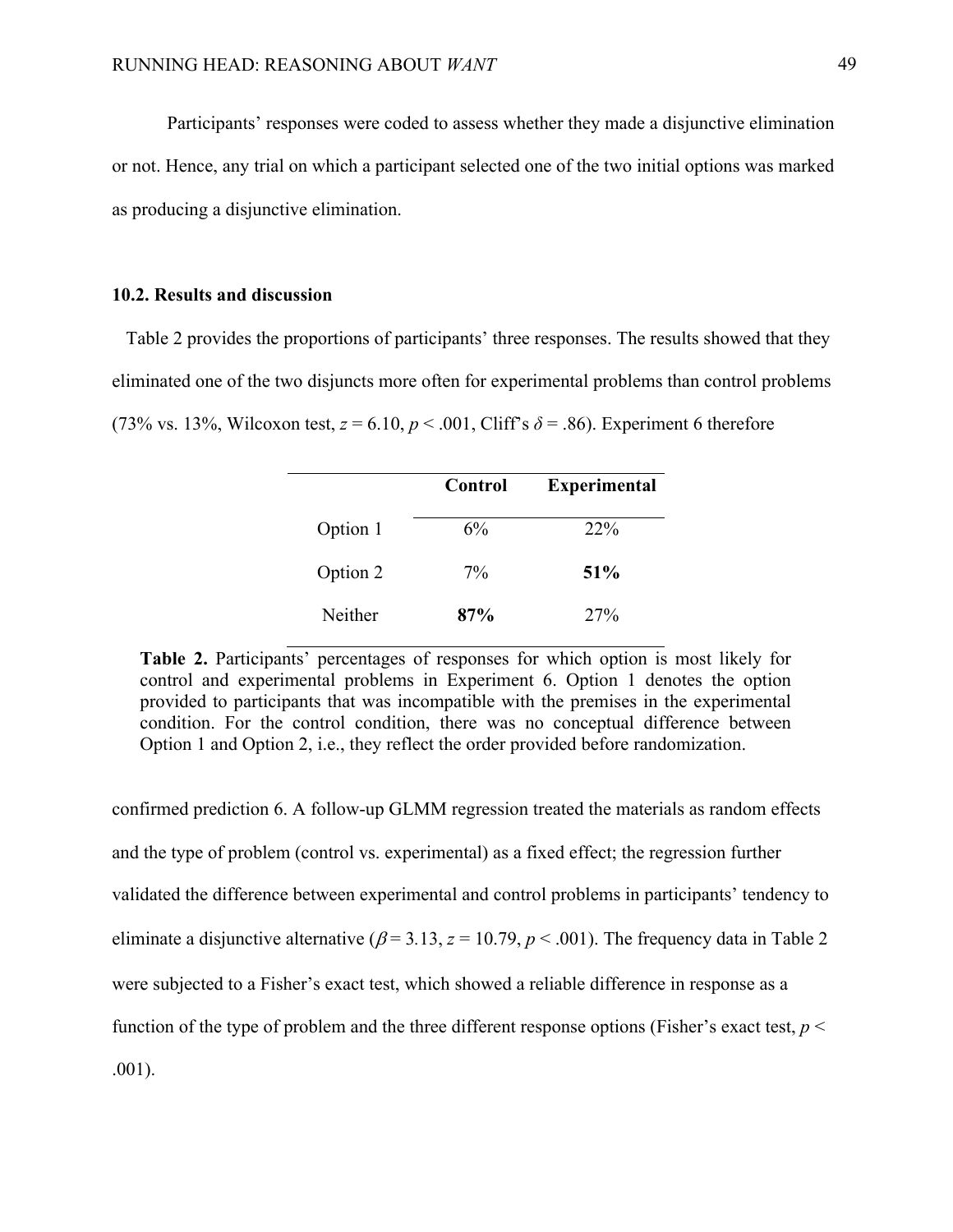The results suggest that people infer that the complement of *want* is not realized, i.e., false, which causes them to select choices that are consistent with *want*'s complement when the other choice is inconsistent with it, in line with prediction 6. In cases where either choice is consistent with *want*'s complement, participants have no preference for one over the other.

In sum, Experiments 1-7 provide converging evidence for the model theory, which provides an account of what people mentally represent and how they process those representations when thinking about desire relations.

#### **11. General Discussion**

What does it mean for an individual to want something? Previous linguistic accounts argue that a person's wants are restricted by what they believe to be true or possible (von Fintel, 1999, 2018; Giorgi & Pianesi, 1997; Grano & Phillips-Brown, 2020; Geurts, 1998; Harner, 2016; Heim, 1992; Homer, 2015; Portner, 1997; Portner & Rubinstein, 2012, 2020; Rubinstein, 2012; Schlenker, 2005; Staniszewski, 2019; Villalta, 2008). Because such theories are about the desirer's beliefs, they cannot explain why reasoners tend to treat statements of the form *A wants P* as inferring that *P* is presently false. We report studies that show, in contrast to semantic theories, that desire reports convey information beyond an attitude holder's desires or beliefs. A psychological account of bouletic reasoning posited that reasoners interpret *want* as a set of two possibilities: a desired future outcome, and a default possibility that represents a current, factual state of affairs. The theory yields a set of predictions validated by seven separate studies.

Experiment 1 showed that reasoners treat desire verbs similarly to the way they treat counterfactive verbs that imply the falsity of their complement. That is, reasoners treat *A refuses P* to imply that *P* is not the case, and they likewise – but to a lesser degree – treat *A wants P* to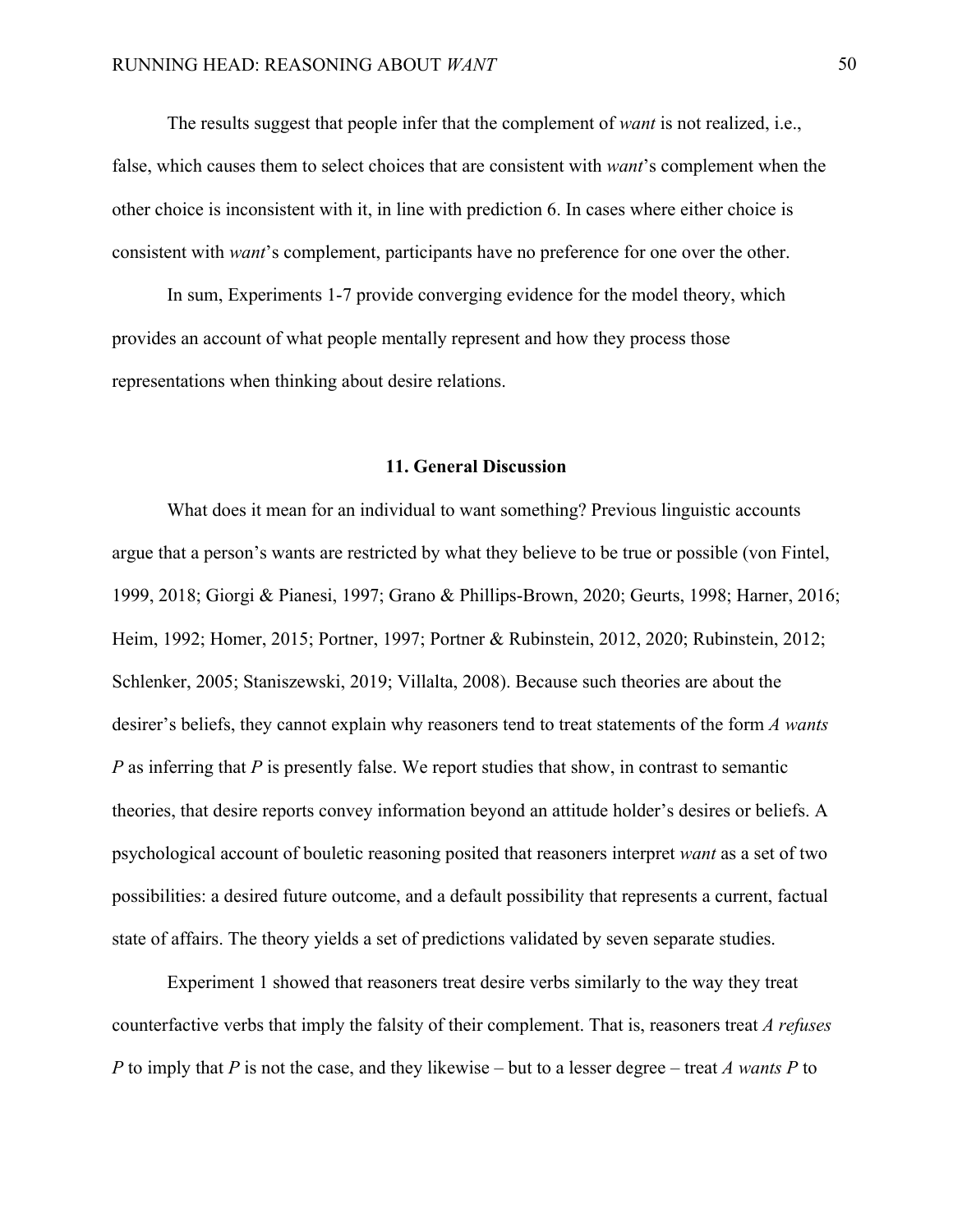imply that *P* is not the case. Experiments 2 and 3 showed that reasoners use the desire verb *want*  to make inferences about what an individual knows – they take the statement *A wants P* to imply that *A knows P is false* instead of *A thinks P is false*. Experiment 4 showed that reasoners perceive statements as possible, i.e., compatible with desires, when they are in fact impossible. This supports the model theory's prediction that reasoners neglect falsity and represent only what's true when reasoning about desires, which implicitly supports the broader claim of model theory, that reasoners represent desires as possibilities. Experiment 5 found evidence that desires can conflict with intentions, whereas intentions must be consistent. Participants rated sentences pairs like the following:

29) Katie [plans / wants] to finish reading the book now.

Katie plans to finish reading the book tomorrow.

as consistent more often when the first sentence's matrix verb is *want* than when it is *plan*. Experiment 6 found that reasoners are more likely to judge the following description to be inconsistent:

30) Katie plays the guitar.

Katie wants to play [a stringed instrument / soccer].

more often when it is completed by "a stringed instrument" vs. "soccer". Experiment 6 gave participants premises of the following form:

31) Elizabeth wants to be reading fiction.

and found that they were more likely to infer that Elizabeth was reading non-fiction than reading fiction. Both of these inferences concern, not just the mental states of the desirers, but also facts about the activities they do. Experiment 7 showed how *want* can guide the way individuals make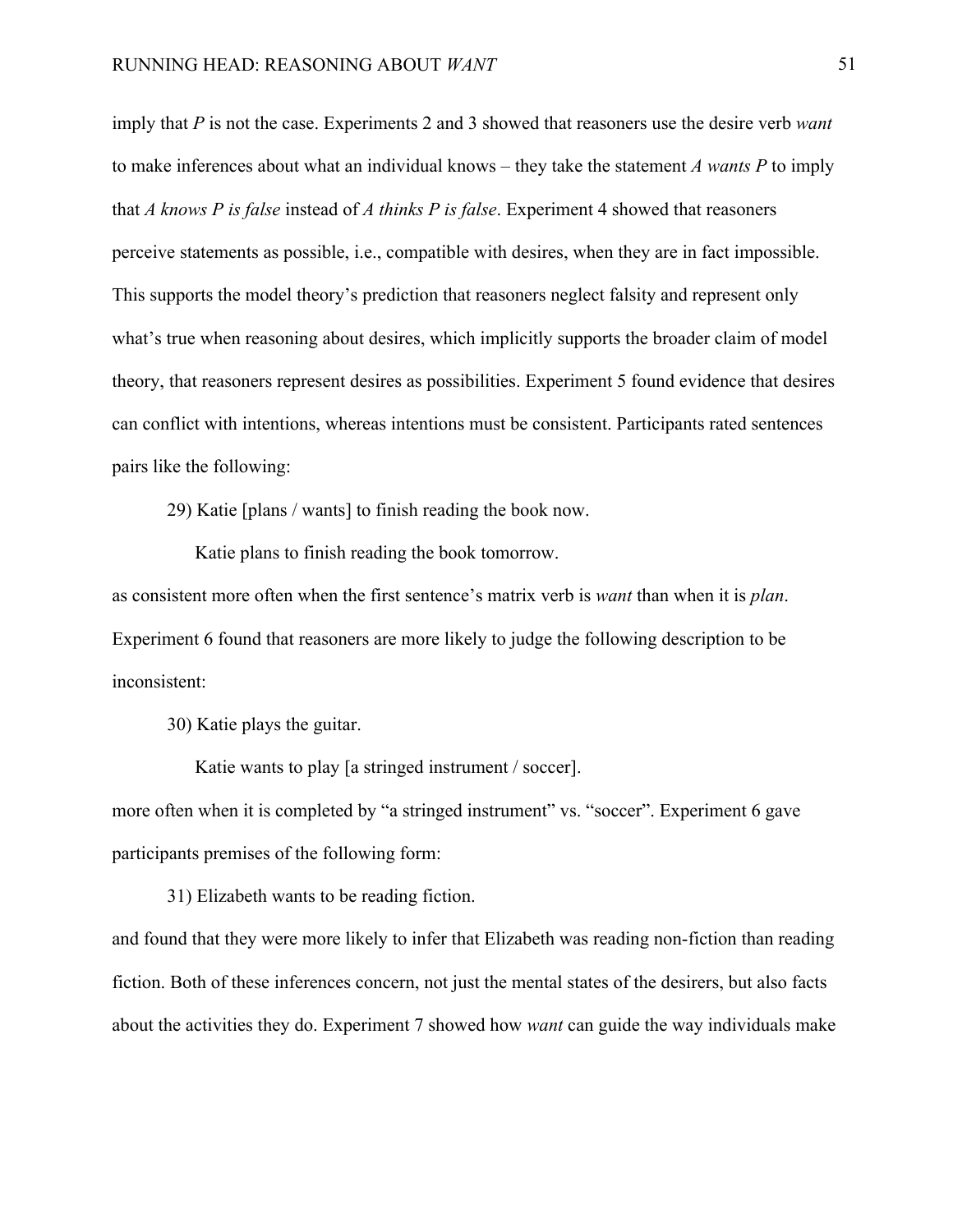*or*-elimination inferences. All seven experiments corroborate the central predictions of the model theory.

Mental models are representations of coherent possibilities. For descriptions of desires, coherence implies that reasoners cannot build a model where *A wants P* and *A wants not-P* at the same time. Yet many scholars observe that *want* permits conjunctions of contradicting desires (see Lassiter, 2011b, p. 133; Levinson, 2003, p. 227 et seq.; Portner & Rubinstein, 2012, p. 472), e.g.,

32) Opal wants to run the Boston marathon and she doesn't want to run the Boston marathon.

In contrast, the factive verb *know* permits no such conjunctions. This presents a challenge to the present theory of bouletic reasoning: mental models cannot represent conflicting possibilities in a single model. One way to overcome the challenge is to treat *want* as an expression of a desire relative to a certain set of interests, goals, or inclinations, e.g., Opal wants to run the marathon to visit Boston, but also, she doesn't want to run the marathon because she wants to be lazy and not train. In cases where wants contradict, reasoners maintain separate models, not of the person's stated desires, but of their underlying goals, reasons, or motivations. Such an account can treat (32) as expressing two desires, e.g., *Opal wants to visit Boston* and *Opal want to be lazy*, using a single model of the form:

|      | <b>FACT</b> | <b>FUTURE POSSIBILITY</b> |
|------|-------------|---------------------------|
| Opal | → Boston    | Boston                    |
|      | → lazy      | lazy                      |

An alternative approach treats Opal's desires about running the Boston marathon as incompatible by representing them with separate models:

|      | <b>FACT</b>      | <b>FUTURE POSSIBILITY</b> |
|------|------------------|---------------------------|
| Opal | $\lnot$ marathon | marathon                  |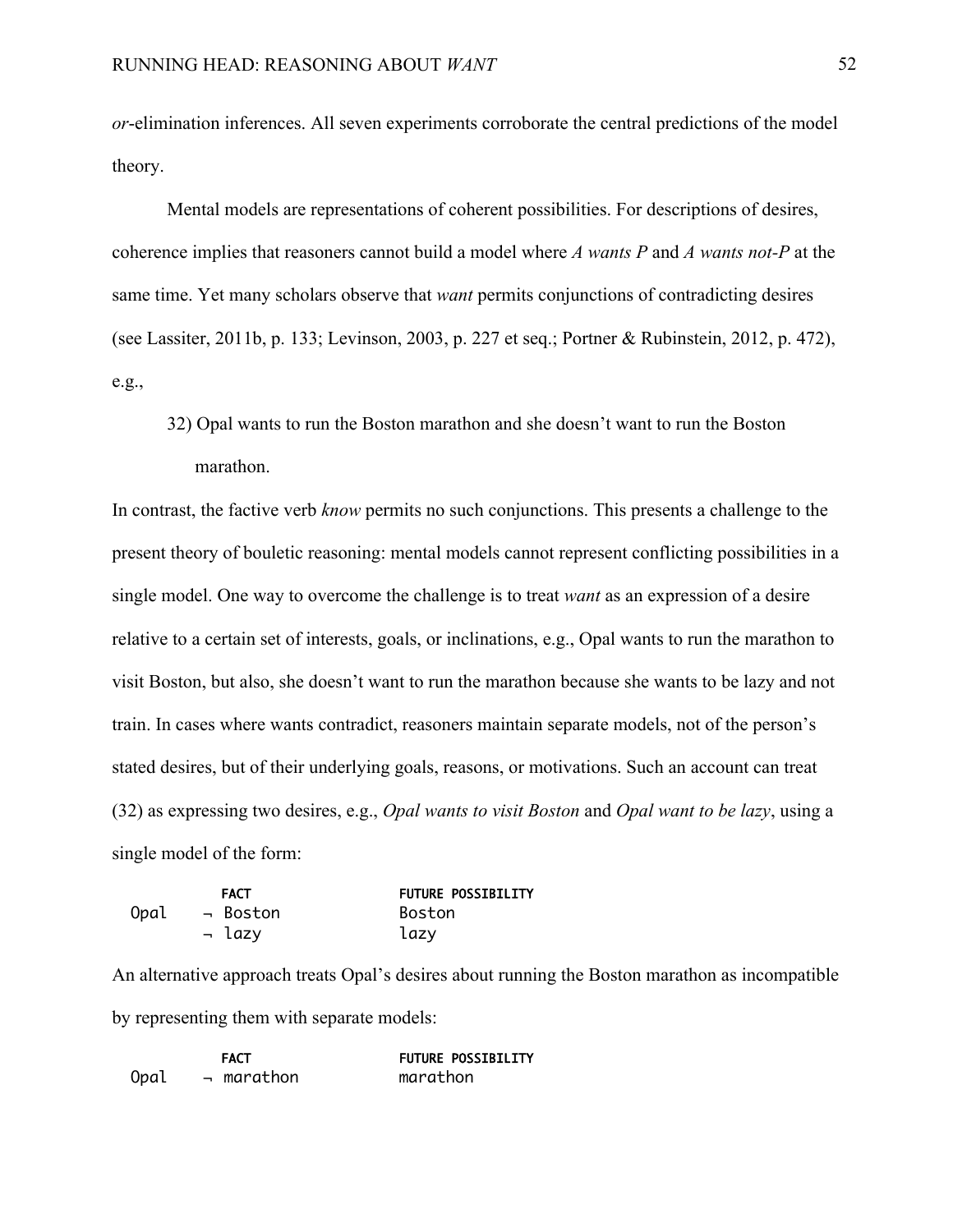|      | <b>FACT</b>      | <b>FUTURE POSSIBILITY</b> |
|------|------------------|---------------------------|
| Opal | $\lnot$ marathon | $\lnot$ marathon          |

Such extensions to the present theory can help explain how people construe contradictory desires.

Can other approaches explain how people interpret *want*? One approach in formal semantics treats modals, including *want*, as a probabilistic comparison operator (cf. Lassiter 2011a, 2011b). It, like other accounts of *want*, assumes that the verb is comparative in nature, i.e., it serves to highlight a comparison between its complement and a set of alternatives. And a proposition, such as that denoted by the complement of *want* and of the alternatives it is compared to, is a set of possible worlds. The contribution of this proposal is that all worlds in these propositions are assigned not just a measure of desirability, but also an estimated probability of occurrence, thus yielding expected utilities, which are summed to generate expected utilities of the relevant propositions. Thus *A wants P* is equivalent to saying:

*A* attributes a higher expected utility to those situations where *P* is true than those where the alternatives to *P* are true.

But such an account has difficulty explaining, in general, how statements about desire affect people's interpretation about a current state of affairs (Experiment 1), why people make epistemic inferences from *want* (Experiments 2 and 3), why they fall prey to illusions when reasoning about desire (Experiment 4), why they decide that some *want* descriptions are inconsistent (Experiment 5) or why they yield *or*-elimination inferences (Experiments 6 and 7).

While most semantic accounts treat *want* as comparative, Harner (2016) argues that *want* has a reading that is not comparative (see also Davis, 1984, 1986, 2005). In this reading, to say that *Lee wants an espresso* does not imply that Lee compares situations in which she has an espresso to some contextually defined alternatives. It means instead that Lee's interest in having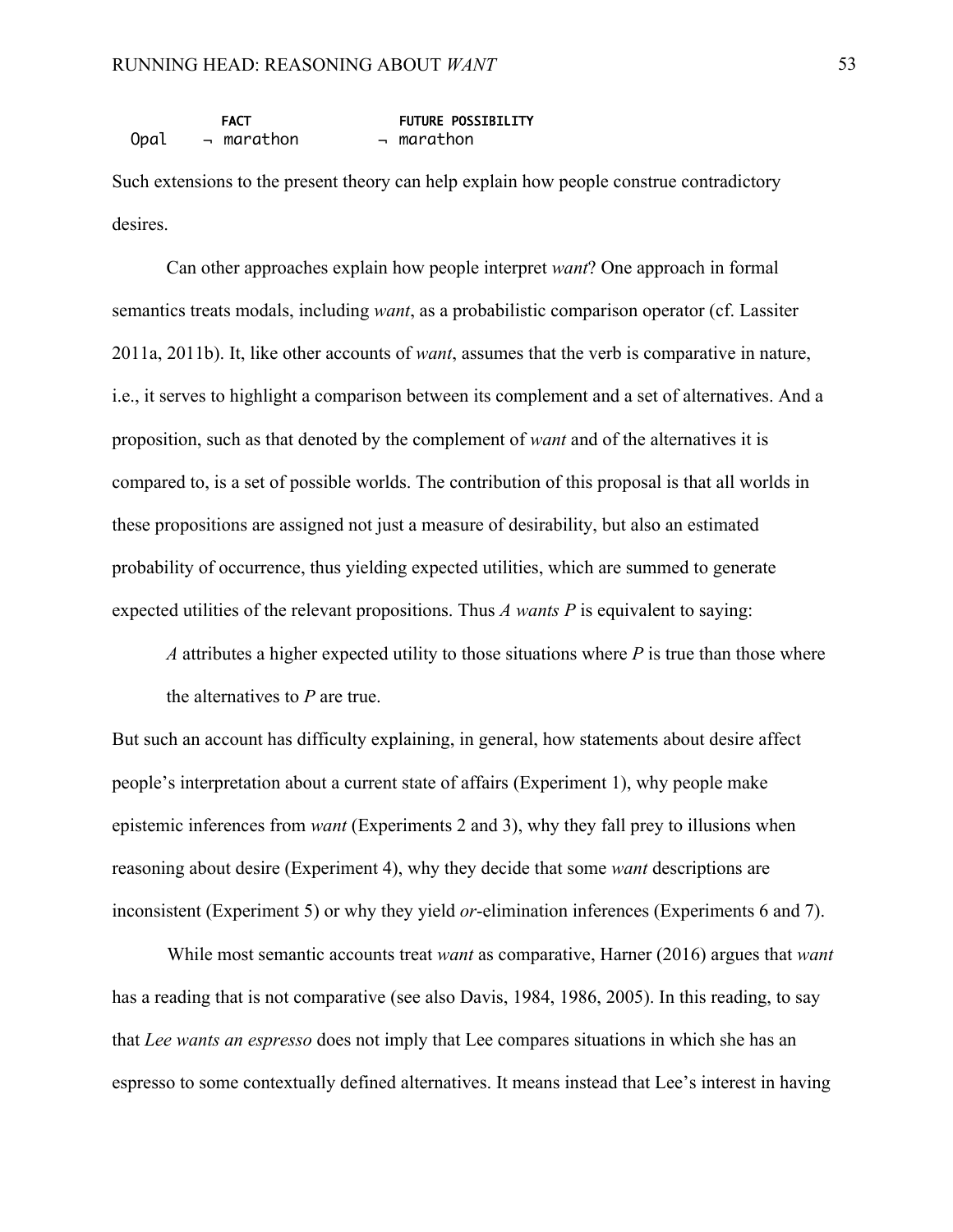an espresso exceeds some threshold of desirability. No reference to alternatives is invoked on this meaning, and so the account undergirds the model theory of bouletic reasoning outlined above. Indeed, a threshold interpretation of *want* may align with the default representation of desire proposed above. Such an interpretation is simpler to compute and easier – for, e.g., children – to learn (Lagattuta, 2005). Comparative readings are more complex and subtle, and therefore harder to compute. One central constraint for a plausible cognitive theory of bouletic reasoning is to be algorithmically economical: the theory should not demand that reasoners engage in intractable mental operations in order to understand and reason about seemingly simple and commonplace concepts, and it should rely on computations that minimize working memory in a way that makes learning *want* easy for young children, particularly since *want* is among the earliest mental state verbs for children to acquire (Bartsch & Wellman, 1995; Ferres, 2003; Moore et al., 1995). Both Harner's (2016) account and the one presented above serve as viable theoretical foundations.

The theory presented here is meant to account for how people reason about the mental state of desire in particular. But its central predictions can help build theories of other kinds of mental states, such as those expressed using verbs such as *think, know, plan, discover,* and *forget*, namely that descriptions of mental states are true only in certain situations, and these situations allow reasoners to make inferences about the real world. For instance, if it's true that an individual *discovers* that Jiro is a pilot, then it implies an extended period during which the fact of Jiro's occupation was unknown to the individual. Factive verbs such as *know* and *discover*  imply facts about the world, but the mechanisms and representations by which reasoners infer those facts remain unknown. The present theory offers a tractable account that relates mental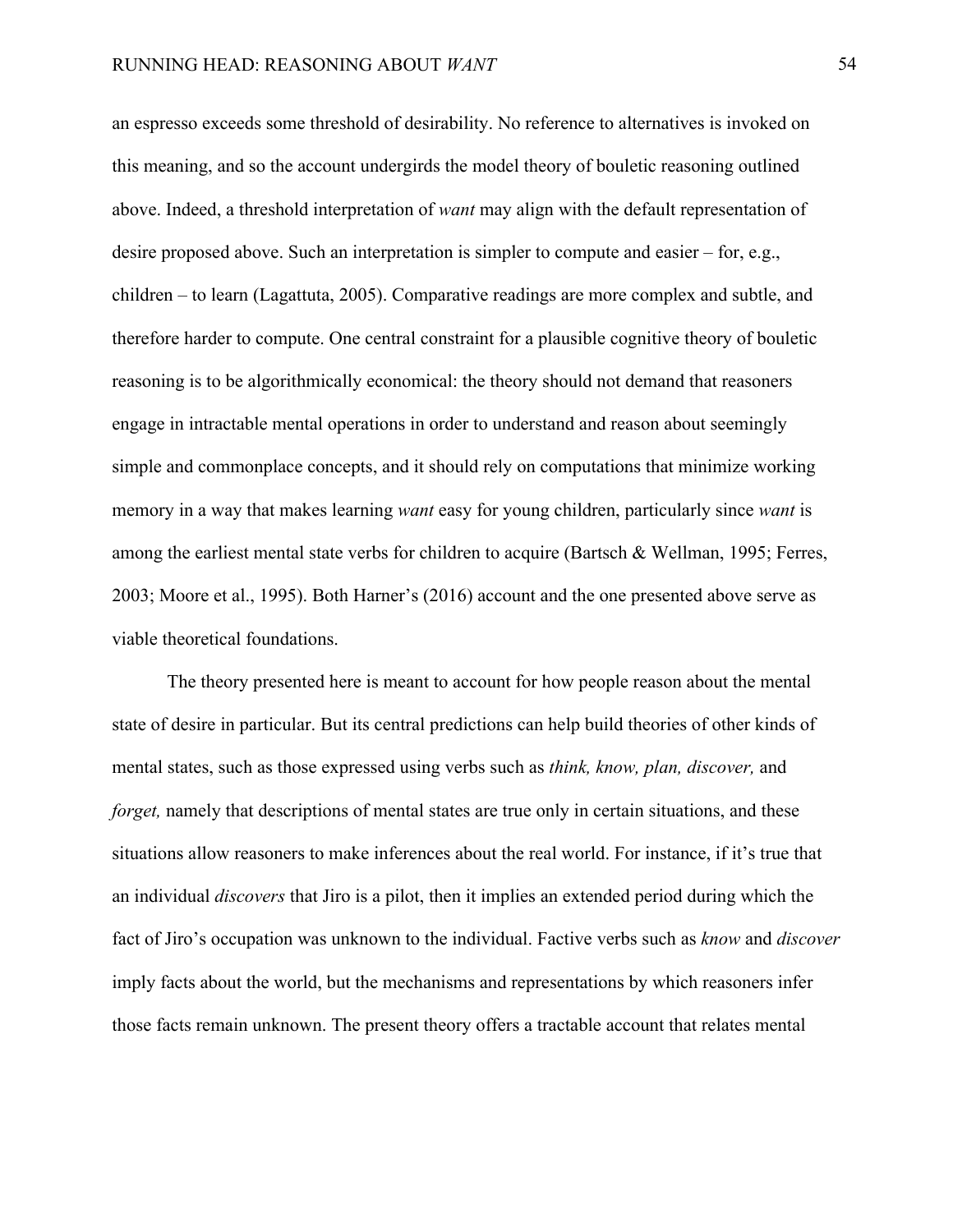states to reasoning about the world, and it can serve as the basis for future explorations of mental state reasoning.

There are several avenues of interest to continue exploring concerning *want*. One involves the claim that by default, reasoners infer knowledge over belief from desire statements. Experiments 2 and 3 were not sensitive enough to reveal any difference in responses times, primarily because the experimental paradigm was not suitable for granular analyses of these inferences. Future methodologies can address when individuals make such default inferences. Another promising route is to extend the results to other languages to study *want* crosslinguistically*:* all of our experiments were in English, though the theoretical predictions above apply to any language that includes some equivalent of *want* under the assumption that desire is a cognitive primitive. Cross-linguistic analyses may confirm or reject this assumption.

In sum, this paper proposed a comprehensive theory of how people mentally represent desires, as expressed by verbs like *want*, *wish*, and *hope*. It showed how reasoning about these desires can yield systematic inferences, not just about the states of desire of an individual who wants something, but about information in the world as well. We want, wish, and hope for additional studies to bear out its central predictions.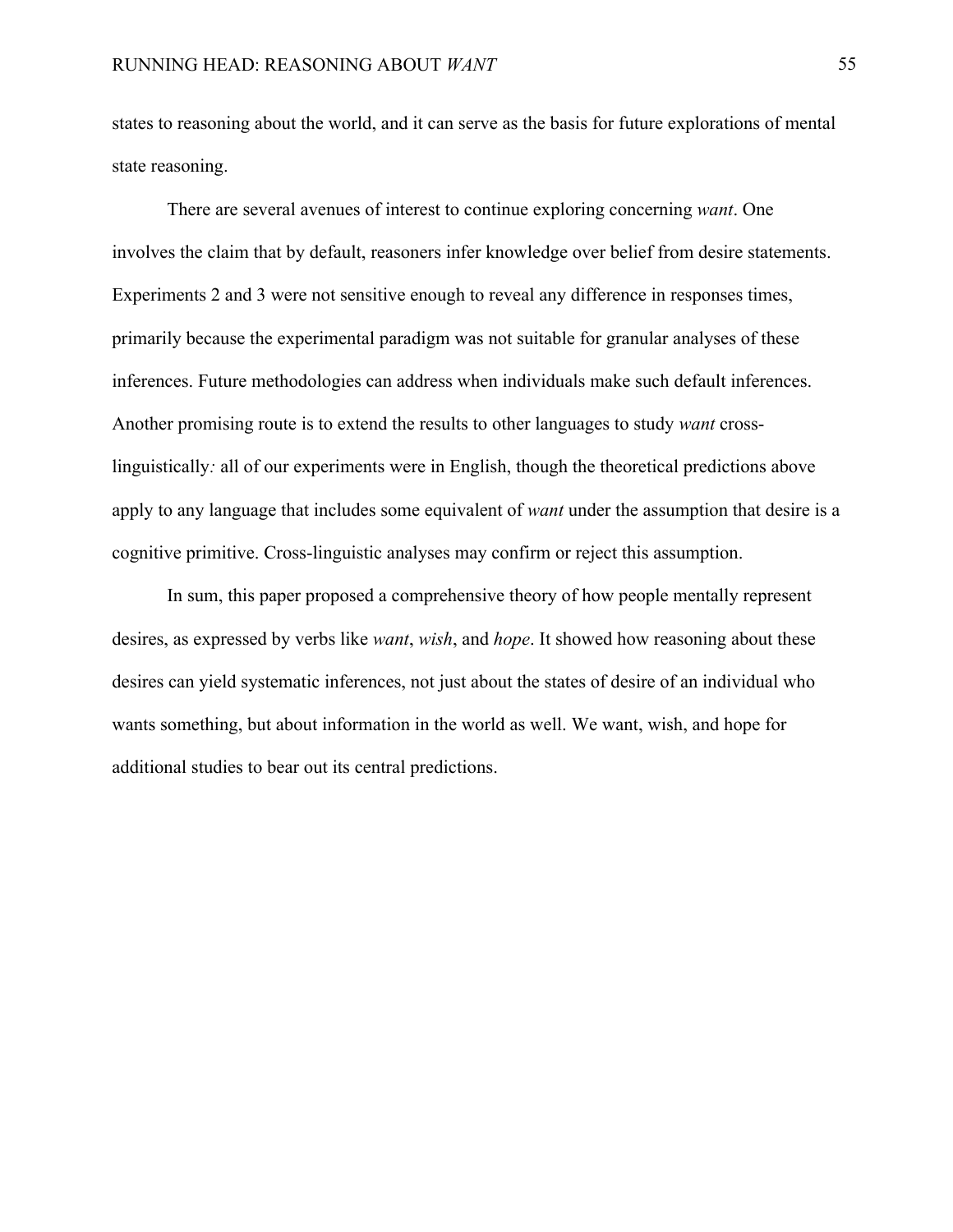### **References**

Anand, P., & Hacquard, V. (2013). Epistemics and attitudes. *Semantics and Pragmatics*, 6, 1–59.

- Aristotle (300BC/1926). *Nicomachean ethics.* Translated by H. Rackham. Cambridge, MA: Harvard University Press.
- Asher, N. (1987). A typology for attitude verbs and their anaphoric properties. *Linguistics and Philosophy,* 10, 125–197.
- Bartsch, K., & Wellman, H. (1995). *Children Talk about the Mind.* New York: Oxford University Press.
- Blumberg, K. & Hawthorne, J. (2021). Wanting what's not best. *Philosophical Studies.* https://doi.org/10.1007/s11098-021-01707-z
- Bolinger, D. (1968). *Aspects of Language*. New York: Harcourt, Brace & World.
- Bolinger, D. (1974). Meaning and Form. *Transactions of the New York Academy of Sciences*, 36: 218–233.
- Brand, M. (1984). *Intending and Acting: Toward a Naturalized Action Theory*. Cambridge, MA: MIT Press.
- Bratman, M.E., Israel, D., & Pollack, M.E. (1988). Plans and resource-bounded practical reasoning. *Computational Intelligence, 4,* 349–355.
- Carey, S., Leahy, B., Redshaw, J., & Suddendorf, T. (2020). Could it be so? The cognitive science of possibility. *Trends in Cognitive Sciences*, 24, 3–4.
- Cherubini, P., & Johnson-Laird, P.N. (2004). Does everyone love everyone? The psychology of iterative reasoning. *Thinking & Reasoning*, 10, 31–53.
- Crnič, L. (2011). Getting *even*. Doctoral Dissertation, MIT.
- Davis, W. (1984). The two senses of desire. *Philosophical Studies*, 45, 181–195.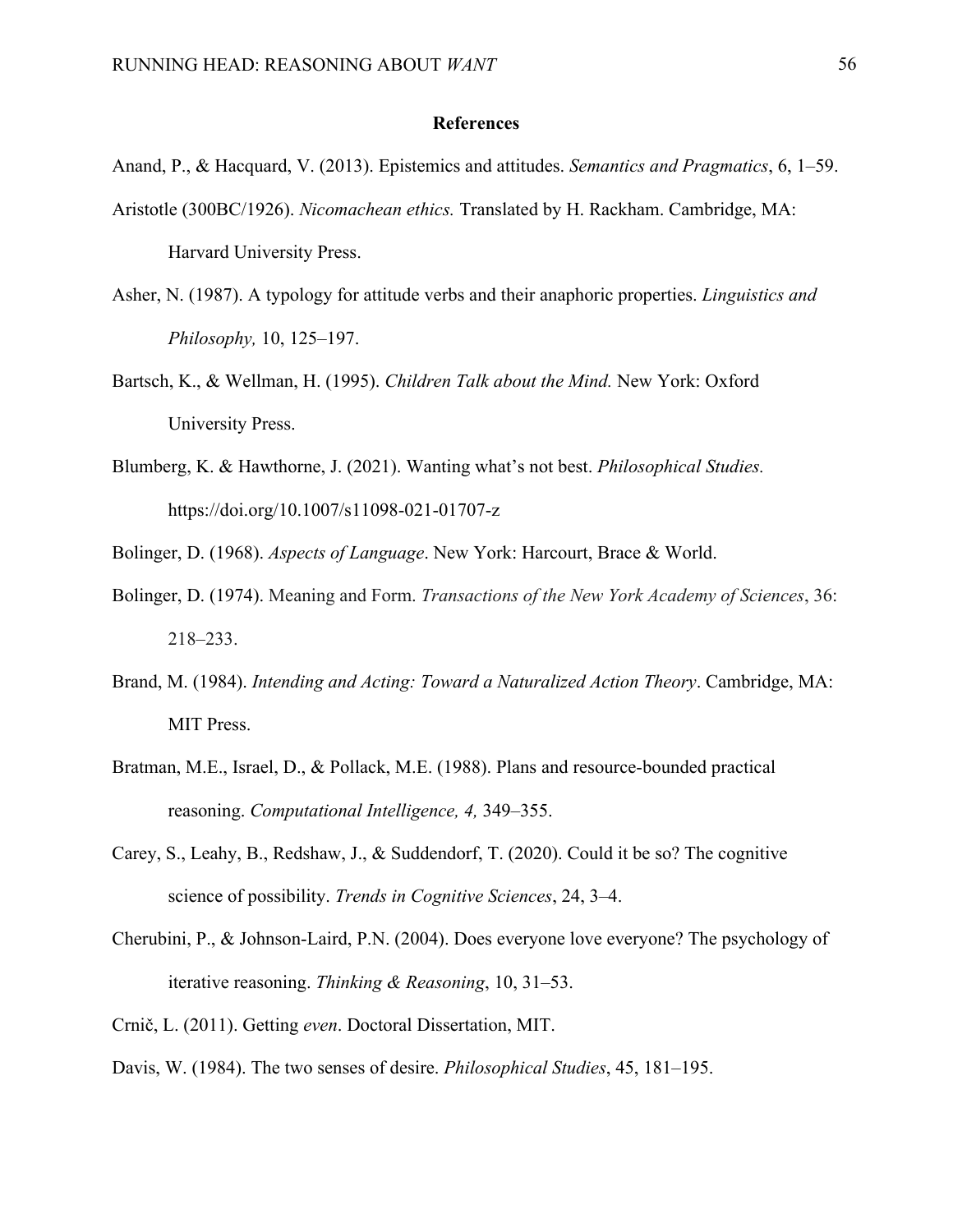- Davis, W. (1986). The two senses of desire. In J. Marks (Ed.), *The ways of desire: New essays in philosophical psychology on the concept of wanting* (pp. 63–82). Chicago: Precedent Pub.
- Davis, W. (2005). Reasons and psychological causes. *Philosophical Studies: An International Journal for Philosophy in the Analytic Tradition*, 122, 51–101.
- Farkas, D. (2003). Assertion, belief and mood choice. Paper presented at The Workshop on Conditional and Unconditional Modality, ESSLLI 2002, Vienna.
- Ferres, L. (2003). Children's early theory of mind: Exploring the development of the concept of desire in monolingual Spanish children. *Developmental Science,* 6, 159–165.
- von Fintel, K. (1999). NPI licensing, Strawson entailment, and context dependency. *Journal of Semantics*, 16, 97–148.
- von Fintel, K. (2018). On the monotonicity of desire ascriptions. Manuscript, MIT.
- von Fintel, K. (2021). How weak is your *want*? Manuscript, MIT.
- Gajewski, J. (2005). *Neg-raising: Polarity and presupposition.* Doctoral Dissertation, MIT.
- Gajewski, J. (2007). Neg-raising and polarity. *Linguistics and Philosophy*, 30, 289–328.
- Galitsky, B. (2013). Exhaustive simulation of consecutive mental states of human agents. *Knowledge-Based Systems, 43,* 1–20.
- Geurts, B. (1998). Presuppositions and anaphors in attitude contexts. *Linguistics and Philosophy*, 21, 545–601.
- Giorgi, A. & Pianesi, F. (1997). *Tense and Aspect. From Semantics to Morphosyntax.* New York/Oxford: Oxford University Press.
- Gisborne, N., & Holmes, J. (2007). A history of English evidential verbs of appearance. *English Language and Linguistics*, 11.1, 1–20.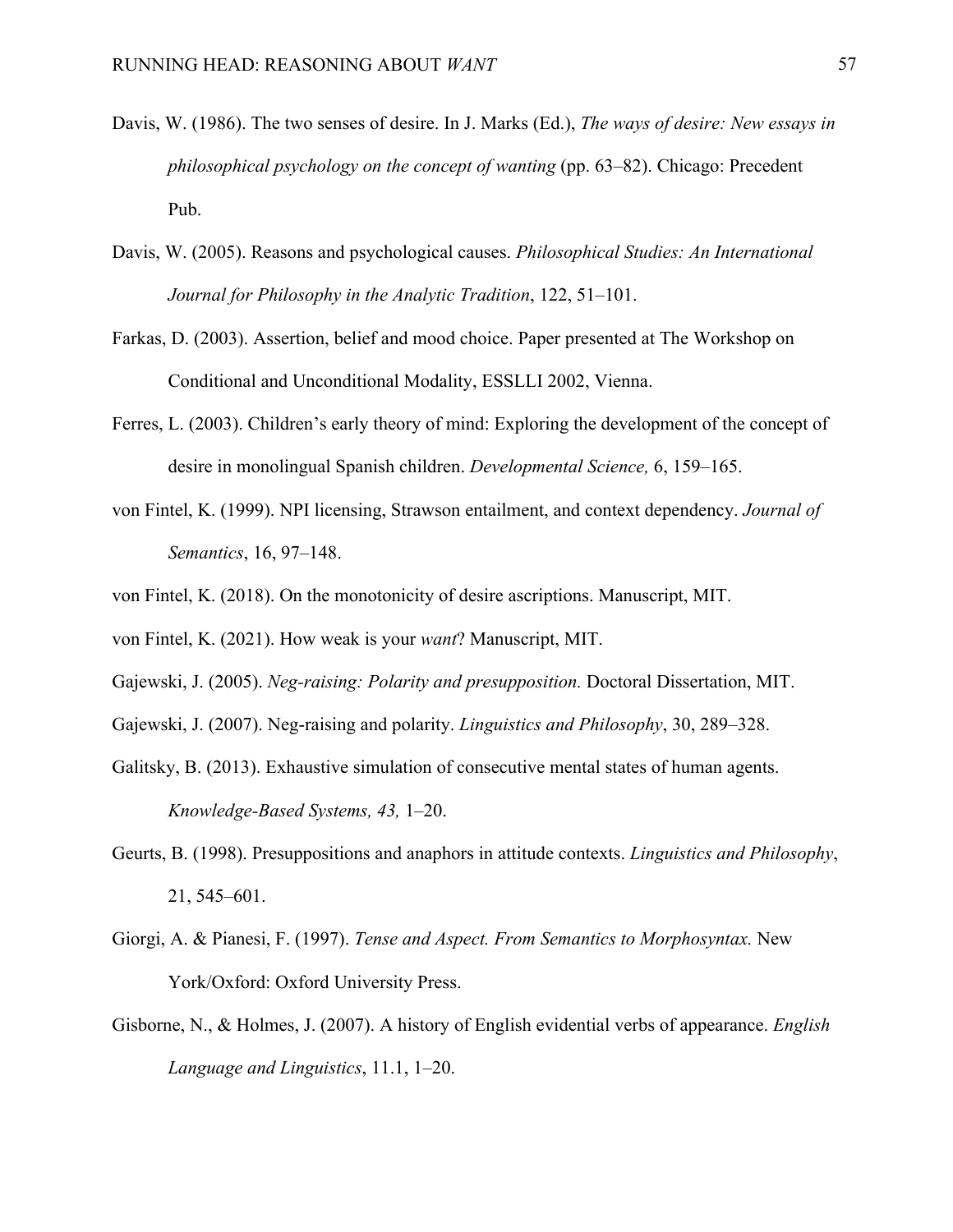- Goodwin, G.P., & Johnson-Laird, P.N. (2005). Reasoning about relations. *Psychological Review*, 112, 468–493.
- Goodwin, G., & Johnson-Laird, P.N. (2010). Conceptual illusions. *Cognition*, 114, 253–265.
- Grano, T., & Phillips-Brown, M. (2020). (Counter)factual *want* ascriptions and conditional belief. Manuscript, MIT.
- Grice, H.P. (1975). Logic and conversation. In Cole, P., and Morgan, J. (Eds.), *Syntax and semantics*, *vol. 3: Speech Acts* (pp. 43–58). New York: Academic Press.
- Harner, H. (2016). *Focus and the semantics of desire predicates and directive verbs.* Doctoral Dissertation, Georgetown University.
- Heim, I. (1992). Presupposition projection and the semantics of attitude verbs. *Journal of Semantics*, 9, 183–221.
- Homer, V. (2015). Neg-raising and positive polarity: The view from modals. *Semantics and Pragmatics*, 8, 1–88.

Hume, D. (1740/1978). *A treatise of human nature.* London: Clarendon.

- Jerzak, E. (2019). Two ways to want? *The Journal of Philosophy*, 116, 65–98.
- Johnson-Laird, P.N. (2006). *How we reason.* New York: Oxford University Press.
- Johnson-Laird, P.N. (2012). Inference with mental models. *The Oxford Handbook of Thinking and Reasoning,* 134–145.
- Johnson-Laird, P.N., Girotto, V., & Legrenzi, P. (2004). Reasoning from inconsistency to consistency*. Psychological Review*, 111.
- Johnson-Laird, P.N., Khemlani, S., & Goodwin, G. (2015). Logic, probability, and human reasoning. *Trends in Cognitive Sciences*, 19, 201–214.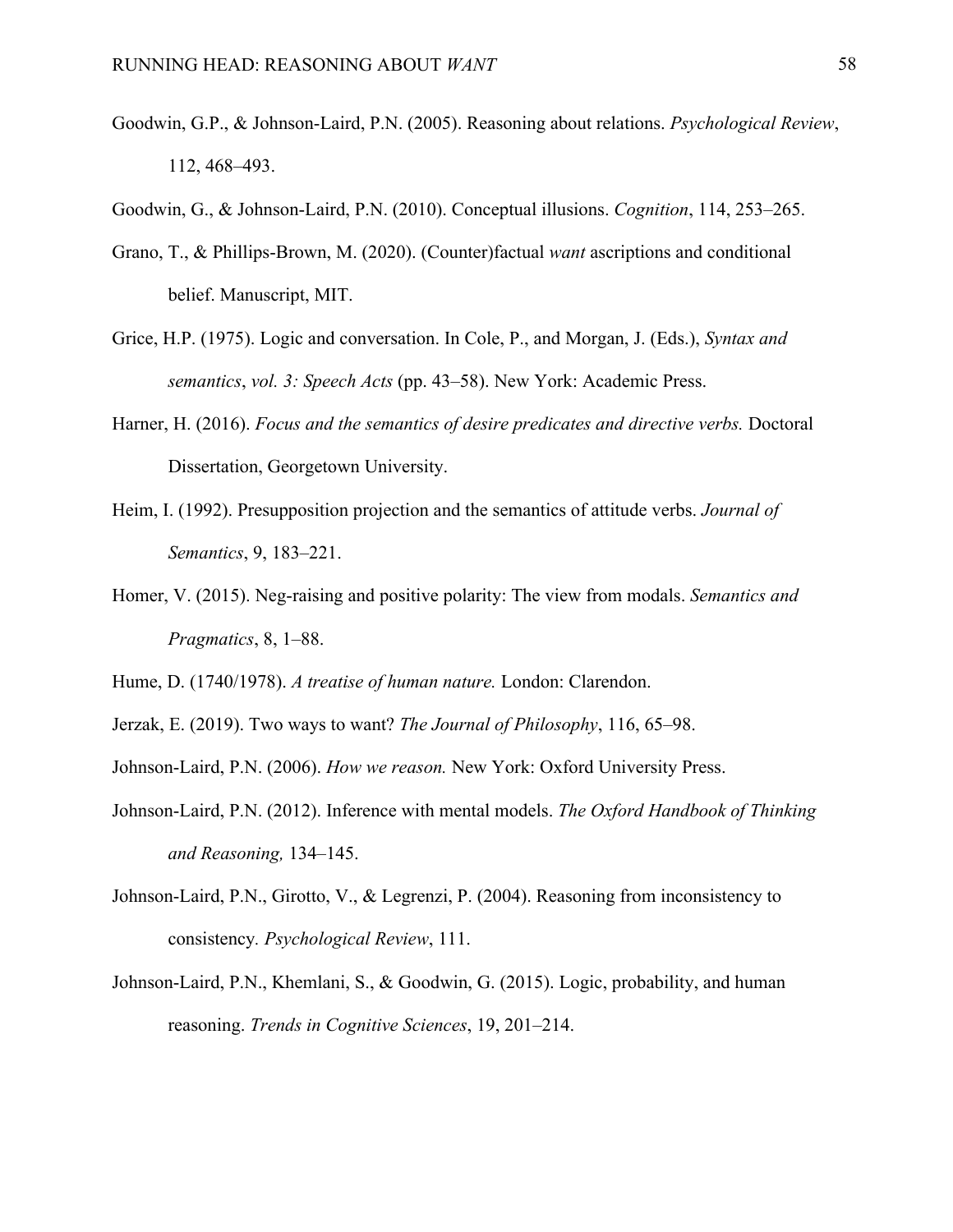- Johnson-Laird, P.N., Legrenzi, P., Girotto, P., Legrenzi, M.S. (2000). Illusions in reasoning about consistency. *Science*, 288, 531–532.
- Johnson-Laird, P.N., & Ragni, M. (2019). Possibilities as the foundation of reasoning. *Cognition*, 193:103950.
- Johnson-Laird, P.N., & Savary, F. (1996). Illusory inferences about probabilities. *Acta Psychologica*, 93, 69–90.
- Karttunen, L. (1973b). The last word. Mimeograph, University of Texas, Austin.
- Karttunen, L. (1974). Presupposition and linguistic context. *Theoretical Linguistics*, 1, 181–94.
- Kelly, L., Khemlani, S., & Johnson-Laird, P.N. (2020). Reasoning about durations. *Journal of Cognitive Neuroscience,* 32, 2103–2116.
- Khemlani, S., Bello, P., Briggs, G., Harner, H., & Wasylyshyn, C. (2021). Much ado about nothing: The mental representation of omissive relations. *Frontiers in Psychology,* 11: 609–658.
- Khemlani, S., Byrne, R.M.J., & Johnson-Laird, P.N. (2018). Facts and possibilities: A modelbased theory of sentential reasoning. *Cognitive Science*, 42, 1887–1924.
- Khemlani, S., & Johnson-Laird, P.N. (2009). Disjunctive illusory inferences and how to eliminate them. *Memory & Cognition*, 37, 615–623.
- Khemlani, S., & Johnson-Laird, P.N. (2011). The need to explain. *Quarterly Journal of Experimental Psychology*, 64, 2276–88.
- Khemlani, S., & Johnson-Laird, P.N. (2012). Hidden conflicts: Explanations make inconsistencies harder to detect. *Acta Psychologica*, 139, 486–491.
- Khemlani, S., & Johnson-Laird, P N. (2013). Cognitive changes from explanations. *Journal of Cognitive Psychology*, 24, 139–146.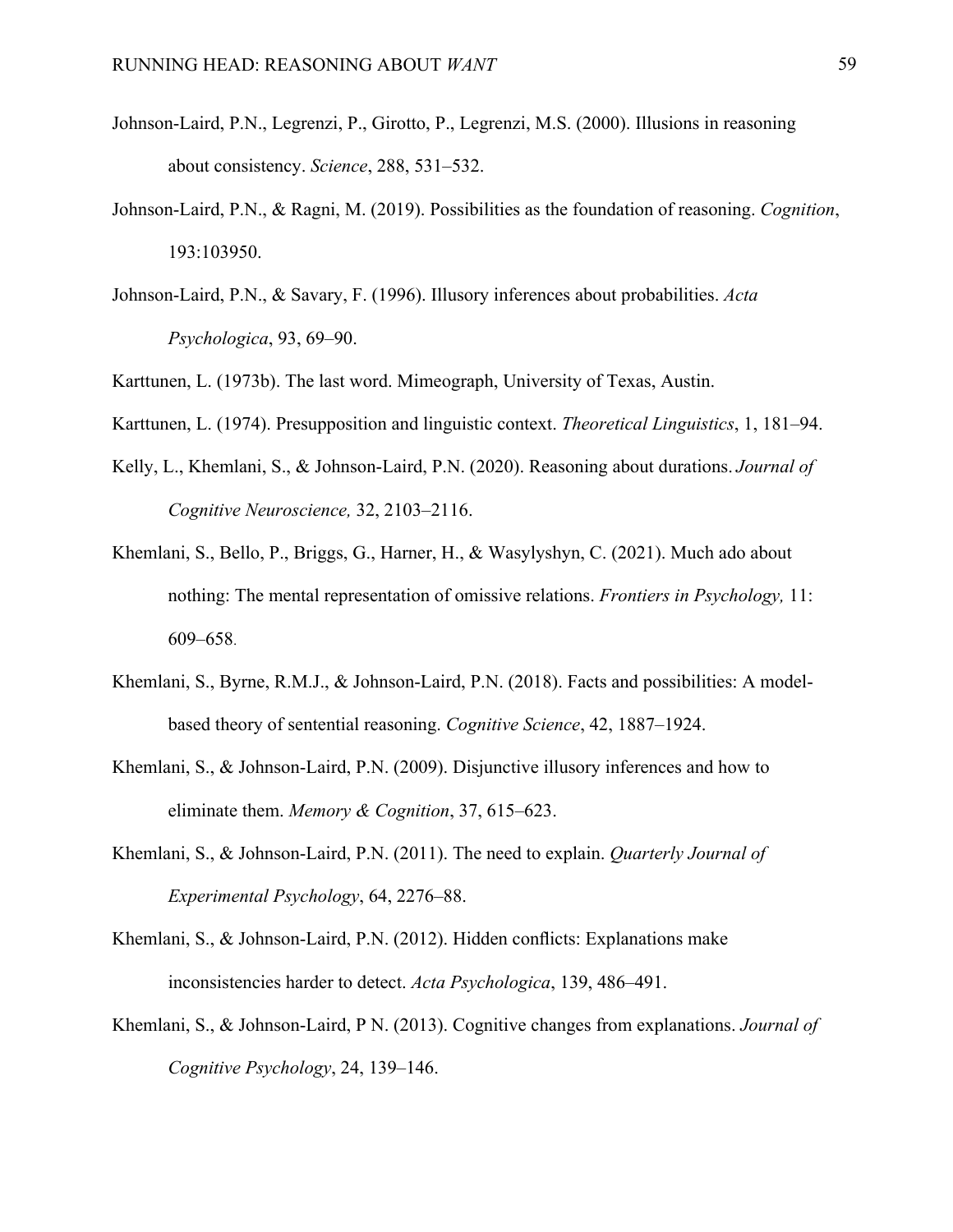- Khemlani, S., & Johnson-Laird, P.N. (2017). Mental models and causation. In M. Waldmann (Ed.), *Oxford Handbook of Causal Reasoning* (pp. 1–42). Elsevier, Inc.: Academic Press.
- Khemlani, S., Mackiewicz, R., Bucciarelli, M., & Johnson-Laird, P.N. (2013). Kinematic mental simulations in abduction and deduction. *Proceedings of the National Academy of Sciences*, 110, 16766–16771.
- Khemlani, S., Orenes, I., & Johnson-Laird, P.N. (2012). Negation: a theory of its meaning, representation, and use. *Journal of Cognitive Psychology*, 24, 541–559.
- Kinny, D., & Georgeff, M.P. (1991). Commitment and effectiveness of situated agents. In J.P. Mylopoulos, & R. Reiter (Eds.), *Proceedings of the Twelfth International Joint Conference on Artificial Intelligence (IJCAI-91),* Sydney, Australia: Morgan Kaufmann.
- Knobe, J., Prasada, S., & Newman, G. (2013). Dual character concepts and the normative dimension of conceptual representation. *Cognition*, 127, 242–257.
- Lagattuta, K.H. (2005). When you shouldn't do what you want to do: Young children's understanding of desires, rules, and emotions. *Child Development*, 76, 713–733.
- Lassiter, D. (2011a). Nouwen's puzzle and a scalar semantics for obligations, needs, and desires. In Ashton, N. Chereches, A., and Lutz, D. (Eds.). *Semantics and Linguistic Theory* (SALT) XXI, 694–711.
- Lassiter, D. (2011b). *Measurement and modality: The scalar basis of modal semantics.* Doctoral Dissertation, New York University. November 2011 revision.
- Levinson, D. (2003). Probabilistic model-theoretic semantics for want. In Young, R., and Zhou, Y. (Eds.), *Semantics and Linguistic Theory* (SALT) XIII, 222–239.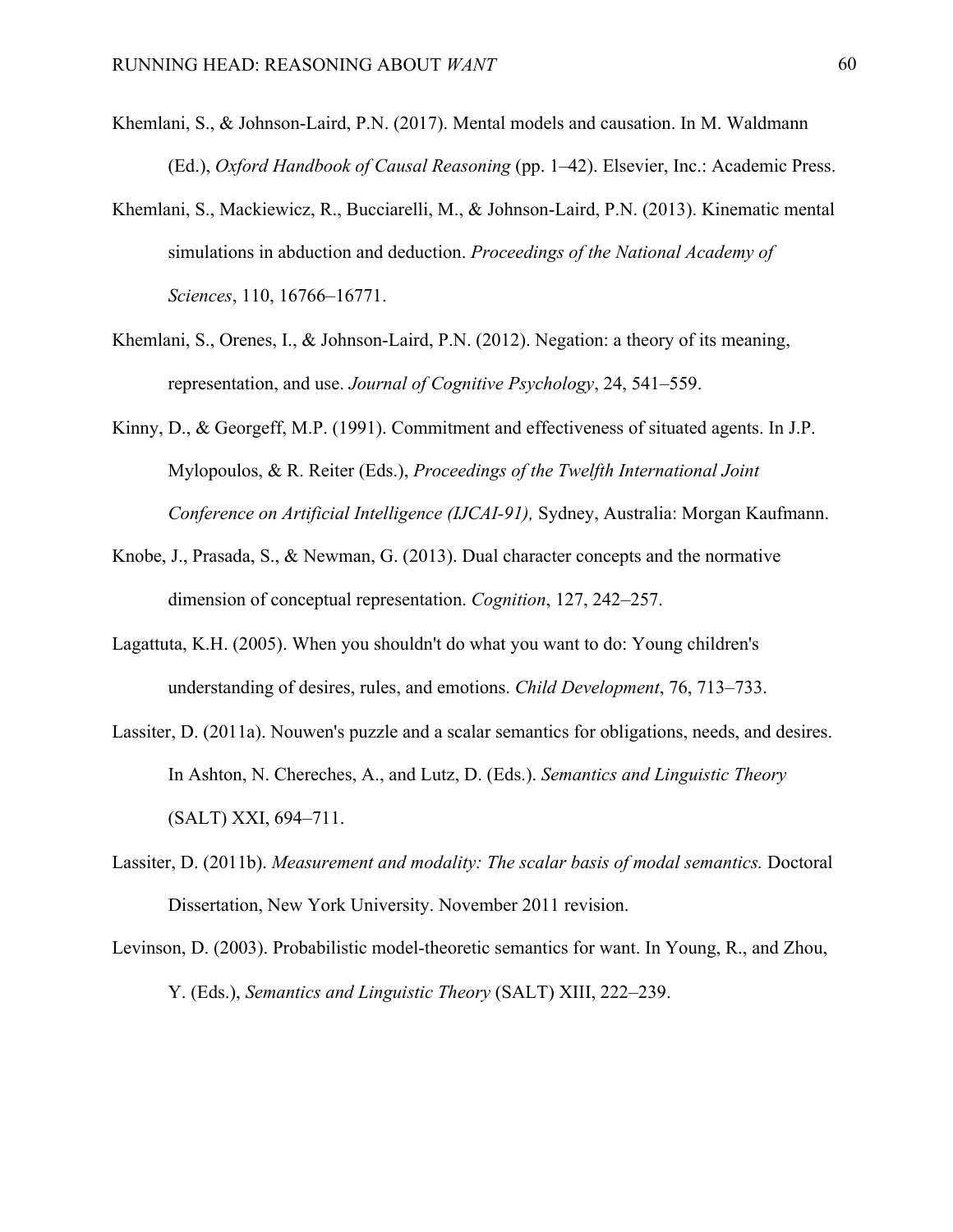- Malle, B.F., & Knobe, J. (2001). The distinction between desire and intention: A folk-conceptual analysis. In B.F. Malle, L.J. Moses, and D.A. Baldwin, (Eds.), *Intentions and Intentionality: Foundations of Social Cognition* (pp. 45–67).
- Moore, C., Jarrold, C., Russell, J., Lumb, A., Sapp, F., & MacCallum, F. (1995). Conflicting desire and the child's theory of mind. *Cognitive Development,* 10, 467–482.
- Paolacci, G., Chandler, J., & Ipeirotis, P.G. (2010). Running experiments on Amazon Mechanical Turk. *Judgment and Decision Making*, 5, 411–419.
- Peirce, C.S. (1931–1958). Collected papers of Charles Sanders Peirce. 8 vols. In Hartshorne, C., Weiss, P., and Burks, A. (Eds.). Cambridge, MA: Harvard University Press.
- Phillips, J., Morris, A. & Cushman, F.A. (2019). How we know what not to think. *Trends in Cognitive Science*, 23, 1026–1040.
- Phillips, J., Buckwalter, W., Cushman, F., Friedman, O., Martin, A., Turri, J., Santos, L., & Knobe, J. (2020). Knowledge before belief. *Behavioral and Brain Sciences*, 1–37.
- Phillips-Brown, M. (2021). What does decision theory have to do with wanting? *Mind*, 130, 413–437.
- Portner, P. (1997). The semantics of mood, complementation, and conversational force. *Natural Language Semantics*, 5, 167–212.
- Portner, P. (2004). The semantics of imperatives within a theory of clause types. In Watanabe, K., and Young, R. (Eds.), *Semantics and Linguistic Theory (SALT) XIV*, 235–252.
- Portner, P. (2009). *Modality*. Oxford: Oxford University Press.
- Portner, P., & Rubinstein, A. (2012). Mood and contextual commitment. In A. Chereches (Ed.), *Semantics and Linguistic Theory* (SALT) XXII, 461–487.

Portner, P., & Rubinstein, A. (2020). Desire, belief, and semantic composition: variation in mood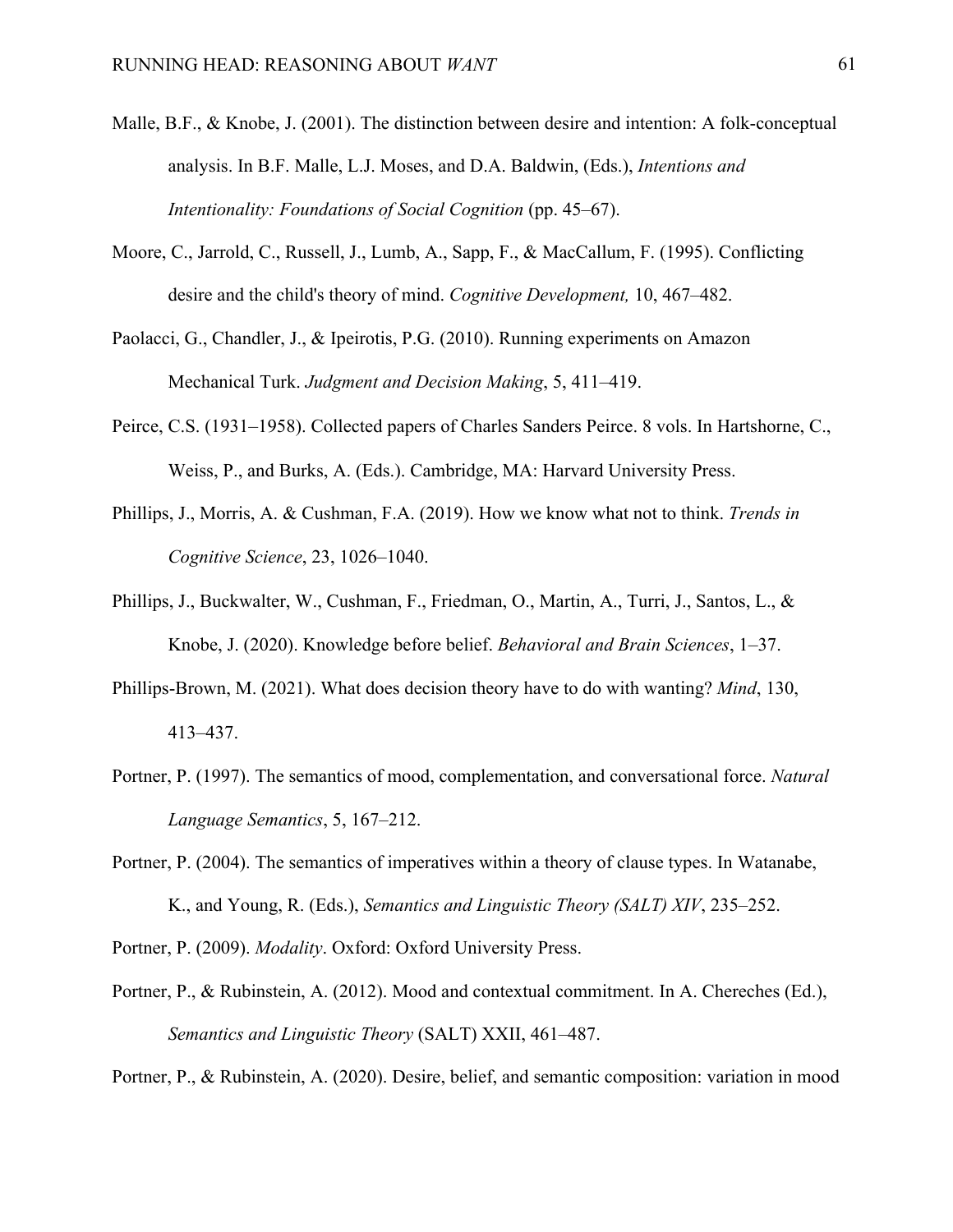selection with desire predicates. *Natural Language Semantics* 28, 343–393.

- Potts, C. (2015). Presupposition and implicature. In Lappin, S., and Fox, C. (Eds.), *The Handbook of Contemporary Semantic Theory*, 2nd edition (pp. 168–202). Oxford: Wiley-Blackwell.
- Quillien, T., & German, T. (2021). A simple definition of 'intentionally'. *Cognition,* 214, 104806.
- Rao, A.S., & Georgeff, M.P. (1995). BDI-agents: From theory to practice. In Gasser, L. & Lesser, V. (Eds.), *Proceedings of the First International Conference on Multiagent Systems*. San Francisco: AAAI Press.
- van Rooij, R. (1999). Some analyses of pro-attitudes. In H. de Swart (Ed.), *Logic, Game Theory and Social Choice* (pp. 534–48). Tilburg: Tilburg University Press.
- Rubinstein, A. (2012). *Roots of modality.* Doctoral dissertation, University of Massachusetts Amherst.
- Russell, B. (1905). On Denoting. *Mind*, 14, 479–493.
- Sablé-Meyer, M., & Mascarenhas, S. (2021). Indirect illusory inferences from disjunction: a new bridge between deductive inference and representativeness. *Review of Philosophy and Psychology*.
- Schaeken, W., Johnson-Laird, P.N., & d'Ydewalle, G. (1996). Mental models and temporal reasoning. *Cognition*, 60, 205–34.
- Schlenker, P. (2005). The lazy Frenchman's approach to the subjunctive: Speculations on reference to worlds and semantic defaults in the analysis of mood. In Geerts, T., van Gynneken, I., and Jakobs, H. (Eds.), *Romance Languages and Linguistic Theory 2003* (pp. 269–309). Amsterdam/Philadelphia: John Benjamins.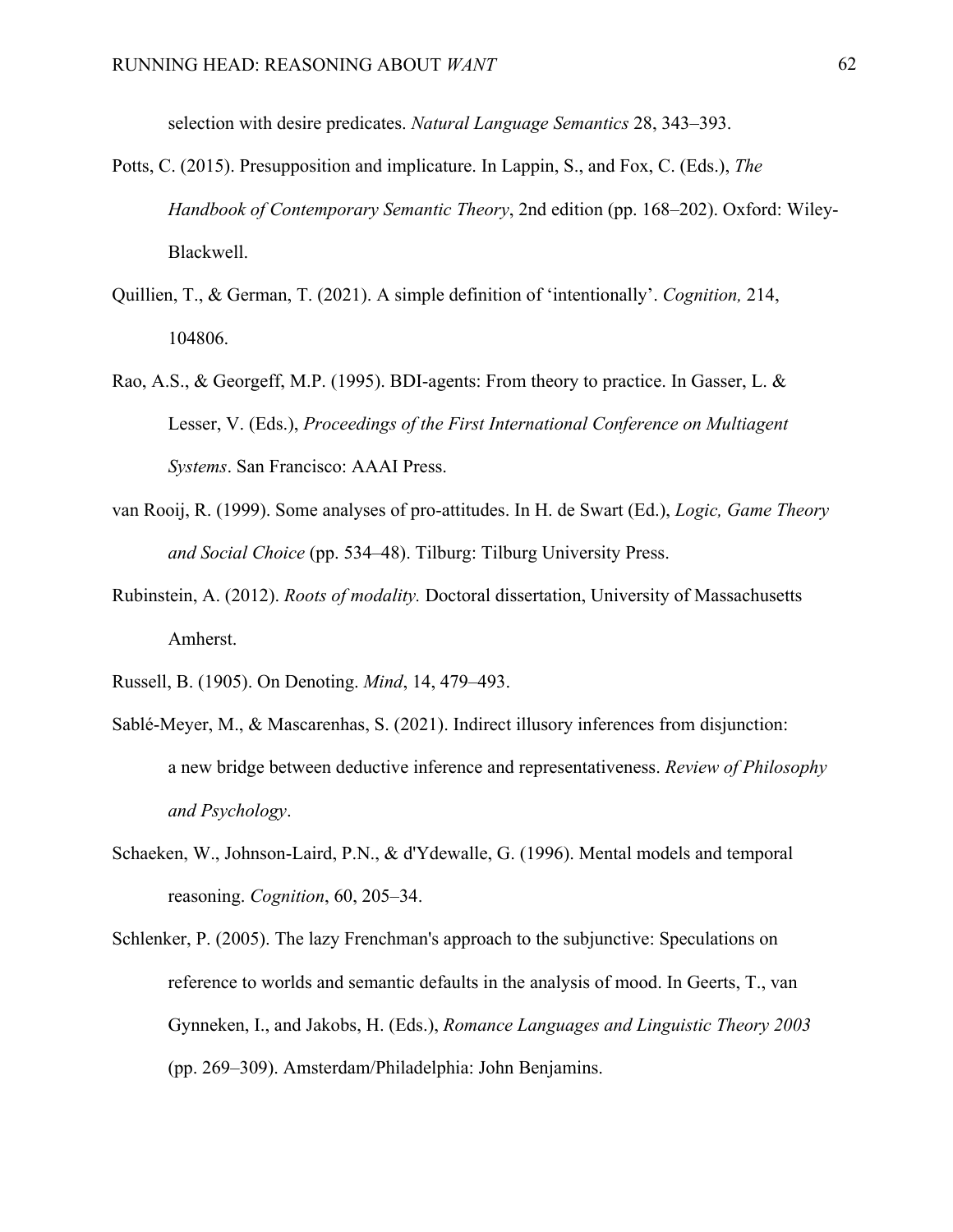Searle, J.R. (1983). *Intentionality*. New York: Cambridge University Press*.* 

- Staniszewski, F. (2019). Wanting, acquiescing, and neg-raising. In Baird, M., Göksu, D., & Pesetsky, J. (Eds.), *Proceedings of the North East Linguistics Society (NELS)* 49, 10 pages.
- Strawson, P.F. (1950). On referring. *Mind*, 59, 320–344.
- Thalberg, I. (1984). Do our intentions cause our intentional actions? *American Philosophical Quarterly*, 21.3, 249–260.
- Villalta, E. (2008). Mood and gradability: An investigation of the subjunctive mood in Spanish. *Linguistics and Philosophy*, 31, 467–52.
- Wrenn, C. (2010). A puzzle about desire. *Erkenntnis*, 73, 185–209.